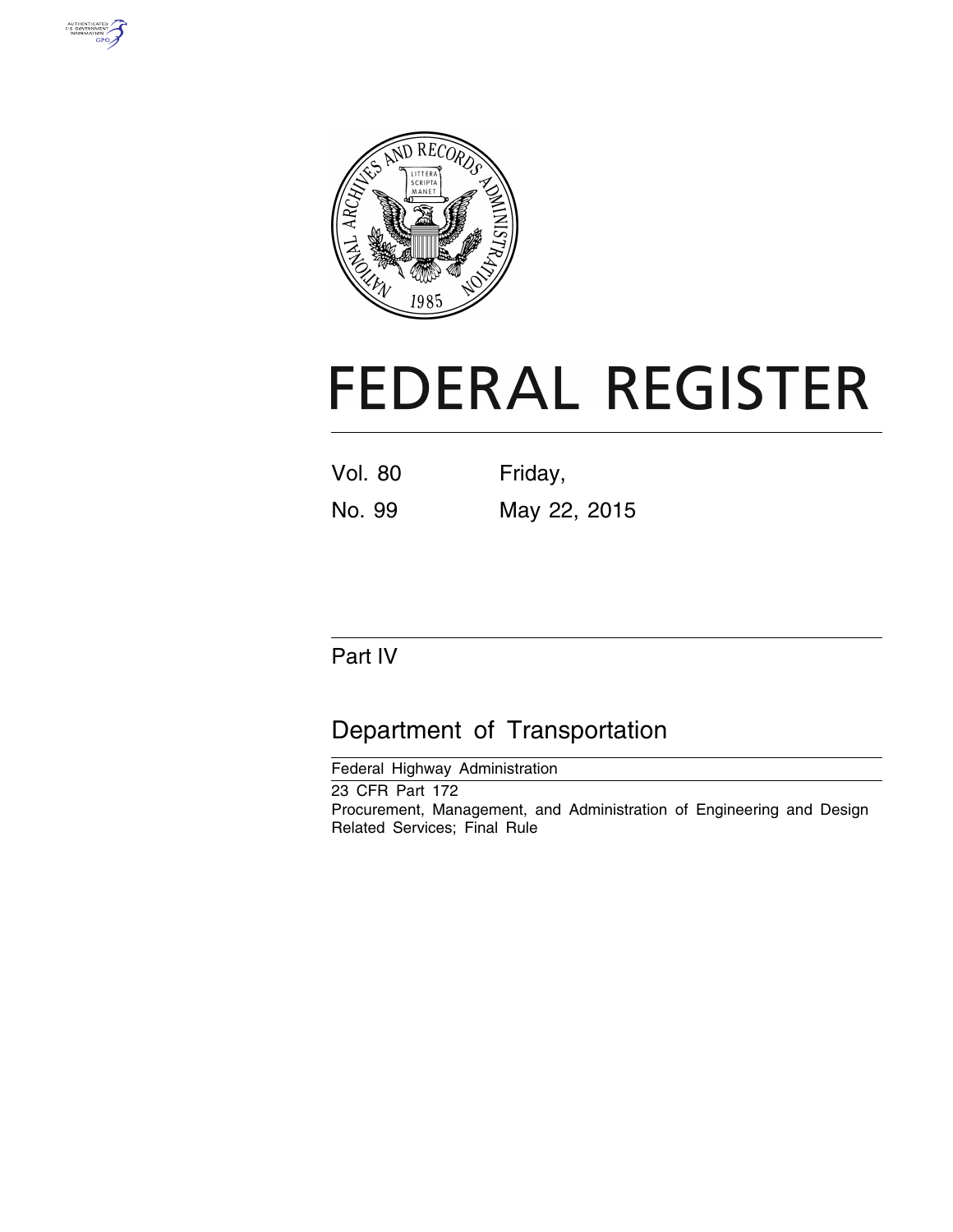# **DEPARTMENT OF TRANSPORTATION**

# **Federal Highway Administration**

# **23 CFR Part 172**

**[FHWA Docket No. FHWA–2012–0043]** 

# **RIN 2125–AF44**

# **Procurement, Management, and Administration of Engineering and Design Related Services**

**AGENCY:** Federal Highway Administration (FHWA), U.S. Department of Transportation (DOT). **ACTION:** Final rule.

**SUMMARY:** This rule updates the regulations governing the procurement, management, and administration of engineering and design related services directly related to a highway construction project and reimbursed with Federal-aid highway program (FAHP) funding. In issuing the final rule, FHWA revises the regulations to conform to changes in legislation and other applicable regulations [including the DOT's recent adoption of the revised ''Uniform Administrative Requirements, Cost Principles, and Audit Requirements for Federal Awards,'' and removal of outdated references] and addresses certain findings and recommendations for the oversight of consultant services contained in national review and audit reports.

**DATES:** This final rule is effective June 22, 2015.

**FOR FURTHER INFORMATION CONTACT:** For technical information, please contact: Mr. Robert Mooney, FHWA Office of Program Administration, (202) 366– 2221, or via email at *[robert.mooney@](mailto:robert.mooney@dot.gov) [dot.gov](mailto:robert.mooney@dot.gov)*. For legal information, please contact: Mr. Steven Rochlis, FHWA Office of the Chief Counsel, (202) 366– 1395, or via email at *[steve.rochlis@](mailto:steve.rochlis@dot.gov) [dot.gov](mailto:steve.rochlis@dot.gov)*. Office hours for FHWA are from 8 a.m. to 4:30 p.m., e.t., Monday through Friday, except Federal holidays. **SUPPLEMENTARY INFORMATION:** 

# **Electronic Access and Filing**

This document, the notice of proposed rulemaking (NPRM), and all comments received may be viewed online through the Federal eRulemaking portal at: *<http://www.regulations.gov>*. The Web site is available 24 hours each day, 365 days each year. Please follow the instructions. An electronic copy of this document may also be downloaded by accessing the Office of the Federal Register's home page at: *[http://](http://www.archives.gov/federal-register/) [www.archives.gov/federal-register/,](http://www.archives.gov/federal-register/)* or the Government Publishing Office's Web page at: *<http://www.gpo.gov/fdsys>*.

# **Background**

This rulemaking modifies existing regulations for the administration of engineering and design related service contracts to ensure consistency and conformance to changes in authorizing legislation codified in 23 United States Code (U.S.C.) 112(b)(2) and changes in other applicable Federal regulations. These revisions also address certain findings contained in a 2008 U.S. Government Accountability Office (GAO) review report (*[http://](http://www.gao.gov/products/GAO-08-198) [www.gao.gov/products/GAO-08-198](http://www.gao.gov/products/GAO-08-198)*) regarding increased reliance on consulting firms by State transportation agencies (STAs) and a 2009 DOT Office of Inspector General (OIG) audit report (*[http://www.oig.dot.gov/library-item/](http://www.oig.dot.gov/library-item/30274) [30274](http://www.oig.dot.gov/library-item/30274)*) regarding oversight of engineering consulting firms' indirect costs claimed on Federal-aid projects or activities related to construction.

The primary authority for the procurement, management, and administration of engineering and design related services directly related to a highway construction project and reimbursed with FAHP funding is codified in 23 U.S.C. 112(b)(2). On November 30, 2005, the Transportation, Treasury, Housing and Urban Development, the Judiciary, the District of Columbia, and Independent Agencies Appropriations Act, 2006 (Pub. L. 109– 115, 119 Stat. 2396, HR 3058), commonly referred to as the ''2006 Appropriations Act,'' was signed into law. Section 174 of this Act amended 23 U.S.C. 112(b)(2) by removing the provisions that permitted States to use 'alternative" or "equivalent" State qualifications-based selection procedures and other procedures for acceptance and application of consultant indirect cost rates that were enacted into State law prior to June 9, 1998.

Effective on the date of enactment of the ''2006 Appropriations Act,'' States and local public agencies could no longer use alternative or equivalent procedures. States and local public agencies are required to procure engineering and design related services in accordance with the qualificationsbased selection procedures prescribed in the Brooks Act (40 U.S.C. 1101 *et seq.*) and to accept and apply consultant indirect cost rates established by a cognizant Federal or State agency in accordance with the Federal Acquisition Regulation (FAR) cost principles (48 CFR part 31) as required by 23 U.S.C. 112(b)(2). To comply with the amendments to 23 U.S.C. 112(b)(2), this rulemaking removes all references to alternative or equivalent procedures.

In addition, the Civilian Agency Acquisition Council and the Defense Acquisition Regulations Council published a final rule in the **Federal Register** of August 30, 2010, (75 FR 53129), and effective on October 1, 2010, raising the Federal simplified acquisition threshold established in 48 CFR 2.101 of the FAR cost principles from \$100,000 to \$150,000 to account for inflation using the Consumer Price Index as required in statute. This rulemaking revises the small purchase procurement method to reflect this increase in the Federal threshold.

This rulemaking also addresses certain findings and recommendations contained in the aforementioned GAO review and OIG audit reports, clarifies existing requirements to enhance consistency and compliance with Federal laws and regulations, and addresses evolutions in industry practices regarding the procurement, management, and administration of consultant services.

# **Summary Discussion of Comments Received in Response to the NPRM**

On September 4, 2012, FHWA published an NPRM in the **Federal Register** at 77 FR 53802 soliciting public comments on its proposal to update the existing regulations. The following presents an overview of the comments received to the NPRM. Comments were submitted by STAs, local government agencies, industry organizations, and individuals. The docket contained comments from 31 different parties, including 18 STAs, 1 regional association of local government agencies, 8 industry organizations, and 4 individuals.

The majority of the comments received related to clarification or interpretation of various provisions within the proposed regulatory text. Many commenters supported the proposed rule and its alignment with current policies, guidance, and industry best practices. Several STA commenters asserted that the provisions proposed within the NPRM would impose burdens on STAs, requiring additional staff and resources. However, the majority of these specific comments related to existing requirements imposed by statute and other applicable regulations which were clarified within the text of this part for consistency and to assure compliance with all applicable requirements for the procurement, management, and administration of engineering and design related consultant services.

The FHWA appreciates the feedback the commenters provided and has carefully reviewed and analyzed all the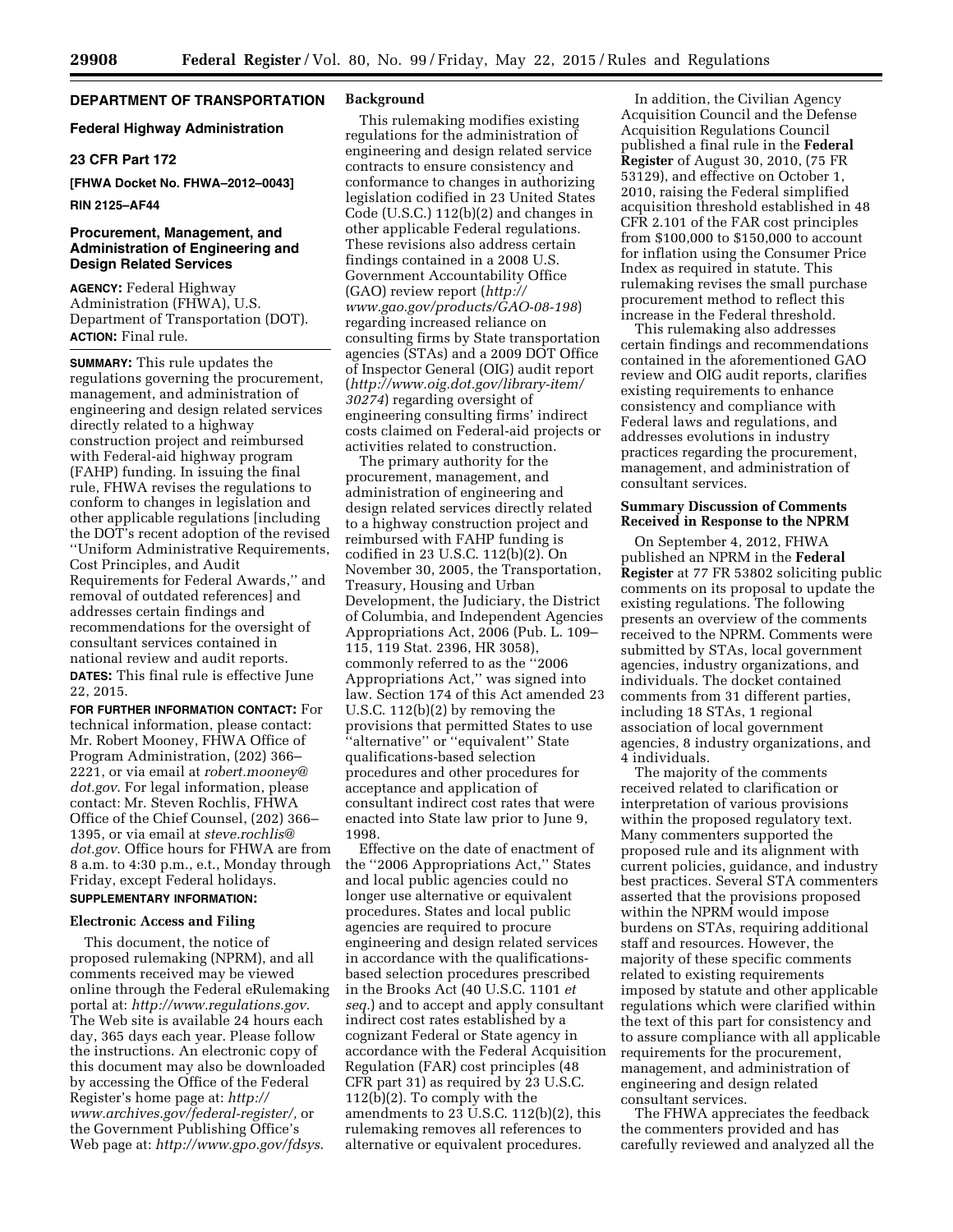comments that were submitted and made revisions to the NPRM to incorporate suggestions where necessary. For example, some of the more significant revisions made in the Final Rule include:

• Adding, removing, or revising several definitions or phrases such as the terms ''subconsultant,'' ''fixed fee,'' ''management support role,'' and others;

• Revising  $$172.7(a)(1)(iv)(C)$ regarding discussion requirements following submission and evaluation of proposals to require STA's to specify within a Request for Proposals (RFP) what type of additional discussions, if any, will take place;

• Adding clarifying language in § 172.9(a)(3)(iv)(B)(*1*) to indicate that the process of issuing a task order under an indefinite delivery/indefinite quantity (IDIQ) contract, may include, but does not require a second, formal RFP, and;

• Revising the term ''performance report'' to ''performance evaluation'' in § 172.9(d)(2) to allow States discretion as to the structure of the evaluation.

A discussion of the substantive comments received is provided in the following section.

# **Comments Directed at Specific Sections of the Proposed Revisions to 23 CFR Part 172**

The California DOT suggested changing the title of the part to ''Procurement, Management, and Administration of Architectural, Engineering and Related Services'' for consistency with the terminology of the Brooks Act (40 U.S.C. 1101 *et seq.*).

While the Brooks Act establishes the qualifications-based selection procurement procedures, the title proposed was selected to correlate to the terminology contained within 23 U.S.C. 112(b)(2), an authorizing statute for this part. No change was made to the regulation.

# *§ 172.3—Definitions*

The Virginia DOT and California DOT proposed that definitions of ''grantee,'' ''subgrantee'' and ''other direct grantee'' be added.

After these comments were received, the Office of Management and Budget revised and published 2 CFR part 200, the Uniform Administrative Requirements, Cost Principles, and Audit Requirements for Federal Awards. That regulation, adopted by DOT by issuance of 2 CFR part 1201, effective December 26, 2014 1, no longer uses the terms ''grantee,'' ''subgrantee,'' or ''other direct grantee.'' New terms to describe Federal assistance include: ''recipients'' (2 CFR 200.86) and ''subrecipients'' (2 CFR 200.93). Given the terms discussed above are defined in 2 CFR part 200, FHWA has decided not to redefine the terms. The term ''direct grantee'' was modified to ''recipient'' to conform to these changes.

The California DOT proposed that a definition of ''subconsultant'' be added to the regulation.

The FHWA agrees with the comment and the regulation was modified accordingly.

The Oregon DOT proposed that a definition of ''assurance'' be added as this is a specific audit term. Oregon DOT recommends reference to the American Institute of Certified Public Accountants (AICPA) standards where ''assurance'' is defined.

The context in which the ''assurance'' term is used in the regulation is one of providing assurance of compliance with the cost principles, similar to that used in 2 CFR 200.300(b) requiring non-Federal recipients of Federal financial assistance to be responsible for compliance with Federal requirements; and not, in the AICPA standards context. No change was made to the regulation.

The Oregon DOT proposed that a definition of ''acceptance'' be added, as it could be interpreted as either ''approved'' or ''audited,'' when used in the context of ''acceptance of indirect cost rates.''

Within the context of ''acceptance of indirect cost rates,'' contracting agencies must *accept* cognizant agency *approved*  rates established in accordance with the FAR cost principles (48 CFR part 31). The FHWA considered the recommendation but believes that the term ''acceptance'' could not be interpreted as ''approved'' or ''audited'' in this context. No change was made to the regulation.

The Professional Engineers in California Government (PECG) proposed that a definition of ''fair and reasonable'' be added which would include an analysis of the cost using internal contracting agency staff to determine whether it is more cost effective to perform the services in-house or to contract the services out to consultants.

Section 302(a) of Title 23, U.S.C. permits the State to use private engineering firms to the extent necessary or desirable, provided the contracting agency is suitably equipped and organized to discharge to the satisfaction of the Secretary, the duties required by Title 23. No change was made to the regulation.

A comment from Collins Engineers, Inc. recommended that the definition of ''engineering and design related services'' be expanded to include bridge inspection, rating, and evaluation services.

''Engineering and design related services'' contracts are described in 23 U.S.C. 112(b)(2)(A) and ''bridge inspection, rating, and evaluation services'' are not specifically addressed. The Brooks Act further defines architectural and engineering related services as professional services of an architectural or engineering nature, as defined by State law, if applicable, that are required to be performed, approved, or logically/justifiably performed by a person licensed, registered, or certified as an engineer or architect to provide the services (as specified in 40 U.S.C. 1102(2)). As such, bridge inspection, rating, and evaluation services may be considered engineering services under State law and regulation, and dependent upon the specific details of the scope of work being provided and its nexus with construction, these engineering services would be subject to these requirements. No change was made to the regulation.

The South Dakota DOT recommended that activities such as ''research, planning, and feasibility studies'' be explicitly excluded from the definition of ''engineering and design related services.''

''Engineering and design related services'' contracts are described in 23 U.S.C. 112(b)(2)(A) and include ''feasibility studies.'' However, each contract subject to and being procured under 23 U.S.C. 112(b)(2) must have a construction nexus (related in some way to highway construction) to be subject to these requirements. The proposed definition was expanded to include other services included within the definition of engineering under State law as specified within the Brooks Act. As such, service contracts for research or planning cannot be excluded as these contracts may require engineering expertise under State law and regulation. For those contracts to be subject to 23 U.S.C. 112(b)(2), however, they must be related to highway construction as specified in 23 U.S.C. 112(b)(2)(A), which cross-references section 112(a) of Title 23. No change was made to the regulation.

The Connecticut DOT requested that additional detail as to what is included in ''construction management'' be provided.

''Engineering and design related services'' " contracts are described in 23 U.S.C. 112(b)(2)(A) and includes ''construction management.'' Construction management is a common

<sup>1</sup>*https://www.federalregister.gov/articles/2014/ 12/19/2014-28697/federal-awarding-agencyregulatory-implementation-of-office-ofmanagement-and-budgets-uniform*.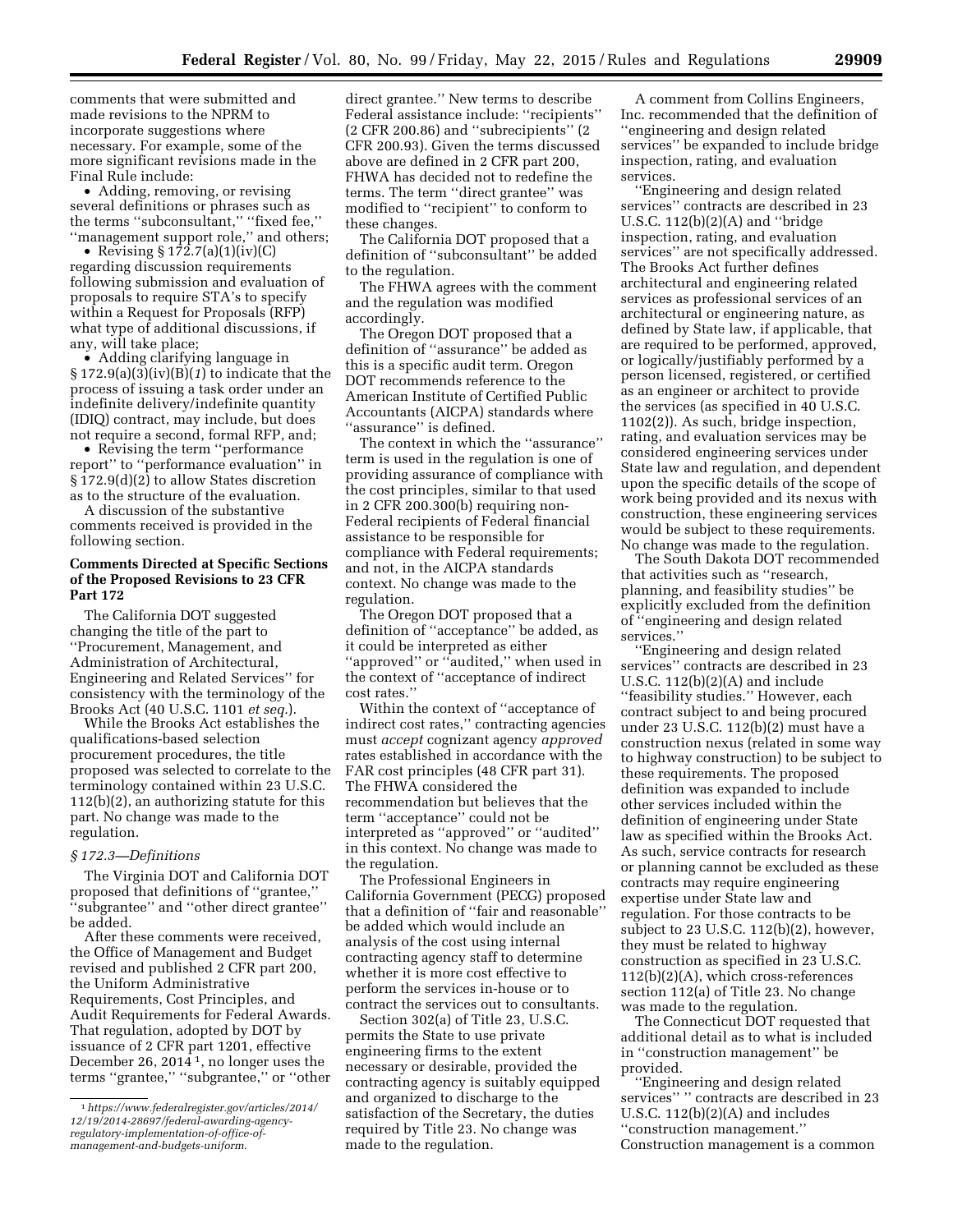term within the industry. However, it is difficult to quantify the extent of services included within construction management by every STA. The proposed definition of engineering and design related services was expanded to include other services included within the definition of engineering under State law as specified within the Brooks Act. As such, State law will determine whether construction related services

would be considered engineering and design related for the purposes of applying part 172 requirements. No change was made to the regulation. The California DOT suggested

expanding the second part of the proposed definition of engineering and design related from ''Professional services of an architectural or engineering nature . . .'' to ''Professional services of an architectural or engineering nature including support services as defined by State law . . .

The proposed definition is consistent with the Brooks Act. State law already determines what is included in the ''related services'' term. No change was made to the regulation.

The Indiana DOT believes the definition for ''cognizant agency'' imposes a requirement on the STA to determine the location of a consultant's accounting and financial records.

The definition of ''cognizant agency'' is consistent with the American Association of State Highway and Transportation Officials (AASHTO) Uniform Audit & Accounting Guide 2 and state of the practice. Consultants are responsible for disclosing and properly representing their financial information. No change was made to the regulation.

Gannett Fleming, Inc. proposed revisions to recognize consultants working under contract to Federal agencies as a cognizant Federal agency, ranking above a State agency in a hierarchy.

The NPRM definition is consistent with the AASHTO Uniform Audit & Accounting Guide and state of the practice. The referenced Federal statutory provisions apply to direct Federal contracting and are not incorporated for application to the

Federal Aid Highway Program. No change was made to the regulation.

The American Council of Engineering Companies (ACEC) commented on the definition of the ''federal cost principles,'' indicating that the term Federal Acquisition Regulation is a singular term and the ''s'' should be removed.

The FHWA agrees with the comment and the regulation was modified accordingly.

To ensure consistency with terminology used throughout the regulation and AASHTO publications, the Indiana DOT recommended changing the word ''overhead,'' found in the definition for ''fixed fee,'' to ''indirect cost.''

The FHWA agrees with the comment and the regulation was modified accordingly.

To provide a more accurate definition for ''fixed fee,'' the ACEC recommends replacing ''not allocable to overhead'' with ''not allowable or otherwise included in overhead.''

The FHWA agrees with the comment and a change was made in the regulation; however, the word ''overhead'' was replaced with ''indirect cost'' to be consistent with terminology used throughout the regulation and AASHTO publications.

The Massachusetts DOT stated that their department pays ''net fees'' on task order contracts whereby fees are paid on a net basis based on the amount of salary expended for each assignment, although a maximum fee is budgeted similar to "fixed fee" as defined. Massachusetts DOT is concerned that the proposed definition of ''fixed fee'' would prohibit use of the ''net fee'' approach on task order contracts.

The use of ''net fee'' is similar to a cost plus percentage of cost payment method which is prohibited from use under 23 CFR 172.9(b)(2) (previously 23 CFR 172.5(c)) on engineering and design related services funded with FAHP funding. No change was made to the regulation.

The American Society of Civil Engineers (ASCE) requested clarification of the engineer's management role.

The range of management services provided by a consultant will vary based on the organizational structure and capacity of the contracting agency. While the definition in § 172.3 is more general, 23 CFR 172.7(b)(5) provides additional parameters and examples of management roles. No change was made to the regulation.

# *§ 172.5—Program Management and Oversight*

# § 172.5(a)—STA Responsibilities

The North Dakota DOT asserts that oversight of subgrantee (subrecipient) consultant services programs will be cumbersome for the DOT and require significant additional staff time and resources.

The STA (or other recipient) responsibility for subrecipient oversight is an existing requirement specified in 23 U.S.C. 106(g)(4) and 23 CFR 172.9(a), and 2 CFR 200.331. No change was made in the regulation.

The PECG recommended adding a requirement for grantees (recipients) and subgrantees (subrecipients) to perform a cost comparison analysis, in which the cost of using a private engineering consultant is compared with the cost of using engineers employed by a public agency, to determine if using a private engineering firm is in the public interest and an efficient use of public funds.

Section 302(a) of Title 23, U.S.C. permits a suitably equipped and organized STA to use consultants to the extent necessary or desirable. No change was made in the regulation.

The ACEC strongly opposed the recommendations made by PECG and others related to the placement of restrictions on the flexibility of STAs to ''contract out'' for engineering and design services.

Section 302(a) of Title 23, U.S.C. permits a suitably equipped and organized STA to use consultants to the extent necessary or desirable. No change was made in the regulation.

The Virginia DOT and AASHTO requested clarification on expectations for the compliance with ''develop and sustain organizational capacity.'' They assert that the responsibilities listed in  $§ 172.5(a)(1)–(4)$  are new requirements, burdensome, and contrary to FHWA's intent noted in the Background section.

The existing 23 U.S.C. 302(a) requires STA's to have adequate powers and be suitably equipped and organized to receive FAHP funds. In meeting the provisions of 23 U.S.C. 302(a), a STA may engage the services of private engineering firms. Subparagraphs (a)(1)– (4) help clarify the responsibilities of the STA in demonstrating its ability to procure, manage, and administer those services. No change was made in the regulation.

#### § 172.5(a)(2)

The Indiana DOT, Virginia DOT, and AASHTO assert that staffing and resource estimates for consultant services are labor intensive and difficult

<sup>2</sup>Per *[https://bookstore.transportation.org/item](https://bookstore.transportation.org/item_details.aspx?ID=2048)*\_ *[details.aspx?ID=2048,](https://bookstore.transportation.org/item_details.aspx?ID=2048)* ''This concept was developed to assign primary responsibility for an audit to a single entity (the ''cognizant agency'') to avoid the duplication of audit work performed in accordance with Government Auditing Standards to obtain reasonable assurance that claimed costs are accordance with the FAR Subpart 31.2 cost principles. Such audit work may be performed by home-State auditors, a Federal audit agency, a CPA firm, or a non-home State auditor designated by the home-State auditor.''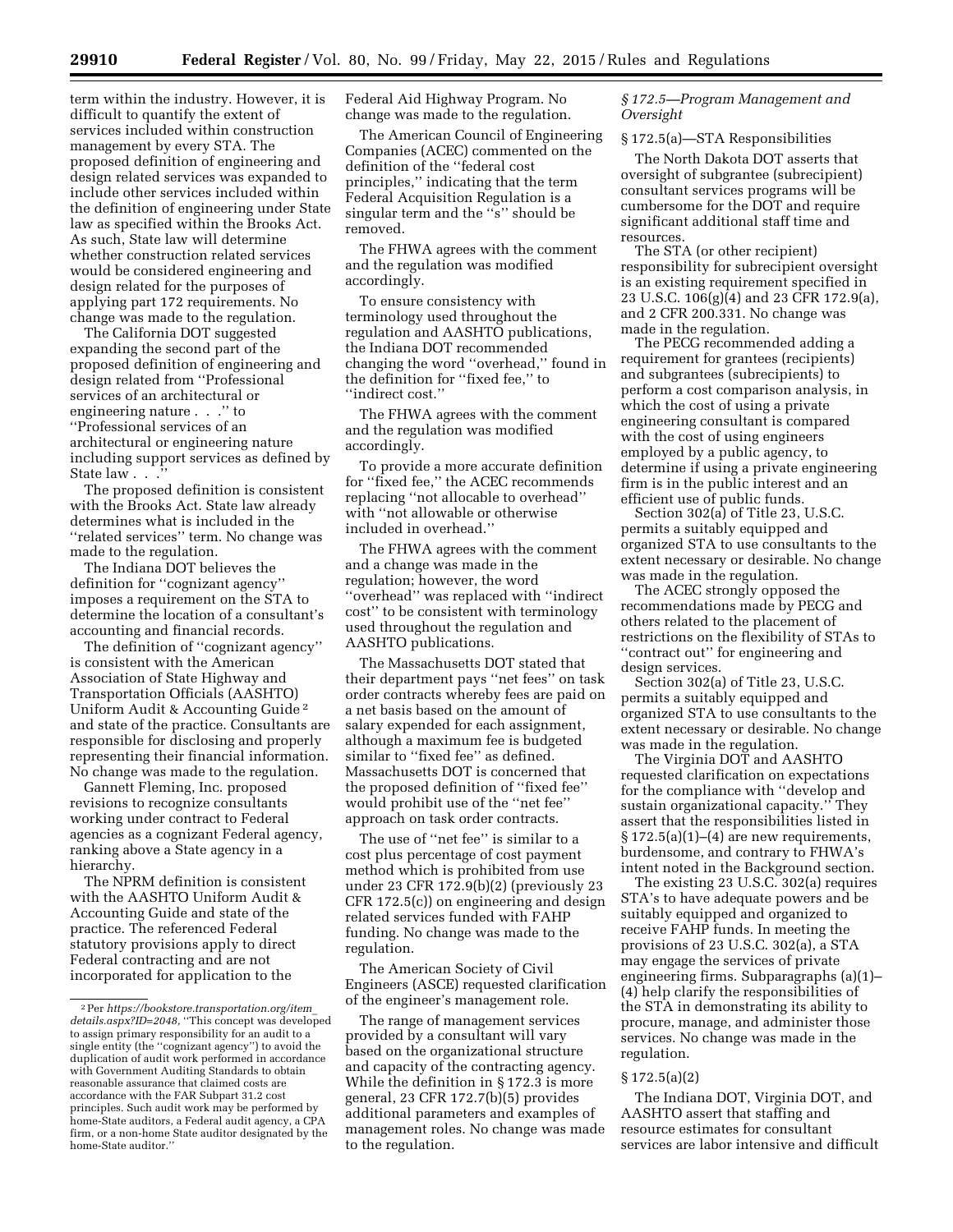for contracting agencies. Additionally, Virginia DOT requests clarification on ''staffing and resource estimates'' and asserts it is too restrictive and would impact subgrantees (subrecipients).

The staffing and resource estimate is for STA oversight of consultant services needed as well as for any services to be provided by the STA. The estimated STA costs (staffing and resources) combined with estimated consultant costs would then be used to support the project authorization submitted to FHWA. These resource estimates also ensure the STA is suitably equipped and organized to discharge the duties required of the STA under Title 23, including its use of engineering consultants [23 U.S.C. 302(a)]. The provision was reworded to clearly indicate the STA is responsible for establishing a procedure for estimating the costs of ''. . . agency staffing and resources for management and oversight in support of project authorization requests . . .

The South Dakota DOT requested clarification whether the submittal is for each project or is it a procedure applied by the agency to all projects. South Dakota DOT recommends that this provision should only apply when engineering services are anticipated to exceed \$150,000.

As this provision is located under the ''Program management and oversight'' section, the procedure is intended to be an agency procedure for estimation of consultant costs and agency oversight in support of individual project authorizations. The procedures developed by STAs for estimation may vary based on estimated size of engineering services contracts needed. No change was made to the regulation.

#### $§ 172.5(a)(4)$

The Tennessee DOT recommended indicating that STAs may accept work performed by subgrantees (subrecipients) via certification acceptance.

''Certification acceptance,'' formerly authorized under 23 U.S.C. 117, permitted the Secretary to discharge the responsibilities under Title 23 by accepting a certification of the STA, applicable to projects not on the Interstate System, that the STA would accomplish consistent with the policy, objectives, and standards of Title 23. This provision was struck by section 1601(a) of Public Law 105–178 (112 Stat. 255). An STA may use a variety of methods in providing oversight of a Local Public Agency (LPA), including use of certifications from the LPA. Regardless of the method used, the STA is not relieved of oversight

responsibility and subrecipient monitoring and management in accordance with 23 U.S.C. 106, and 2 CFR 200.331. No change was made to the regulation.

The California DOT recommended adding (or other direct grantee) following STA for consistency.

The FHWA agrees with the recommendation of consistency and the regulation was modified to read (or other recipient). This reflects the recent change in nomenclature adopted by 2 CFR part 200.

#### § 172.5(b) Subrecipient Responsibilities

The Indiana DOT asserted that requiring LPAs to develop detailed hourly estimates places a severe undue burden on LPAs.

The development of an independent agency estimate to use as a basis for negotiation with the selected consultant is a fundamental element of Qualification Based Selection (QBS) in accordance with the Brooks Act. No change was made in the regulation.

#### $§ 172.5(b)(1)$

The Virginia DOT interpreted the requirements of  $\S 172.5(b)(1)$  to require a resolution by subgrantees (subrecipients) to adopt the STA's policy and recommends this be a ''may'' condition.

The provision requires subrecipients to adopt the STA's policy or to develop its own for review and approval by the STA. The subrecipient must do one or the other and the awarding STA may require use of the STA's policy. As the regulation does not limit the STA to require subrecipients to adopt the STA's policy, no change was made in the regulation.

The California DOT recommends using the word ''administering'' instead of ''awarding.''

The word ''awarding'' is consistent with 2 CFR part 200 terminology. No change was made in the regulation.

# § 172.5(c) Written Policies and Procedures

The New York State DOT expressed a concern with FHWA requiring approval of minor changes as the New York State DOT often issues Consultant Instructions containing guidance on various and sometimes minute aspects of its consultant program without prior FHWA approval.

The FHWA approval of written policies and procedures (often in the form of a Consultant Manual) is an existing requirement under § 172.9(a) and will continue under proposed § 172.5(c). The FHWA approved written policies and procedures should define

minor changes/clarifications that may be adopted without additional FHWA review. No change was made in the regulation.

The Wyoming DOT asserted the addition of items to be addressed within written procedures such as conflicts of interest, penalty assessment, and dispute resolution are overly burdensome and would be more appropriate as guidance.

These are fundamental contract administration functions incorporated to address compliance concerns and internal controls, and address recommendations from national audits/ reviews. The regulations do not address how to implement these procedures and thus allow STAs flexibility in addressing these elements within their written policies and procedures. No change was made in the regulation.

The PECG recommended that FHWA should approve subgrantee (subrecipient) written policies and procedures instead of the STA.

Subrecipient oversight is a primary responsibility of the STA in accordance with 23 U.S.C. 106(g)(4). No change was made in the regulation.

The Oregon DOT requested clarification regarding how and when ''approval by FHWA'' would occur.

The FHWA approval must occur whenever changes to the consultant manual are necessary or desired (or in accordance with the STA and FHWA stewardship and oversight agreement) and the approval will come from the FHWA Division Office. This is an existing requirement under § 172.9(a). No change was made in the regulation.

The Virginia DOT, Idaho Transportation Department, and AASHTO asserted that the requirement for STA review and approval of subgrantee (subrecipient) written policies and procedures will be an extreme burden for Virginia DOT and the LPAs.

Subrecipient oversight is a responsibility of the STA in accordance with 23 U.S.C. 106(g)(4) and STA review and approval of subrecipient written policies and procedures is an existing requirement under § 172.9(a). No change was made in the regulation.

The California DOT suggested noting that subgrantees (subrecipients) may adopt the STA procedures and do not necessarily have to prepare their own procedures.

In accordance with the requirements in § 172.5(b)(1), a subrecipient may only prepare written procedures when not prescribed by the awarding STA. No change was made in the regulation.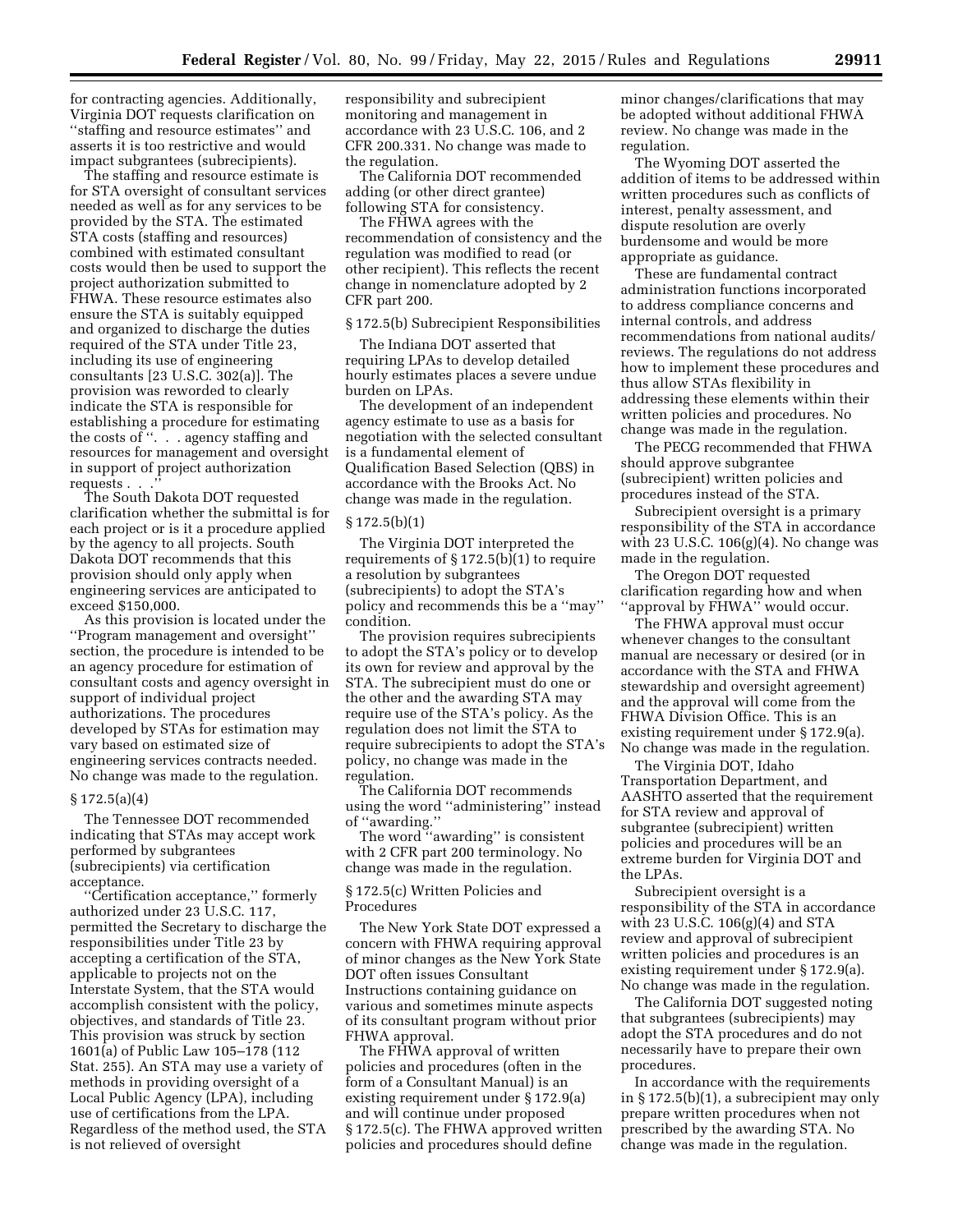### § 172.5(c)(2)

The California DOT suggested that the ''Soliciting proposals from prospective consultants'' phrase be revised to ''Soliciting proposals/qualifications from prospective consultants.''

The FHWA agrees, as the procedures should address evaluation of prequalification information, statements of qualifications, and proposals. The regulation was modified accordingly.

# $§ 172.5(c)(5)$

The California DOT suggested that the ''Evaluating proposals and the ranking/ selection of a consultant'' phrase be revised to ''Evaluating proposals/ qualifications and the ranking/selection of a consultant.''

The FHWA agrees, as the procedures should address evaluation of prequalification information, statements of qualifications, and proposals. The regulation was modified accordingly.

# § 172.5(c)(6) [Re-Designated  $§ 172.5(c)(7)]$

The California DOT suggested that the ''Preparing an independent agency estimate for use in negotiation with the selected consultant'' phrase be revised to ''Preparing an independent agency cost estimate for use in negotiation with the highest ranked consultant.''

The independent agency estimate is more than a cost estimate and includes a breakdown of tasks, hours, etc. The existing regulation and the Brooks Act use the term ''selected.'' The term ''selected'' is used over ''higher ranked'' since negotiations could be terminated with the highest ranked consultant and negotiations initiated with the next highest ranked consultant. No change was made in the regulation.

# § 172.5(c)(7) [Re-Designated  $§ 172.5(c)(8)]$

The California DOT suggested that subparagraph (c)(7) [re-designated subparagraph (c)(8)] should have a higher precedence and should be moved to follow subparagraph (c)(1).

After review and consideration, FHWA deemed no change was necessary. No change was made in the regulation.

# § 172.5(c)(8) [Re-Designated  $§ 172.5(c)(9)]$

The California DOT suggested that the ''Negotiating a contract with the selected consultant'' phrase be revised to ''Negotiating a contract with the highest ranked consultant.''

The existing regulation and the Brooks Act use the term ''selected.'' The term ''selected'' is used over ''highest ranked'' since negotiations could be

terminated with the highest ranked consultant and negotiations initiated with the next highest ranked. No change was made in the regulation.

# § 172.5(c)(9) [Re-Designated § 172.5(c)(10)]

The Montana and Virginia DOTs, and AASHTO expressed concern with the language ''assuring consultant compliance'' since the definition of assure is ''to make certain.'' The Montana DOT asserted that the meaning ''assuring'' makes it too burdensome. Montana DOT and AASHTO recommended allowing the STAs to use a risk-based approach with periodic reviews of the consultant for compliance.

The provision states ". . . assuring consultant compliance with the Federal cost principles in accordance with § 172.11.'' The expectation for providing this ''assurance'' is provided in § 172.11 which includes a risk-based approach. Additionally, the determination of cost allowance in accordance with the Federal cost principles is an existing requirement of the Uniform Administrative Requirements, Cost Principles and Audit Requirements for Federal Awards (2 CFR 200.401(a)). No change was made in the regulation.

# § 172.5(c)(10) [Re-Designated  $§ 172.5(c)(11)]$

The Montana DOT expressed a concern with the language ''assuring consultant compliance'' since the definition of assure is ''to make certain.'' Montana DOT asserted that ''assuring'' is too burdensome. Montana DOT recommended allowing STAs to use a risk-based approach with periodic reviews of the consultant for compliance.

Determination of cost allowance in accordance with the Federal cost principles in part 31 of the FAR cost principles is an existing requirement of 23 U.S.C. 112(b)(2)(B). A risk-based approach to provide reasonable assurance of consultant compliance with Federal cost principles is allowed in § 172.11. No change was made in the regulation.

The Indiana DOT asserted that assuring consultant costs billed are allowable in accordance with the Federal cost principles is a new requirement which will require additional training for project managers.

Determination of cost allowance in accordance with the Federal cost principles in part 31 of the FAR cost principles is an existing requirement of 23 U.S.C. 112(b)(2)(B). No change was made in the regulation.

# § 172.5(c)(12) [Re-Designated  $§ 172.5(c)(13)]$

The Colorado DOT supports the consideration of performance evaluations in the evaluation and selection phase, but asked what happens if a few consultants being considered do not have available performance evaluation results.

Many STAs include ''past performance'' as an evaluation criteria which considers the consultant's previous work on similar projects and may also include any available performance evaluation data. If a consultant has not performed work for the STA previously, references from other clients of the consultant should be considered. No change was made in the regulation.

§ 172.5(c)(15) [Re-Designated § 172.5(c)(16)] and 172.9(c)(12) [Re-Designated § 172.5(c)(13)]

The ACEC requested FHWA to include a provision under ''policies and procedures'' and under ''contract provisions'' which prohibits ''unreasonable indemnification and liability provisions imposed by contracting agencies.''

This would introduce a new provision not included within the NPRM and would be difficult to define/enforce ''unreasonable'' indemnification and liability provisions. The proposed provisions clearly state that liability is based upon errors and omissions in the work furnished under the consultant's contract (*e.g.,* negligence). No change was made in the regulation.

# § 172.5(c)(16) [Re-Designated § 172.5(c)(17)]

The Nebraska Department of Roads (DOR) asked whether the failure to meet the project schedule is considered a violation or breach of contract.

The answer depends on the specific terms of the contract and the materiality of the delay in relation to the project consistent with State law. No change was made in the regulation.

# § 172.5(c)(17) [Re-Designated  $§ 172.5(c)(18)]$

The California DOT suggested adding language to *§ 172.5(c)(17) [re-designated § 172.5(c)(18)]* so it would read: ''Resolving disputes in the procurement, management, and administration of engineering and design related consultant services *in accordance with the contract.''* 

The FHWA asserts a dispute could occur at any time in the procurement process regardless of whether a contract had yet been established. The intention of the section is to establish a dispute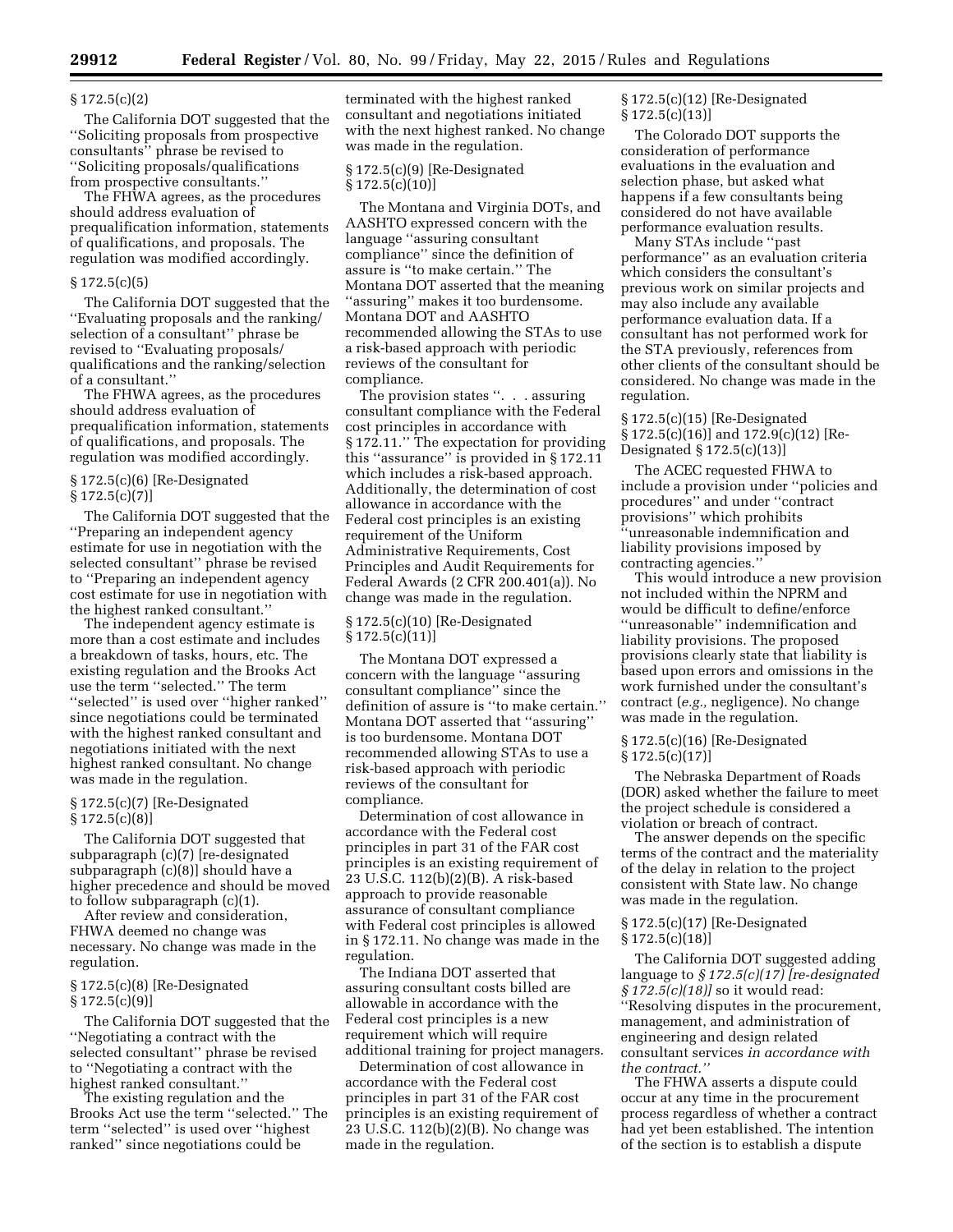resolution process that could be invoked regardless of contract status. No change was made in the regulation.

# § 172.5(e)

The North Dakota DOT, Virginia DOT, Wyoming DOT, and AASHTO expressed concerns about this section. The North Dakota DOT requested that the time frame to update written procedures be extended to 18 months and that it include compliance with the final rule provisions and not simply just update of written procedures. Virginia DOT requested a time period of 18 to 24 months to ensure changes are made to policies and procedures of the STA and LPAs. Wyoming DOT expressed concern with reviewing and approving LPA policies and procedures within the 12 months proposed. The AASHTO noted that some STAs may need changes in legislation to meet the requirements of the rule.

The updated regulations provide clarifications of existing requirements and as such, a 12-month period is adequate for an update of the written procedures. An extension may be granted to a contracting agency by FHWA where unique or extenuating circumstances exist. No change was made in the regulation.

# *§ 172.7—Procurement Methods and Procedures*

The South Dakota DOT recommended that activities funded by State Planning and Research or Metropolitan Planning funds be excluded from the requirement of this section.

The application of 23 CFR 172.7 depends on whether the engineering and design related services as defined in 23 CFR 172.3 are connected to highway construction and is not dependent on the category of FAHP funding being used to fund the services. No change was made in the regulation.

The Virginia DOT and AASHTO asserted that this section is detailed beyond the intent of the Brooks Act and should be re-issued as guidance.

The proposed rule provides clarification and promotes uniformity of procurement requirements based upon the Brooks Act and other applicable regulations to ensure a compliant and transparent procurement process. No change was made in the regulation.

# *§ 172.7(a) Procurement Methods*

The Massachusetts DOT believes the procurement methods under this regulation should apply consistently to all Federal-aid architectural and engineering procurements, not just those related to construction projects. The Massachusetts DOT recommended

striking ''and directly related to a highway construction project subject to the provision of'' and replacing it with ''under'' to allow these regulations to apply to all engineering related procurements whether leading to a construction project or not (*e.g.,* bridge inspection, bridge load rating, etc.).

The application of these requirements is based on the authority provided within 23 U.S.C. 112(b)(2)(A) and requires the engineering services in question to be related to a highway construction project. The Brooks Act defines architectural and engineering related services as professional services of an architectural or engineering nature, as defined by State law, if applicable, that are required to be performed, approved, or logically/ justifiably performed by a person licensed, registered, or certified as an engineer or architect to provide the services (as specified in 40 U.S.C. 1102(2)). As such, bridge inspection, rating, and evaluation services may be considered engineering services under State law and regulation, and dependent upon the specific details of the scope of work being provided, and its nexus with construction, these engineering services would be subject to these requirements. Accordingly, STAs must apply 23 CFR part 172 to all Title 23 eligible engineering and design related services procurements that have a construction nexus. For those architectural or engineering contracts unrelated to construction, States must follow their procurement procedures for those contracts consistent with 2 CFR 200.317. No change was made in the regulation.

# § 172.7(a)(1)(i)

Tennessee DOT disagrees with the use of the Request for Qualifications (RFQ) and Request for Proposals (RFP) terminology. Tennessee DOT requests ''Letters of Interest'' and shortlisted firms are asked to provide ''Contract Specific Qualifications'' (using the Federal SF 330).

The FHWA believes that the NPRM terminology is consistent with the AASHTO Guide for Consultant Contracting,3 which has widespread acceptance and use by the States. No change was made in the regulation.

The Texas DOT uses a multitiered approach to selecting the most qualified provider which includes a prequalification process, evaluation of statements of qualifications or letters of interest, and then conducting interviews

of the highest qualified providers (3 or more). The requirements for an RFP impose an additional requirement upon the STA and provider beyond the requirements stated in 40 U.S.C. 1103. Texas DOT requests the use of proposals remain optional.

The Brooks Act requires an evaluation of qualified firms for each proposed procurement or project. An RFP specific to the project, task, or service is required for evaluation of a consultant's specific technical approach and qualifications. No change was made in the regulation.

The California DOT asserted that the rule will increase costs to both the consultant industry and public agencies by requiring an RFQ followed by an RFP. California DOT typically issues an RFQ followed by an interview of shortlisted firms to evaluate the technical approach of the firms.

Oral technical proposals may be permitted in response to an RFP under a multiphase process following an RFQ; however, for the purpose of transparency, the requirements for an RFP would remain as stated in the proposed regulation. No change was made in the regulation.

The Montana DOT, ACEC-Montana, and Wyoming DOT expressed some concerns with this section. The Montana DOT and ACEC-Montana opposed the provision that an RFP specific to a project is required. Both organizations asserted that this requirement will increase time and consultant costs and will eliminate the ability to procure consultants using only a prequalification process for routine services or time sensitive projects. The ACEC-Montana recommended allowing the use of a comprehensive prequalification process such as that of Montana's DOT for procurement of consultants to provide a specific and narrow range of services. The Wyoming DOT asserted that RFPs are not appropriate for all engineering and design related services, and that requiring a RFP will eliminate current streamlined processes, increasing cost and time.

The FHWA contends that a prequalification process alone does not satisfy qualifications based selection requirements. The Brooks Act provides that for each proposed procurement or project, the agency shall evaluate qualifications and conduct discussions with at least three consultants to consider concepts and compare alternative methods for furnishing services. Simplified acquisition procedures for work that fall within the simplified acquisition threshold provide a more streamlined process for those procurements meeting the simplified

<sup>&</sup>lt;sup>3</sup>This item is available for purchase through AASHTO at: *[https://bookstore.transportation.org/](https://bookstore.transportation.org/item_details.aspx?ID=1196) item*\_*[details.aspx?ID=1196](https://bookstore.transportation.org/item_details.aspx?ID=1196)*.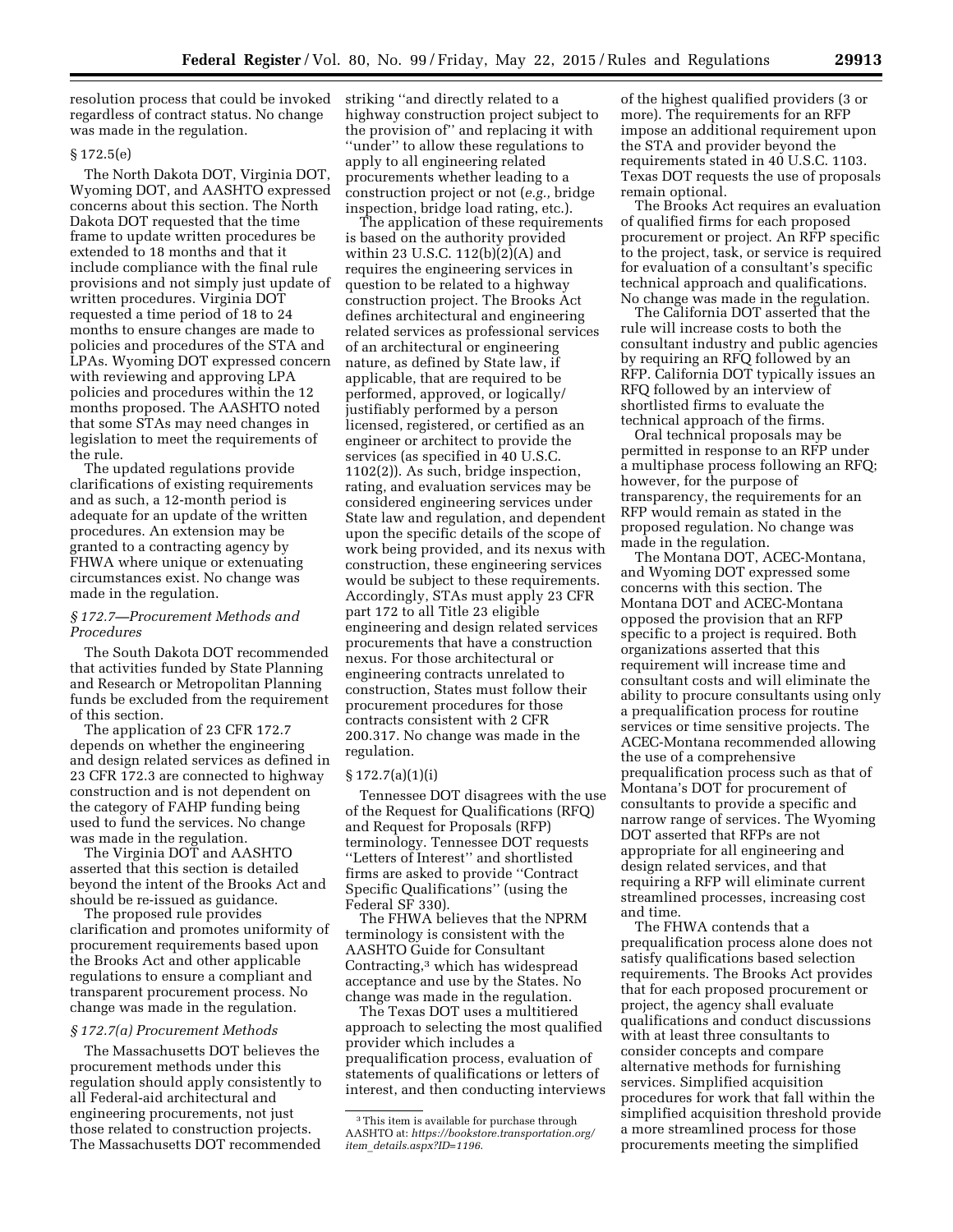acquisition threshold. For procurements that fall outside the simplified acquisition threshold, the RFP facilitates this discussion of concepts, alternatives, and methods specific to each project. No change was made in the regulation.

The ACEC requested clarification on whether an RFP is required for task orders under an IDIQ contract. The ACEC asserted that issuance of a ''fullblown'' RFP for every task order under an IDIQ would be burdensome. The ACEC recommends deleting ''task, or service'' from the provision or to provide some other clarification. Additionally, AASHTO and California DOT asserted that an RFP is not a feasible process in evaluating consultants for on-call contracts which are not project specific.

''Project, task, or service'' is language in existing regulation and is necessary as an RFP may not relate to a specific project, but may be to provide a service or perform a task on multiple projects which may be unknown at the time of RFP issuance. The IDIQ is a type of contract and award of task orders to selected engineering consulting firms is focused on contract administration after the selection of the most qualified consultant firm(s). In instances where multiple consultants are selected and awarded IDIQ contracts under a single RFP, the procedures in  $\S 172.9(a)(3)(iv)$ would be followed. To clarify expectations, the following language was added to § 172.9(a)(3)(iv)(B)(1), ''which may include, but does not require a formal RFP in accordance with  $§ 172.7(a)(1)(ii)$ .

The Tennessee DOT, Massachusetts DOT, South Dakota DOT, Wyoming DOT, and AASHTO commented on prequalification periods. The Tennessee DOT recommended that a 24 or 26 month prequalification process be permitted rather than an annual basis. Massachusetts DOT currently employs a biannual prequalification process and recommended allowing prequalification at ''regular intervals not to exceed 2 years.'' South Dakota DOT recommended evaluation of consultant qualification on a 2-year basis. Wyoming DOT currently utilizes a 2 year cycle and finds it sufficient.

The STAs (or other recipients) may opt to use a prequalification process to assess minimum qualifications of consultants to perform services under general work categories. The Brooks Act requires the STA to encourage firms to submit annual statements of qualifications and performance data. The regulation was revised to better align with the requirements of the Brooks Act because 23 U.S.C. 112(b)(2)(A) requires that engineering

service contracts subject to 23 U.S.C. 112(a) be awarded in the same manner as the Brooks Act.

The California DOT requested clarification on what constitutes proper notice to consultants and asked if posting on a Web site was adequate.

Specific examples of public notice are more appropriate for guidance versus regulation. As noted within the regulation, any method which provides both in-State and out-of-State consultants an equal and fair opportunity to be considered is adequate. No change was made in the regulation.

#### $§ 172.7(a)(1)(ii)(A)$

The South Dakota DOT and Connecticut DOT made recommendations pertaining to competitive negotiations. The South Dakota DOT recommended that providing a general description of the work and requiring the consultant to provide a more detailed description and scope of work be allowed, as it is helpful in selecting the consultant based on their understanding of the work needed. The Connecticut DOT recommended eliminating the language ''clear, accurate, and detailed description of the.'' The Connecticut DOT asserted that a comprehensive understanding of the details are sometimes unknown early in a project's development and may create an administrative burden to make modifications later.

The information provided for the scope of work should address the items specified within the provision at a minimum, but the level of detail is subject to the level of project planning, range of services desired, etc. The Brooks Act requires that ''all requirements'' be advertised such that interested and qualified consultants all have an equal opportunity to compete. No change was made in the regulation.

The Tennessee DOT indicated that the level of detail proposed for an RFP is not obtained until negotiations under Tennessee DOT's current multiphase process.

The RFP contents proposed are consistent with AASHTO Guide for Consultant Contracting (March 2008) and industry practice. The Brooks Act requires ''all requirements'' be advertised and the basic contents proposed are necessary to determine the most qualified consultant to provide the necessary services. The FHWA acknowledges that for some projects/ services, the level of detail suggested in the provision may not be available. To clarify expectations, the regulation was changed by adding the phrase ''To the

extent practicable'' to the beginning of the second sentence of  $§ 172.7(a)(1)(ii)(A).$ 

# $\S 172.7(a)(1)(ii)(B)$  and  $(iv)(C)$ – $(E)$

The Indiana DOT, South Dakota DOT, California DOT, Nebraska DOR, and AASHTO had comments related to the competitive negotiation requirement to identify at least three of the most qualified firms responding to a solicitation. The Indiana DOT asserted that the requirement for a minimum of three consultants in the discussion process and final ranking is new. Indiana DOT, as well as AASHTO, also recommended that agencies should have flexibility to evaluate two sources if advertised and competition is found to be limited. The South Dakota DOT recommended language requiring three responses be removed, provided that a procedure to verify a good faith effort to solicit responses is in place. The California DOT requested clarification and the Nebraska DOR asked what options are available if less than three firms submit proposals.

To clarify expectations, the regulation was changed to address instances where only two qualified consultants respond to the solicitation, which, as described in  $\S 172.7(a)(1)(iv)(D)$ , would permit the contracting agency to proceed provided competition was not arbitrarily limited. In addition, in unique circumstances, a contracting agency may pursue procurement following the noncompetitive method when competition is inadequate and it is not feasible or practical to re-compete under a new solicitation.

#### $\S 172.7(a)(1)(ii)(C)$

The Tennessee DOT and Connecticut DOT provided comments in relation to evaluation factors and their relative weight. Tennessee DOT disagrees that evaluation factors with relative weight of importance be provided in an RFP. Tennessee DOT indicates that providing weights implies a rigid formula and eliminates STA discretion to select between firms with similar qualifications. Connecticut DOT recommends removing the requirement to identify the weight of importance as it is unclear of the benefit to the selection process.

The FHWA believes that providing relative weights for evaluation factors is consistent with Federal procurement practices under the Brooks Act, provides consultants a better understanding of what to focus their proposal on, and is essential for transparency of the selection process. No change was made in the regulation.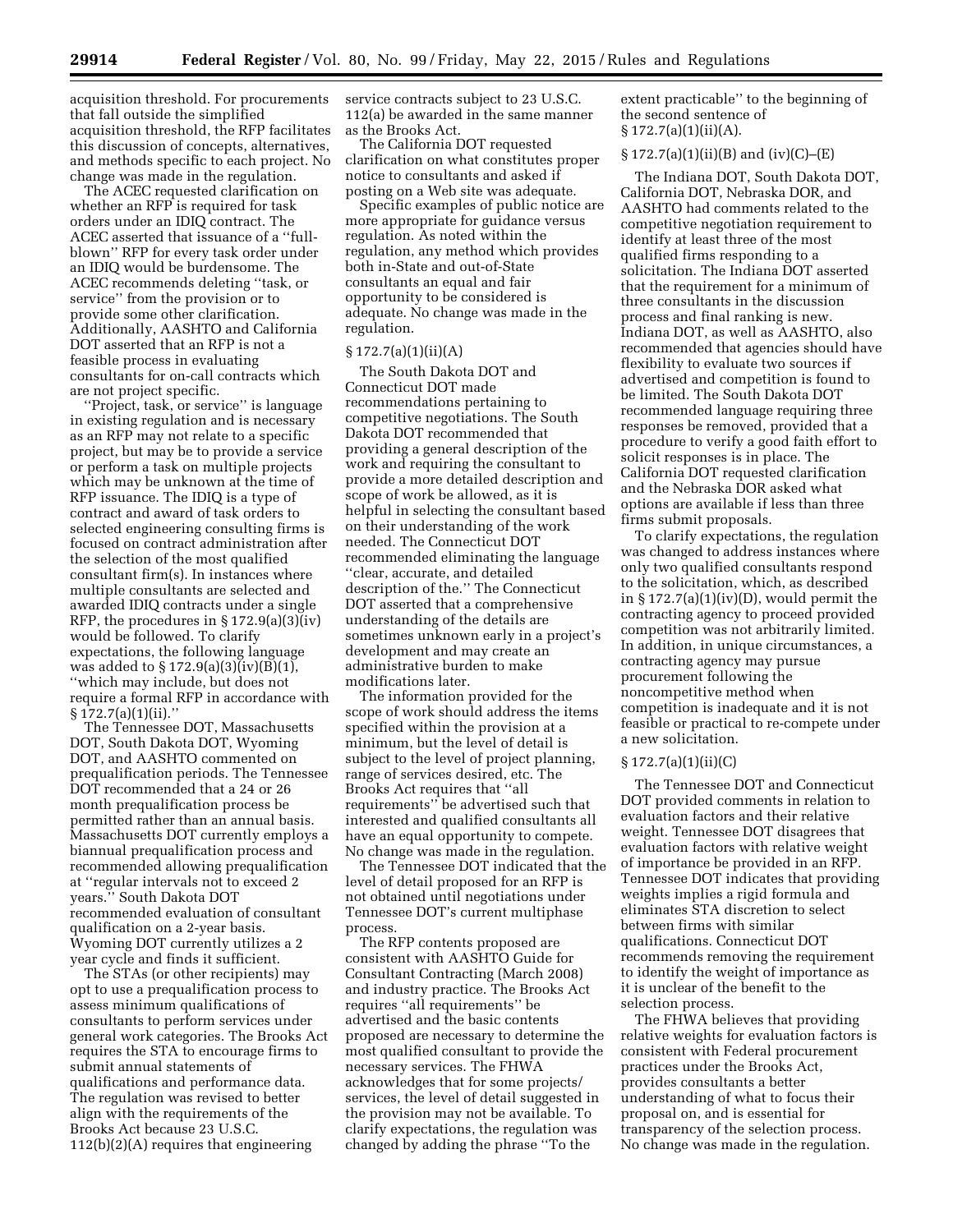#### § 172.7(a)(1)(ii)(D)

The New York State DOT and the Connecticut DOT expressed concern in relation to contract types and method(s) of payment. Connecticut DOT recommends removal of (D) as the decision on contract type and payment method is often determined in negotiations with the selected firm and questions if specifying up front would preclude the STA from changing the type later if necessary. New York State DOT expressed a similar concern.

The contract type and payment method are a function of how well the scope of work is defined, the type and complexity of the work, the period of performance, etc. These items should generally be known in advance, when the need for consultant services is identified. Where appropriate, deviations from the advertised contract type and payment method may be warranted, such as for subcontracts, contract modifications, etc. To clarify expectations, the regulation was revised to read: ''Specify the contract type and method(s) of payment anticipated to contract for the solicited services in accordance with § 172.9.''

# § 172.7(a)(1)(ii)(E)

The Connecticut DOT-Local Roads requested clarification on what special provisions or contract requirements are required.

This provision requires inclusion of any ''special'' provisions or contract requirements associated with the solicited services that are not included within the standard contract template/ documents used by the contracting agency. This would include provisions unique to the services being solicited or contracted. No change was made in the regulation.

# $\S 172.7(a)(1)(ii)(F)$  and  $172.7(a)(1)(v)(C)$

The ACEC and Connecticut DOT-Local Roads expressed concern in relation to consultant cost information. The ACEC requested that the submittal of concealed cost proposals not be permitted, as the accuracy of the scope of work and cost proposal at the RFP stage is limited. The Connecticut DOT-Local Roads recommended not permitting submittal of consultant cost information until later in the selection process to guard against improper use of that information.

Many contracting agencies currently require concealed cost proposals. This practice was recognized within the regulations provided that the specified controls are included. The FHWA agrees that the scope of work and accuracy of the cost proposal at the RFP stage is

limited on some projects, but submittal of cost proposals with the RFP may prove more efficient on more routine and straightforward projects/services. As such, the flexibility should be provided to STAs. No change was made in the regulation.

# $§ 172.7(a)(1)(ii)(G)$

Connecticut DOT recommends removal of the language ''key dates.'' Connecticut DOT asserts that aside from the submittal deadline for responses to the RFP, the selection timeline may vary depending on the number of responses received and other procurement steps. The Virginia DOT suggested removing the provision.

To provide transparency in the procurement process, a schedule of estimated dates for interviews and selection of the most qualified consultant shall be provided to interested consultants. A 14-calendar day minimum advertisement period is required to ensure fair and open competition. Based on the comments received, the regulation was revised to require an ''estimated schedule'' rather than a ''schedule of key dates''.

The AASHTO agreed that a consultant should be provided sufficient time to prepare a proposal, but recommended against mandating a 14-day requirement.

The 14-day period is provided as the minimum length of time for advertisement of an RFP. No change was made in the regulation.

#### § 172.7(a)(1)(iii)(B)

The South Dakota DOT recommended that price/cost of engineering services be permitted as an evaluation criteria.

Consideration of price or cost in the evaluation and selection of engineering consultant services is prohibited in (23 U.S.C. 112(b)(2)(A) and 40 U.S.C. 1103). No change was made in the regulation.

# § 172.7(a)(1)(iii)(C)

The Nebraska DOR requested clarification on ''local preference'' and whether it simply means that the consultant must have an in-state professional engineering (PE) license.

Requirements at 2 CFR 200.319(b) prohibits the use of in-state or local geographic preferences in the evaluation of bids or proposals except where Federal statute mandates or encourages the use of such preferences 4. However, a State may require that the consultant have the necessary PE license per State

law or regulation. No change was made in the regulation.

The South Dakota DOT, Connecticut DOT, and Connecticut DOT-Local Roads expressed a need for clarification between  $\S 172.7(a)(1)(iii)(C)$  and  $(D)$ feeling that the provisions in (a)(1)(iii)(C) and (a)(1)(iii)(D) contradict one another.

The provisions in (a)(1)(iii)(C) and (a)(1)(iii)(D) are intended to address separate elements; subparagraph (a)(1)(iii)(C) addresses the prohibition of ''local preference'' while subparagraph (a)(1)(iii)(D) makes allowance for evaluation criteria that is related to services performance, which may include an agency's desire for a ''local office presence'' or use of Disadvantage Business Enterprise (DBE) subconsultants. No change was made in the regulation.

#### $§ 172.7(a)(1)(iii)(D)$

The Tennessee DOT and Massachusetts DOT recommended that the ''non-qualifications'' based criteria not be permitted since such criteria are inconsistent with the Brooks Act.

A local office presence criterion is used by many States and while not specifically qualifications oriented, a local office presence criterion recognizes that providing a local office presence may provide value to the quality and efficiency of a project. The use of DBE participation as an evaluation criterion is practiced by many STAs and harmonizes Brooks Act requirements with DBE regulations as specified in 49 CFR part 26. By addressing and providing a limitation on the use of these criteria, the integrity of a QBS process is maintained. No change was made in the regulation.

#### $\S 172.7(a)(1)(iii)(D)(1)$

The Tennessee DOT asserted that a local presence criterion may add value at times and that it should be merged with  $(a)(1)(iii)(C)$  regarding the prohibition on in-State and local preference.

The provisions in  $(a)(1)(iii)(C)$  and  $(a)(1)(iii)(D)$  are intended to address separate elements; (a)(1)(iii)(C) addresses the prohibition of ''local preference'' while (a)(1)(iii)(D) makes allowance for other evaluation criteria that have historically been used on a limited basis to promote efficient project delivery and other FAHP goals. No change was made in the regulation.

The North Dakota DOT asserted that the proposed revision is too restrictive and believes that location is a valid criterion that adds value to the quality and efficiency of a project, under certain circumstances.

<sup>4</sup>For example, 23 U.S.C. 140(d) authorizes the preferential employment of Indians living on or near a reservation on projects and contracts on Indian reservations roads under the Federal-aid Highway Program.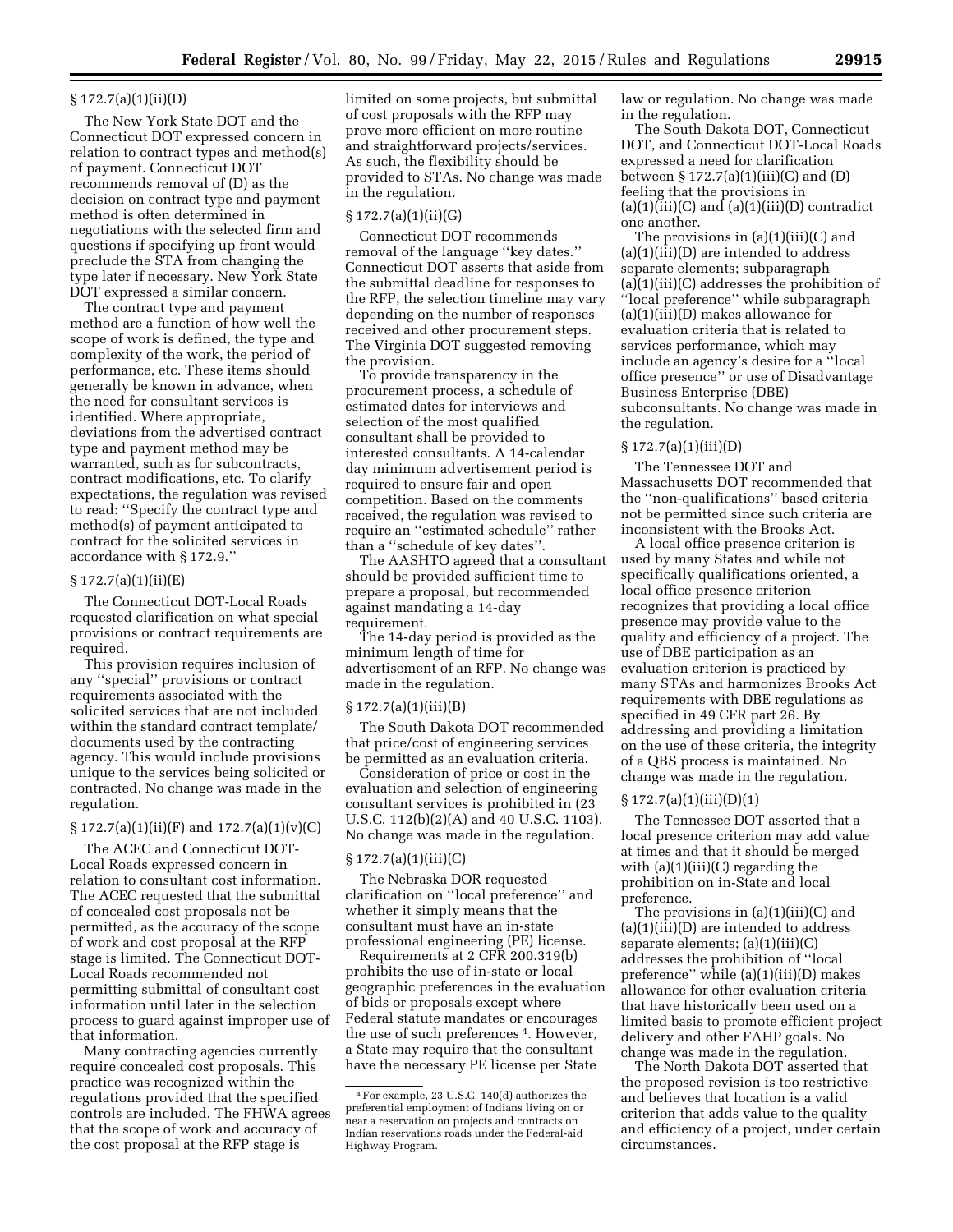Evaluation criteria such as knowledge of a locality and familiarity of the general geographic area are qualifications that a consultant may need to demonstrate to compete for a project and may be included along with technical criteria. A consultant could demonstrate knowledge of a locality and project site without having a physical local office and thus the need for a limitation on evaluation of a ''local presence'' as local presence is unrelated to the technical expertise of the firm. No change was made in the regulation.

### § 172.7(a)(1)(iii)(D)(2)

The Connecticut DOT-Local Roads questioned the benefit gained by awarding points in the evaluation process for use of DBEs when meeting a DBE goal is a requirement of the project contract.

The allowance of an evaluation criterion for participation of qualified and certified DBEs is to harmonize Federal requirements for qualifications based selection and for consideration of DBEs in the procurement of engineering and design related services. No change was made in the regulation.

# $§ 172.7(a)(1)(iv)$

The ACEC recommended that a provision be inserted to provide an opportunity for non-selected firms to review evaluation, ranking and selection information with the agency, if requested (*e.g.,* debriefing).

The FHWA encourages agencies to provide for debriefings to maintain transparency in the procurement process; however, this does not relate to statutory requirements. No change was made in the regulation.

#### $§ 172.7(a)(1)(iv)(A)$

The Texas DOT recommended that ''public solicitation'' be replaced with ''RFP.''

While the ''solicitation'' is effectively the RFP as defined within § 172.7(a)(1)(i), solicitation is used generally throughout the proposed part 172. Reference to solicitation is key to reinforce the requirements for public advertisement and consideration of both in-State and out-of-State consultants. No change was made in the regulation.

# § 172.7(a)(1)(iv)(C)

The ACEC, Alaska DOT, Nebraska DOR, South Dakota DOT, and Texas DOT expressed similar opinions in reference to  $\S 172.7(a)(1)(iv)(C)$ . The ACEC recommended that ''shall'' conduct interviews or other types of discussions be changed to ''may'' so as to not conflict with the final sentence of the provision which allows for no

discussions if proposal information is sufficient. The ACEC recognized that discussions are not necessary in some situations. The Alaska DOT and South Dakota DOT made the same recommendations, while the Nebraska DOR and Texas DOT requested some clarification.

The FHWA agrees the wording was confusing and the regulation was revised to require the STA to establish criteria and a written policy, [as specified in § 172.5(c)(6)] under which additional discussions would be take place following RFP submission and evaluation. The RFP shall state what type of discussions, if any, will take place following submission and evaluation of proposals.

The Connecticut DOT-Local Roads asserted that not requiring discussions following proposal submission will remove structure from the selection process and make it difficult to document decision criteria.

Historically, many contracting agencies relied on the information contained within consultant proposals and did not conduct subsequent discussions/interviews. This is an acceptable practice based upon State procedures under a risk-based framework and consistent with the comments received on this NPRM provided the proposals contain sufficient information for evaluation of technical approach and qualifications. The contracting agency must maintain documentation to support the evaluation and selection of a consultant based on the advertised evaluation criteria. No change was made in the regulation.

#### § 172.7(a)(1)(iv)(C) Through (E)

The New York State DOT indicated that it does not always conduct additional discussions and that when shortlisting firms for additional discussions, and the rankings are not provided.

Section  $172.7(a)(1)(iv)(C)$ , modified to require the STA to establish a written policy under which additional discussion are needed, will not mandate additional discussion of proposals that contain sufficient information for evaluation of technical approach and qualifications. Section 172.7(a)(1)(iv)(E) does not require initial rankings to be provided when short-listing firms, only the final rankings must be provided. No change was made to  $\S 172.7(a)(1)(iv)(E)$ of the regulation.

# § 172.7(a)(1)(iv)(D)

The South Dakota DOT recommended language requiring ''three responses'' be removed provided a procedure to verify

a good faith effort to solicit responses is in place. The South Dakota DOT recommended adding the following language, ''When an RFP does not result in three responses, the agency may proceed with the evaluation of the responses obtained.''

To clarify expectations, the regulation was changed to address instances where only two qualified consultants respond to the solicitation, which, as described in  $\S 172.7(a)(1)(iv)(D)$ , would permit the contracting agency to proceed provided competition was not arbitrarily limited. In addition, in unique circumstances, a contracting agency may pursue procurement following the noncompetitive method when competition is inadequate and it is not feasible or practical to re-compete under a new solicitation.

#### $\S 172.7(a)(1)(iv)(E)$

The Tennessee DOT, South Dakota DOT, Connecticut DOT-Local Roads, Montana DOT, Nebraska DOR, and Wyoming DOT expressed similar opinions. Tennessee DOT recommended deleting  $\S 172.7(a)(1)(iv)(E)$ , since it objects to providing notification of the ''final ranking'' of the three most highly qualified. The South Dakota DOT also recommended removing the requirement for notification of ranking because all participating consultants are notified of the consultant selected and are provided a brief explanation of why they were not selected. The Connecticut DOT-Local Roads questioned the benefit of providing the final ranking information to responding consultants. The Montana DOT asserted that compliance with this provision will require additional staff time to prepare notifications to each respondent. The Nebraska DOR recommended that the term ''ranking'' be replaced with the term ''selection.'' The Wyoming DOT asserted that the proposed section changes the notification procedures by adding additional unnecessary requirements.

The Brooks Act requires the evaluation of at least three of the most highly qualified firms based upon established and published criteria. The contracting agency must enter into negotiations with the highest ranked firm and negotiate a contract for compensation that is fair and reasonable to the Federal Government. If the contracting agency is unable to negotiate a satisfactory contract with the highest ranked firm, the contracting agency must undertake negotiations with the next highest ranked firm, continuing the process until a contract agreement for fair and reasonable compensation is reached. Section  $172.7(a)(1)(iv)(E)$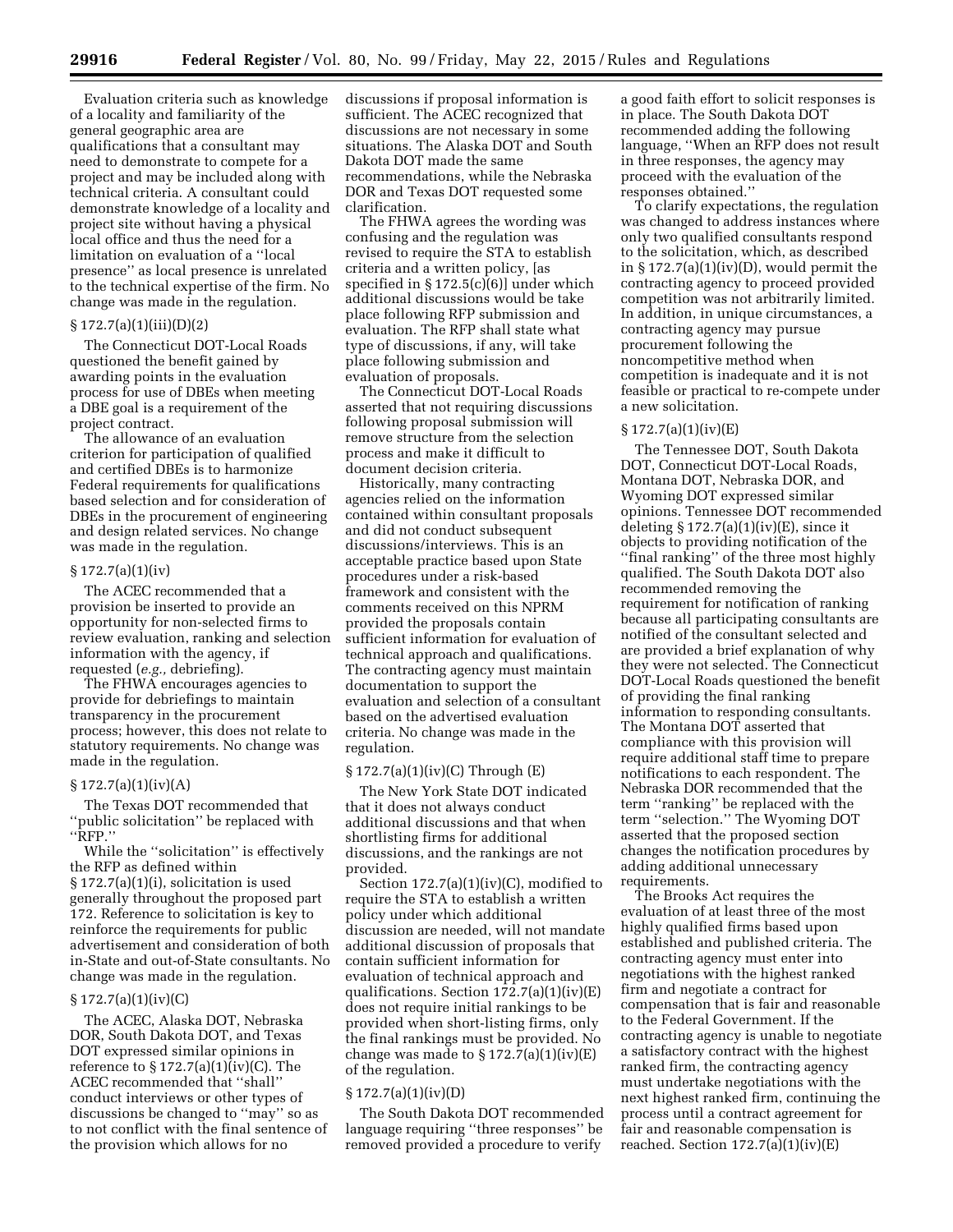promotes transparency in the selection process and notification can be as simple as posting the final ranking on a Web site. No change was made in the regulation.

# $§ 172.7(a)(1)(v)$

The Idaho Transportation Department and AASHTO suggest ensuring reasonable wage rates for specific labor classifications, in addition to employee classifications, labor hours by classification, fixed fees and other direct costs contribute to the overall reasonableness of the agreement.

The FHWA agrees. Section 172.7(a)(1)(v)(B) references § 172.11 for establishment of the direct salary rates, which includes an assessment of reasonableness in accordance with the Federal cost principles. For clarification, proposed  $\S 172.7(a)(1)(v)(B)$ , under the redesignated  $\S 172.7(a)(1)(v)(C)$  was revised to indicate that the use of the independent estimate and determination of cost allowance in accordance with § 172.11 shall ensure the consultant services are obtained at a fair and reasonable cost.

The Oregon DOT recommended a section regarding ''order of negotiation''  $[40$  U.S.C. 1104 $(b)$ ] from the Brooks Act be included so it is not misinterpreted that this section does not apply.

Although the ''order of negotiation'' section [40 U.S.C. 1104(b)] of the Brooks Act applies as specified in § 172.7(a)(1), for clarification purposes, specific language was added to  $\S 172.7(a)(1)(v)$ as new paragraph  $\S 172.7(a)(1)(v)(A)$ .

#### $§ 172.7(a)(1)(v)(A)$

The North Dakota DOT, Indiana DOT, Wyoming DOT, AASHTO, and the Illinois Association of County Engineers (IACE) expressed concerns with the requirement to develop a detailed independent cost estimate. The North Dakota DOT asserted that the independent estimate is a new requirement that would require additional STA resources (time and staff). The Indiana DOT asserted that STAs and LPAs do not all have the ability to prepare detailed labor estimates (independent estimate) as the basis for negotiation with a consultant and that detailed labor estimates may not be the best way to estimate the cost of consultant services in all instances. The Wyoming DOT asserted that other procedures are equally appropriate and effective for obtaining independent estimates, and that the proposed method is too prescriptive. The AASHTO asserted that smaller contracting agencies, especially local agencies, may not have the expertise to prepare a

detailed independent estimate with a breakdown of labor hours, direct and indirect costs, fixed fees, etc. In this situation, contracting agencies should be allowed to use typical percentages of construction costs to prepare their independent estimate for purposes of negotiation. The IACE asserted that development of independent cost estimates with an appropriate breakdown of the labor hours and classifications could add considerable staff time for STAs and LPAs, as most of the current IACE members rely on previous experience with projects of similar scope, magnitude, and construction cost to determine an estimate or anticipated range of consultant costs prior to negotiation. The IACE recommends that the description of independent agency estimate be broadened to include less rigorous estimating methods and guidelines.

The regulation is consistent with 2 CFR 200.323, which requires recipients to perform a cost or price analysis in connection with every procurement action in excess of the simplified acquisition threshold (as defined in 48 CFR 2.101) and with the Brooks Act (40 U.S.C. 1104) which requires the agency head to consider the scope, complexity, professional nature, and estimated value of the services to be rendered. The method and degree of analysis is dependent on the facts surrounding the particular procurement situation, but as a starting point, contracting agencies must make independent estimates before receiving bids or proposals. The proposed provision notes ''an appropriate breakdown'' of the various cost elements which provides flexibility in the degree of analysis subject to the scope and complexity of the services. No change was made to the regulation.

# § 172.7(a)(1)(v)(C) [Re-Designated  $§ 172.7(a)(1)(v)(D)]$

The Alaska DOT recommended changing ''consultants with which negotiations are not initiated'' to ''unsuccessful consultants'' as price proposals are not returned until negotiations are concluded and the cost proposal of the 2nd ranked firm will be needed should negotiations fail with the highest ranked firm.

The FHWA agrees the revision to ''unsuccessful consultants'' streamlines the provision while the first sentence of subparagraph (a)(1)(v)(C) [re-designated subparagraph  $(a)(1)(v)(D)$  provides the requirement to only open the proposal of a consultant when entering negotiations and to only consider that consultant's proposal. The regulation was modified accordingly.

The Alaska DOT and New York State DOT provided comments on concealed cost proposals. The Alaska DOT recommended changing ''should be returned'' to ''may be returned if requested by the consultant'' as this places a burden on STAs to return the documents to consultants in lieu of destroying along with unsuccessful proposals. The New York State DOT asserted that returning cost proposals is not necessary. Cost proposals are often electronic and would simply be discarded, or if hard copies are provided, the hard copies would be shredded unopened.

The FHWA agrees to the revision [redesignated  $\S 172.7(a)(1)(v)(D)$ ] changing ''should'' to a ''may'' condition where the contracting agency establishes written policies and procedures [in accordance with § 172.5(c)] for disposal of unopened cost proposals. The regulation was modified accordingly.

The California DOT recommended replacing the word ''concealed'' with ''sealed.''

Many contracting agencies currently require concealed cost proposals though not all proposals are in hard copy form. The FHWA considered the recommendation and determined that using the term ''sealed'' would imply erroneously that a hard copy sealed envelope would be required. No change was made to the regulation.

# § 172.7(a)(2)

The Connecticut DOT-Local Roads asserted that the subject provisions are in conflict since (a)(2) indicates a lower State threshold must be used and (b)(1)(ii) indicates that Federal requirements prevail when a conflict with State or local requirements exist.

The provisions do not conflict. A State small purchase threshold that is lower than the Federal threshold would not violate Federal requirements, as the Federal requirement would still be satisfied. However, a State threshold above the Federal threshold would not be permitted as this would violate Federal requirements. No change was made to the regulation.

The Indiana DOT did not support the requirement for discussion/review of a minimum of three sources (consultants) when using small purchase procedures. Existing regulations indicate ''adequate number of qualified sources.''

Section 172.7(a)(2)(ii) established that a minimum of three consultants be reviewed to promote adequate competition. The regulation was revised to include requirements to address circumstances where there are less than three respondents.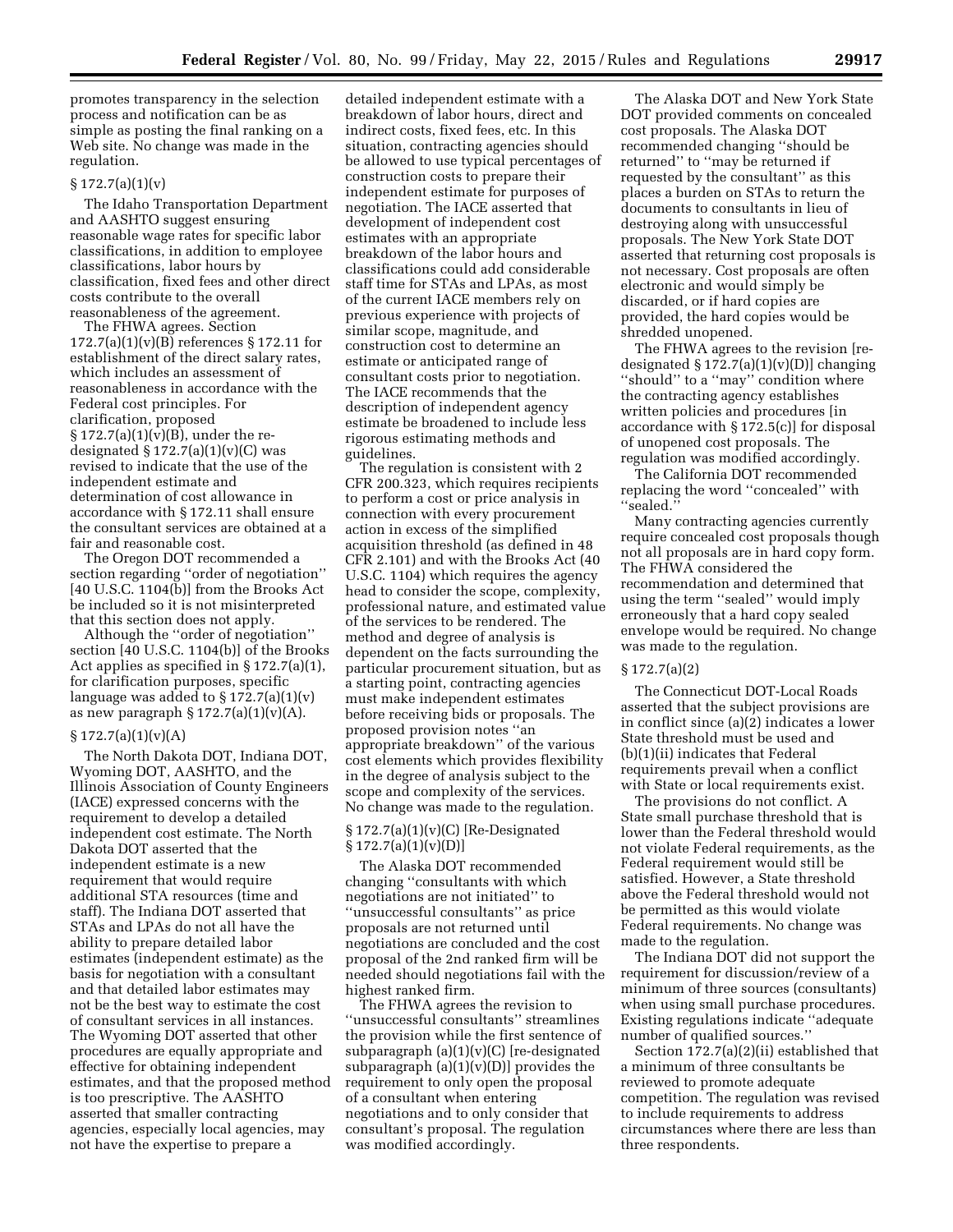The Wyoming DOT asserted that requiring STAs to use a lessor STA threshold for small purchase procedures is too restrictive.

Both 23 CFR 1.9 and 2 CFR 200.317 require compliance with State laws where not inconsistent with applicable Federal law and regulation. As such, a lessor State threshold for use of small purchase procedures is more restrictive than Federal requirements and thus must be complied with. No change was made to the regulation.

The Alaska DOT recommended allowing procurements less than \$10,000 to be accomplished without competition and not require three quotes as with small purchase procurement procedures.

The small purchase procedures permitted mirror direct Federal acquisition requirements which do not provide a similar threshold where competition is not necessary. No change was made to the regulation.

#### § 172.7(a)(2)(ii)

The Oregon DOT requested clarification on what is meant by ''review of at least three qualified sources.'' South Dakota DOT recommended language requiring ''three responses'' be removed and replaced with a provision for agencies to provide a procedure to verify a good faith effort to solicit responses. South Dakota DOT recommends adding the following language, ''When an RFP does not result in three responses, the agency may proceed with the evaluation of the responses obtained.''

The level of review (request for proposals, discussions, etc.) shall be in accordance with State procedures, but a minimum of three consultants must be considered. Although small purchases are a permitted exception to compliance with the Brooks Act, review of three sources is a simplified means to promote competition among qualified firms. Section  $172.7(a)(2)(ii)$ , was revised to address instances where less than three consultants respond to the solicitation.

# § 172.7(a)(2)(iv)

The Nebraska DOR and AASHTO requested clarification as to whether only the amount above the simplified acquisition threshold is ineligible or the entire contract is ineligible. The AASHTO asserted that ''The full amount of any contract modification or amendment that would cause the total contract amount to exceed the established simplified acquisition threshold would be ineligible for Federal-aid funding'' is penalty enough and that FHWA needed to establish

circumstances that warranted the extreme action of withdrawal of all Federal funding from the contract.

As specified within the proposed regulation, the full amount of any contract modification or amendment which causes a contract to exceed the threshold would be ineligible. The FHWA has the discretion to withdraw all Federal-aid funding from the contract if it determines that the small purchase procurement was used to circumvent competitive negotiation procurement procedures. No change was made to the regulation.

The Connecticut DOT asserted that this provision may be difficult to monitor and administer.

This provision is intended to prevent abuse of the use of small purchase procedures to circumvent qualifications based selection procurement requirements. A simple check or audit of contracts procured under small purchase procedures to verify the appropriate threshold was not exceeded is all that would be necessary to verify compliance. No change was made to the regulation.

#### § 172.7(a)(3)

The AASHTO requests clarification as to whether FHWA is approving each contract or approving a STA's noncompetitive procedures. The AASHTO recommends approval of procedures.

The specific scenarios for use of noncompetitive procedures should be addressed within the STA's written procedures. While FHWA approval on a contract basis is indicated within § 172.7(a)(3)(ii), a STA's procedures allow programmatic approval under specified circumstances. No change was made to the regulation.

The California DOT requested clarification as to whether this applies if less than three qualified consultants submit proposals in response to a RFQ.

Yes, noncompetitive procedures would apply under § 172.7(a)(3)(iii)(C). Revisions to the regulation, § 172.7(a)(iv)(D), address instances where less than three consultants respond to the solicitation. No change was made to the regulation.

#### § 172.7(a)(3)(iii)

The San Diego Association of Governments (SANDAG) requested that proposed language be modified to clarify that approval from FHWA is one method for authorizing a sole source, but not the only method.

Use of noncompetitive procedures requires FHWA approval as specified within the existing and proposed regulations. An agency's written

procedures approved by the FHWA Division Office may define situations whereby FHWA approval is granted on a programmatic basis. No change was made to the regulation.

# § 172.7(b)(1)(i)

The Nebraska DOR finds the phrase, ''. . . procedures which are not addressed by or in conflict with applicable Federal laws . . .'' confusing when compared to § 172.7(b)(1)(ii) which states ''When State and local procurement laws, regulations, policies, or procedures are in conflict with applicable Federal laws and regulations . . .''

For clarity,  $\S 172.7(b)(1)(i)$  was revised to read, ''. . . procedures which are not addressed by or are not in conflict with applicable Federal laws and regulations . . .''

# § 172.7(b)(2)(i)

The AASHTO recommends revising ''shall'' to ''may'' as DBE requirements are met through construction contracts.

Participation by DBE firms in FAHP projects is a requirement of 49 CFR 26. A contracting agency might meet most of its approved DBE participation goals through construction contracts; however, in accordance with the STA's DBE program approved by FHWA, consultant work accomplished by consultants/subconsultants that are on the STA's approved DBE list could count toward satisfying DBE goals. No change was made to the regulation.

The California DOT requested additional clarification regarding the utilization of DBE goals or evaluation criteria for DBE participation.

The proposed rule is consistent with existing FHWA policy and guidance. A contracting agency might meet most of its approved DBE participation goals through construction contracts; however, in accordance with the STA's DBE program approved by FHWA, consultant work accomplished by consultants/subconsultants that are on the STA's approved DBE list could count toward DBE goal accomplishment. No change was made to the regulation.

The Virginia DOT and AASHTO asserted that this provision is in conflict with the Federal DBE Small Business Enterprise Program, and interpreted this provision as requiring STAs to have setasides for Small Business.

The proposed rule is consistent with existing FHWA policy and guidance, and it is not in conflict with 49 CFR 26.43, which explicitly prohibits setasides or quotas for DBEs. No change was made to the regulation.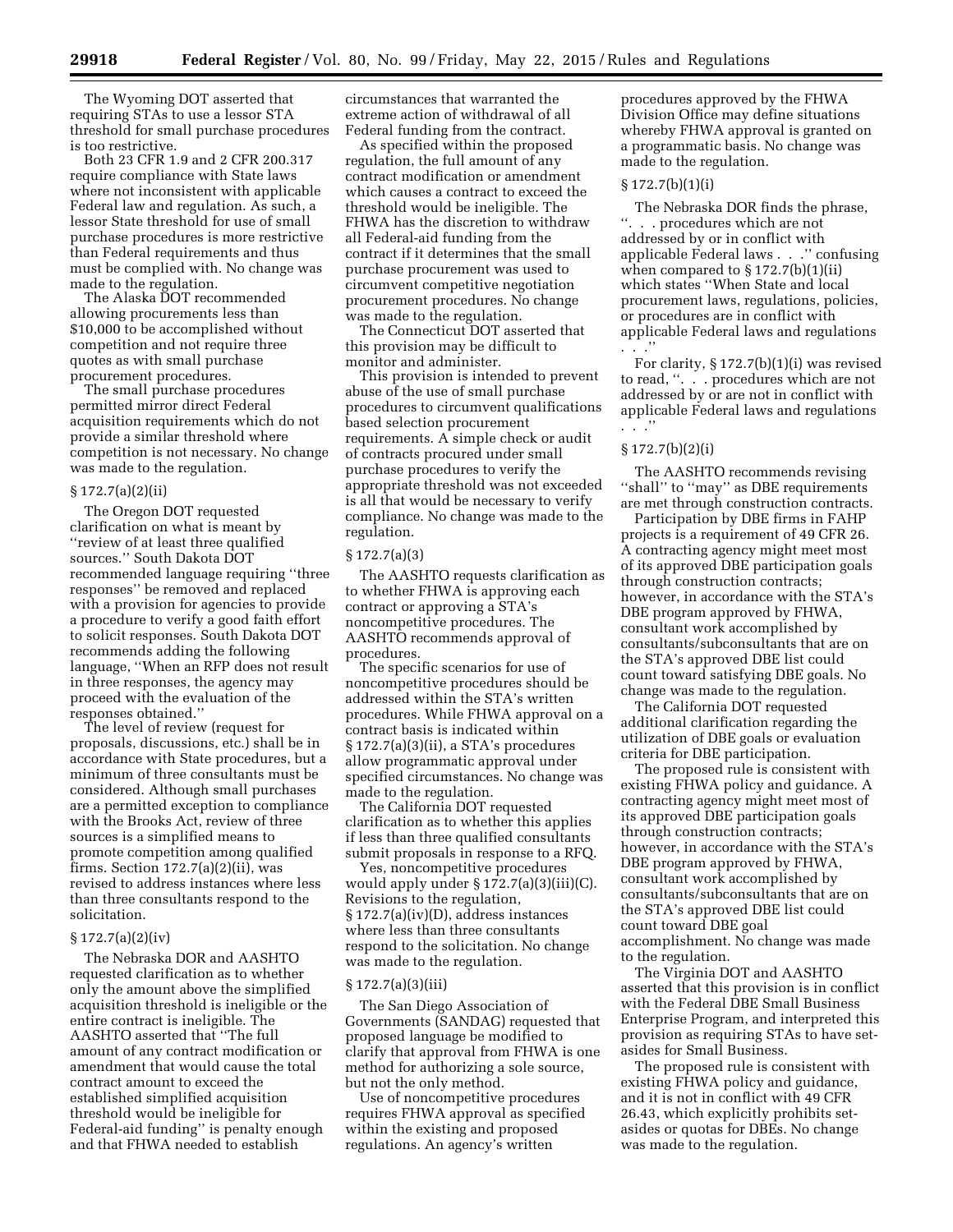# § 172.7(b)(3)

The AASHTO recommended allowing consultant self-certification for no suspension or debarment actions rather than requiring STAs to verify eligibility on a contract by contract basis. The Wyoming DOT also suggested selfcertification by consultants and subconsultants.

The requirements for verification of suspension and debarment actions and consultant eligibility status are specified within 2 CFR part 180. Use of a contract-based self-certification is currently permitted. No change was made to the regulation.

#### $§ 172.7(b)(4)$

The Wyoming DOT asserted that this section is unclear and potentially far reaching.

The proposed provision addresses basic Conflict of Interest (COI) scenarios and is an existing requirement of the Uniform Administrative Requirements, Cost Principles and Audit Requirements for Federal Awards (2 CFR 200.112). No change was made to the regulation.

The California DOT recommended including COI provisions for various types of services (design and construction engineering, design and environmental services, etc.).

The regulations provide the basis for STAs to develop more specific COI policies based on the specific risks and range of controls a STA may have. No change was made to the regulation.

#### § 172.7(b)(5)(i)

The PECG recommended that STAs be precluded from awarding management contracts as it is inappropriate for a consultant to perform an inherently governmental function.

Use of consultants in a program management role is permitted under existing requirements in 23 U.S.C. 112(b)(2)(A). Section 302(a) of Title 23, U.S.C. allows the use of consultants to the extent necessary or desirable provided the contracting agency is suitably equipped and organized. Use of consultants in a management role warrants additional conflicts of interest controls as prescribed to mitigate concerns with performance of inherently governmental functions. No change was made to the regulation.

#### $§ 172.7(b)(5)(ii)$

The California DOT recommended that project management services to manage scope, cost, and schedule of a project be excluded.

In order to show that the STA has adequate powers and is suitably equipped and organized to discharge the duties required by this title,

§ 172.9(d)(1) requires a public agency employee to perform these functions and serve in responsible charge of the project. No change was made to the regulation.

# § 172.7(b)(5)(iii)

Guy Engineering Services, Inc. interpreted the provision to prohibit a consultant from providing construction management services for projects for which the consultant provided design services.

A ''management support role,'' as defined in § 172.3 and as intended in § 172.5(b), relates to a program or project administration type role on behalf of the contracting agency where a consultant may manage or oversee the work of other consultants or contractors. The scenario described by the commenter does not involve a consultant overseeing its own work. No change was made to the regulation.

The ACEC and the American Road and Transportation Builders Association recommended the removal of the last sentence, ''A consultant serving in a management role shall be precluded from providing services on projects, activities, or contracts under its oversight.'' The ACEC is concerned the sentence is broad and will limit various technical services that firms in program management roles routinely provide to their clients.

The FHWA agrees that the sentence could be interpreted and applied in a manner more restrictive than intended. The regulation was modified to read that consultants ''may'' be precluded from providing additional services due to potential conflicts of interest.

The Alaska DOT expressed a concern that this provision would preclude a consultant from providing construction management services for projects in which they provided design services. Alaska recommends the provision be amended to specifically allow consultants to provide construction management services for projects in which they provided design services.

Consistent with current FHWA policy and guidance, necessary controls must be in place for oversight and prevention of conflicts of interest to permit a consultant to provide services in the design and construction phase of the same project. As such, a specific blanket approval via regulation would not be appropriate. Additionally, the proposed provision notes that the consultant in a management support role would be precluded from providing services on projects under its oversight. No change was made to the regulation.

The PECG agrees with the provision to preclude a consultant serving in a

management role from also providing services on projects, activities, or contracts under its oversight.

The PECG's position was noted. No change was made to the regulation.

#### § 172.9(a)(2)

The California DOT and AASHTO requested clarification on whether negotiation includes both scope and costs on a phase by phase basis under a multiphase contract.

Negotiation always includes detailed elements of the scope of work and associated costs. However, the type of services and work negotiated must be included within the overall scope of services of the original solicitation from which a qualifications-based selection was made. The regulation was modified to include clarification language.

#### § 172.9(a)(3)(i)

The Indiana DOT, New York State DOT, California DOT, SANDAG, Massachusetts DOT, Virginia DOT, South Dakota DOT, Texas DOT, and AASHTO expressed concerns with the maximum 5 years limitation specified in the regulation. The Indiana DOT recommended that exceptions to the oncall contract timeframe be provided where a consultant may have largely completed a project design and it would be unreasonable to contract with another firm to complete the design. The New York State DOT noted that 5 years may not be sufficient where it is desired to retain the consultant to provide ongoing construction support services. The California DOT asserted that it is sometimes required to have a contract last longer than 5 years due to the complexity of the projects and its length of construction, and that this section should include language to allow exceptions. The SANDAG requested that FHWA consider recommending the 5 year contract term, but allow contract terms in excess of 5 years when justified by grantee (recipient) documentation. Massachusetts DOT recommended removal of the 5 year limitation on contracts. Virginia DOT questioned the need for a 5 year limitation for on-call contracts. South Dakota DOT and Texas DOT recommended removal of the 5 year limitation on contracts.

The 5 year maximum contract length only applies to IDIQ contracts. The IDIQ contracts are intended for smaller projects or for performance of routine or specialized services on a number of projects. As such, only services which fall within the advertised scope, funding, and schedule limitations of the established IDIQ contract may be awarded to the consultant. Should the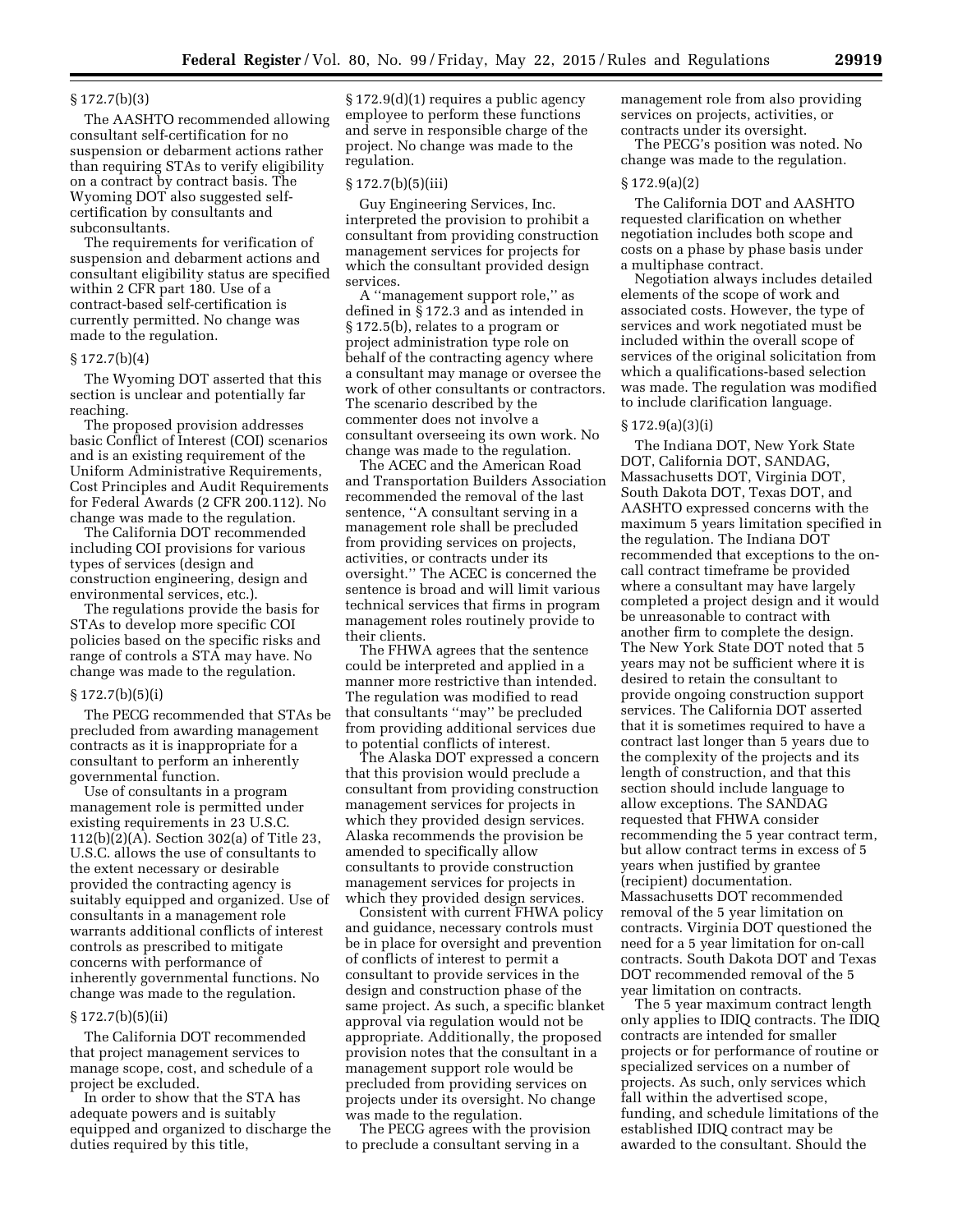scope or complexity of a project warrant a more flexible schedule, a project specific solicitation should be utilized over a task order under an IDIQ contract. No change was made to the regulation.

#### $§ 172.9(a)(3)(ii)$

The South Dakota DOT asserted this provision is misplaced and should be moved to project specific contracts rather than IDIQ contracts.

The thresholds provided for IDIQ contracts are essential to ensuring that an unlimited amount of work over an unlimited period of time is not awarded to a single consultant. While project specific contracts will also generally define a maximum total contract dollar amount, these contracts are subject to contract modification as appropriate which may increase the amount. No change was made to the regulation.

## § 172.9(a)(3)(iv)

The California DOT requested clarification on the process for awarding multiple consultants on-call contracts under a single solicitation.

If the STA wishes to award contracts to three consultants, then the top three ranked firms may be awarded contracts under a single solicitation when advertised accordingly. Additional information may be provided in implementing guidance, but is not appropriate for inclusion within the regulatory language. No change was made to the regulation.

# $§ 172.9(a)(3)(iv)(A)$

The Tennessee DOT recommended deleting the provision to specify the number of consultants that may be selected under the IDIQ solicitation as providing this information is unnecessary and provides little useful information to interested firms. The Massachusetts DOT and South Dakota DOT also recommended similar revisions.

The provision is to indicate the number of consultants/contracts that ''may'' be awarded through the specific IDIQ solicitation. When advertising, an STA should know how many contracts it may need based on an estimated workload of needed services. This allows interested consultants to know how many contracts ''may'' be awarded and provides transparency to the process. Additionally, since ''may'' is used, this does not lock the STA into awarding the number of contracts shown on the solicitation and contract provision, if an adequate number of qualified consultants do not submit a proposal. No change was made to the regulation.

#### $§ 172.9(a)(3)(iv)(B)$

The Tennessee DOT, Massachusetts DOT, Texas DOT, Montana DOT, Connecticut DOT, Wyoming DOT, and AASHTO expressed concerns about the additional QBS process specified in this provision. The Tennessee DOT recommended deleting this section based on their concern that requiring an additional QBS process to award task orders among multiple firms is contrary to the purpose of an IDIQ contract to accelerate the selection process of small or short duration type projects. Massachusetts DOT recommended deleting this section based on their opinion that requiring an additional QBS process or regional method to award task orders among multiple firms is contrary to the purpose of an IDIQ contract to accelerate the selection process and it limits the flexibility of the STA. Texas made similar recommendations and offered that a third option for award of task orders on a rotational basis be provided. Montana DOT and Connecticut DOT expressed concerns with additional time and cost associated with a secondary qualification based process. The Connecticut DOT recommended revising the provision to simply state ''the contracting agency shall ensure it has an equitable method to distribute the work between the selected qualified consultants and it shall be approved by FHWA in advance.'' Wyoming DOT expressed similar concerns of additional time and resources. The AASHTO expressed a concern with the requirements of the provision and asked that if a ''full'' competitive negotiation procedure was not what was meant by the secondary ''qualifications-based selection,'' that the provision be revised for clarification or that the requirement for a secondary qualifications-based selection be removed.

If multiple consultants are awarded IDIQ contracts under a QBS procedure, a methodology which considers consultant qualifications must be used to award individual task orders among the firms. A Department of Homeland Security Office of Inspector General audit has criticized practices of Federal agencies awarding task orders on a rotational basis (equitable funding distribution) as a potential violation of the Brooks Act.5 A fair and transparent methodology is necessary. The ''second'' QBS process to award task orders may be abbreviated and not require additional submittals by firms under contract. The regulation was

modified to include clarification language.

The South Dakota DOT recommended that the contracting agency be permitted to award task orders on the basis of qualifications and price/cost. The South Dakota DOT proposed the following language, ''Task or work orders shall not be competed and awarded among the selected, and qualified consultants on the *sole* basis of costs . . .''

If multiple consultants are awarded IDIQ contracts under a QBS procedure, a methodology which considers consultant qualifications must be used to award individual task orders among the firms. A Department of Homeland Security Office of Inspector General audit has criticized practices of Federal agencies awarding task orders on a rotational basis (equitable funding distribution) as a potential violation of the Brooks Act.5 A fair and transparent methodology is necessary and competing on the basis of costs is not permitted. No change was made to the regulation.

# $§ 172.9(a)(3)(iv)(B)(1)$

The Ohio DOT recommended that an additional QBS procedure to award task orders under an IDIQ contract should apply only to specific tasks which exceed the simplified acquisition threshold.

The provision only applies to task orders on IDIQ contracts procured under competitive negotiation. Adding a caveat to only apply to task orders over \$150,000 is mixing competitive negotiation and simplified acquisition procurement procedures. The regulation was modified to include clarification language concerning the QBS procedure.

The ACEC recommended clarifying that a ''full-blown'' RFP is not required to compete every task order under an IDIQ with multiple consultants under contract.

The ''second'' QBS process to award task orders may be abbreviated and not require additional submittals by firms under contract. The regulation was modified to include clarification language.

# § 172.9(a)(3)(iv)(B)(2)

The Texas DOT requested clarification on assigning work if consultants are selected to provide work in a particular region.

Under a regional basis, a single consultant would be selected to provide the desired services on an on-call basis within a designated region. Any specified services within that region could then be assigned via task order to

<sup>5</sup>*[http://www.oig.dhs.gov/assets/Mgmt/OIG](http://www.oig.dhs.gov/assets/Mgmt/OIG_11-02_Oct10.pdf)*\_*11– 02*\_*[Oct10.pdf](http://www.oig.dhs.gov/assets/Mgmt/OIG_11-02_Oct10.pdf)*.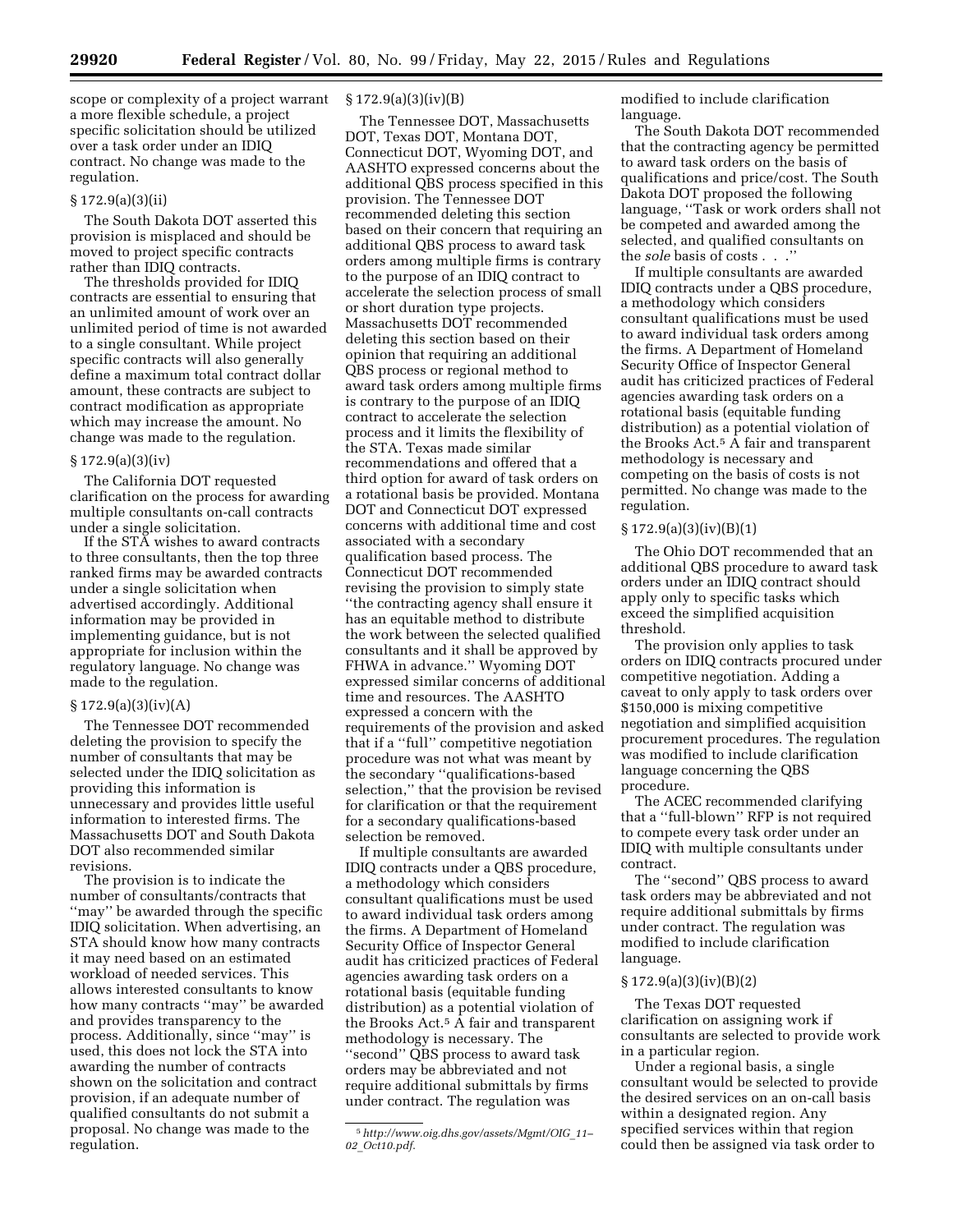the selected consultant. No change was made to the regulation.

#### § 172.9(b)(1)

The Connecticut DOT questioned why payment method must be included in the original solicitation.

The payment method is a function of how well the scope of work is defined, the type and complexity of the work, the period of performance, etc. This should generally be known up front when the need for consultant services is identified. Where appropriate, deviations from the advertised payment method may be warranted, such as for subcontracts, contract modifications, etc. It is noted within the provision that different payment methods may be warranted for different elements of the work. No change was made to the regulation.

#### § 172.9(b)(5)

The California DOT recommended providing additional information regarding the specific rates of compensation payment method and any limitations to auditing the indirect cost rate or in providing oversight on contracts where the indirect cost rate is fixed for the term of a multiyear contract.

The specific rates of compensation payment method does not impose any special requirements related to indirect cost rate different from other payment methods other than the indirect cost is included within a loaded hourly rate. No change was made to the regulation.

#### § 172.9(b)(6) and (c)(10)

The ACEC strongly supported the § 172.9(b)(6) and (c)(10) provisions regarding retainage and prompt pay.

The ACEC's position was noted. No change was made to the regulation.

#### § 172.9(c)

Wyoming DOT questioned the value of the proposed section of contract requirements and recommends lengthening the compliance period to allow STAs time to consult with State Attorney General's office to determine appropriate contract language.

Many of the contract provisions noted reference a requirement contained within other applicable regulations. Other general provisions reflect similar requirements contained within the Uniform Administrative Requirements, Cost Principles and Audit Requirements for Federal Awards (2 CFR 200.326/ appendix II of 2 CFR part 200). No change was made in the regulation.

The Virginia DOT and AASHTO asserted that not all provisions seem applicable to subcontracts; specifically the provisions for Title VI assurance, DBE assurance, error and omissions, and conflicts of interest.

The extension of the assurances for Title VI and DBE to subcontracts is a requirement of the referenced order or regulation. The errors and omissions and conflicts of interest provisions must be incorporated into subcontracts as well, since these issues reach beyond the consultant and subconsultant. No change was made to the regulation.

The New York State DOT asserted that many of the provisions are too lengthy to include in each individual contract and the regulations should allow incorporation by reference.

The FHWA agrees that some contract provisions may permit incorporation by reference. However, other provisions specified in other applicable statutes and regulations require physical incorporation of the language into each contract. The regulation was modified to allow incorporation by reference where applicable.

#### § 172.9(c)(6)

The ACEC requested clarification on to whom the records retention requirements apply and what is meant by ''all other pending matters are closed.''

The provision is consistent with 2 CFR 200.333 and was incorporated to 23 CFR 172 to avoid any misinterpretations of its application to consultant contracts under the FAHP. As a consultant contract provision, it applies to consultants under contract with a contracting agency. ''All other pending matters'' could include claims, lawsuits, etc. No change was made to the regulation.

#### $§ 172.9(d)(1)$

The PECG expressed concerns that the provisions permit a public employee to serve in responsible charge of multiple projects and that contracting agencies may use multiple employees to fulfill monitoring responsibilities. The PECG recommended requiring STAs to employ sufficient staff to carry out a highway program in a manner that maximizes public safety and promotes efficient use of public funds.

Clarification is provided that responsible charge is not intended to correspond to its usage in State laws regarding PE licensure. The provision is intended to articulate the minimum requirements for contract administration and oversight. No change was made to the regulation.

The Virginia DOT and AASHTO asserted that this provision appears to be a job description instead of a regulation and should be removed.

The provision sets the requirements for oversight of consultants under contract to provide engineering and design related services funded with FAHP funds. The monitoring requirements specified within the regulation are fundamental to administration of the FAHP as specified in 23 U.S.C. 302(a). Providing a fulltime agency employee in responsible charge is also addressed within 23 CFR 635.105(b). No change was made to the regulation.

The PECG expressed concerns that ''responsible charge'' is a recognized term within the profession of engineering. The ACEC expressed concerns with the use of the term ''responsible charge'' for public agency employee functions since the term has legal connotations within the engineering profession.

The ''responsible charge'' term is used in 23 CFR 635.105 for construction project oversight and has been a common term within the Federal-aid highway program for years. It is intended to be applied only in the context defined within the regulation. It may or may not correspond to its usage in State laws regulating licensure of professional engineers. Language to clarify the intentions of the ''responsible charge'' term was added to the regulation.

The North Dakota DOT, Montana DOT, Wyoming DOT, and AASHTO expressed concerns that the monitoring requirements would require additional staff. The Montana DOT expressed a particular concern with the responsible charge individual having to ensure that consultant costs billed are allowable in accordance with the Federal cost principles and consistent with the contract terms as well as the acceptability and progress of the consultant's work. The AASHTO expressed the concern that the requirement to provide a ''Full-Time'' employee to monitor and administer the contracts can be extremely burdensome on LPAs and pointed out that many use ''Part-Time'' employees to oversee contracts.

The monitoring requirements specified within the regulation are fundamental to administration of the FAHP as specified in 23 U.S.C. 302(a). The provision allows for a full-time public employee to serve in responsible charge of multiple projects, and contracting agencies may use multiple public employees to fulfill monitoring responsibilities. Providing a full-time agency employee in responsible charge is also addressed within 23 CFR 635.105(b). No change was made to the regulation.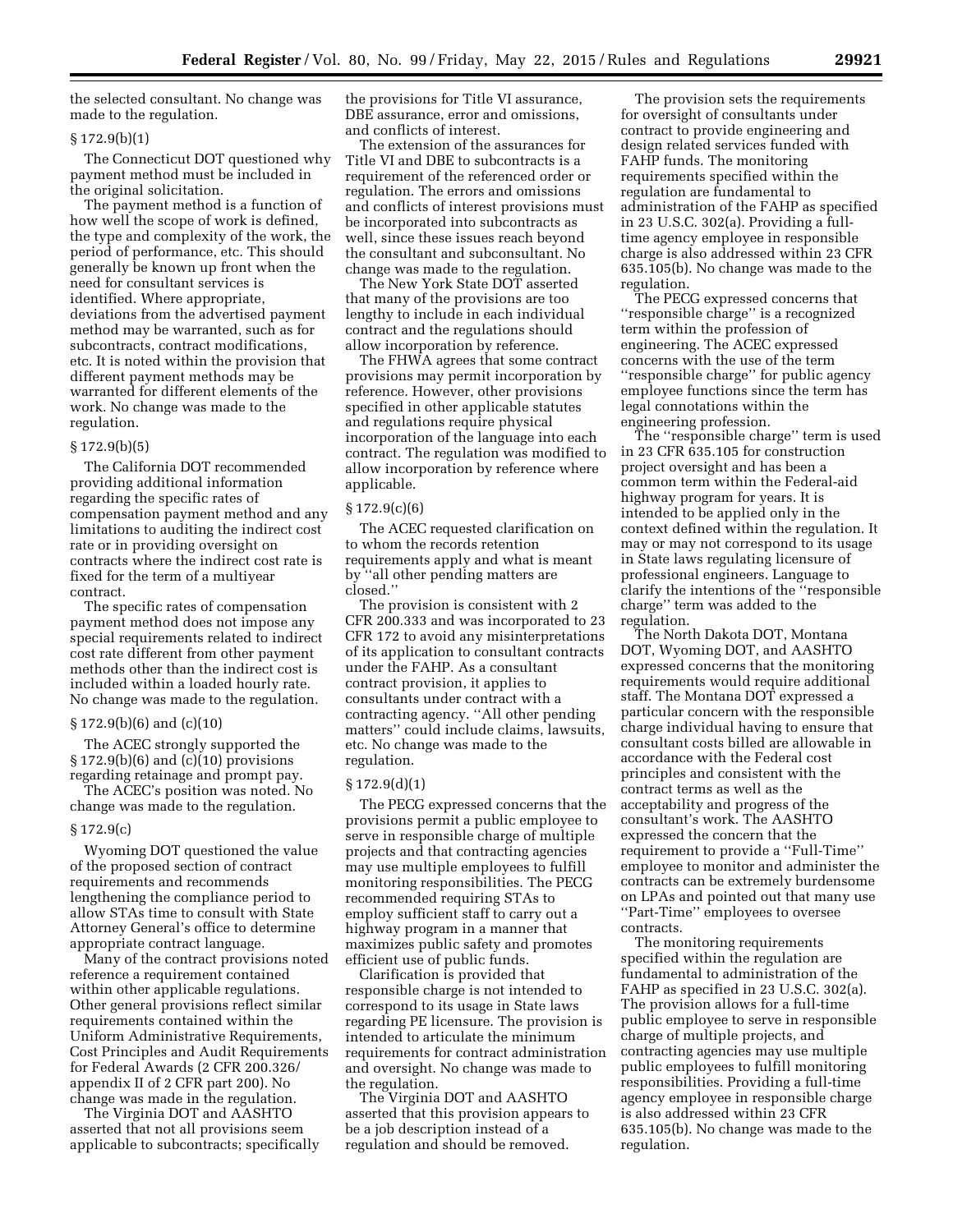# § 172.9(d)(1)(i)

The PECG asserted that construction inspection is an inherently governmental function that must be performed by public agency employees.

Section 302(a) of Title 23 U.S.C. permits the use of consultants to the extent necessary or desirable provided the contracting agency is suitably equipped and organized. Use of consultants in management support roles, including construction management is permitted under existing regulations. No change was made to the regulation.

# § 172.9(d)(2)

The Tennessee DOT recommends deleting reference to ''report'' and to simply note a performance evaluation to allow the STA discretion as to the structure of the evaluation.

The FHWA agrees with the recommendation and the regulation was modified accordingly.

The Alaska DOT interprets the existing § 172.9(a)(5) for the conduct of consultant performance evaluations as optional per STA developed written procedures and requests that the proposed regulations not make consultant performance evaluations mandatory. Wyoming DOT also asserts that conducting performance evaluations is a new requirement.

The requirement to establish a written procedure to monitor a consultant's work and to prepare a consultant's performance evaluation at project completion is an existing regulatory requirement found in § 172.9(a)(5) and is a component of a sound oversight program required by 23 U.S.C. 106(g). The proposed regulations do not impose a new requirement. However, the regulation was revised to require a ''performance evaluation'' rather than an ''evaluation report'' to maintain the STA's discretion as to the structure of the evaluation.

The Nebraska DOR requested clarification and asserted that there is a current ''low threshold contract value of \$30,000'' whereby contracts under that threshold do not require a performance evaluation.

The FAR cost principles set contracting procedures when the Federal Government acts as the contracting agency. Section 42.1502(f) of the FAR cost principles states that ''past performance evaluations shall be prepared for each architect-engineer services contract of \$30,000 or more . . .'' In the case of the FAHP, the STA is recognized as the contracting agency. The FHWA regulations and policy do not currently provide a ''contract

threshold'' for the requirement to conduct performance evaluations. Section 172.5(c) allows the STA to create performance evaluation materials, forms, and procedures that are commensurate with the scope, complexity and size of a contract. No change was made to the regulation.

# § 172.9(e)

The California DOT recommended adding a provision which states that a contract cannot be amended after the term of the contract has ended/expired.

This is a fundamental contract law issue for the States and not necessary for inclusion within the regulation. No change was made to the regulation.

# § 172.9(e)(4)

The IACE and the Wyoming DOT expressed concerns with the proposed regulation limiting the type of services and work allowed to be added to a contract. The IACE recommended that the provision be clarified to allow contractual supplements or additional necessary work items so long as they are germane to the contract and receive an appropriate level of review/approval by the public agency. The Wyoming DOT recommended eliminating this requirement to provide flexibility to STAs for unforeseen circumstances.

The addition of work not included in the advertised scope of services and evaluation criteria would be contrary to the intent of the competitive negotiation/qualifications based selection (Brooks Act) process to publicly announce all requirements and ensure qualified firms are provided a fair opportunity to compete and be considered to provide the prescribed services as specified in 23 U.S.C. 112(b)(2)(A) and 23 CFR 172.5(a)(1). No change was made to the regulation.

#### § 172.9(f)

The AASHTO requests clarification of the intent of this section.

Section 172.9(f) is redundant and addressed in 23 CFR 140(e). The regulation was revised to delete this section in its entirety.

#### § 172.11

The ASCE asserted that the proposed section attempts to establish the allowable costs that are reimbursable by FHWA to the STA for architectural and/ or engineering nature services that are not directly connected to a project's actual construction and thus may conflict with the allocability requirements of 48 CFR 31.2.

The rule establishes that allowable costs shall be determined in accordance with the Federal cost principles in 48

CFR part 31. For consultants serving in a management support role which benefits more than a single Federal-aid project, the allocability of the consultant costs must be distributed consistent with the cost principles applicable to the contracting agency. The STAs with indirect cost allocation plans will be able to seek reimbursement of these indirect costs when properly allocated to all benefiting cost objectives. No change was made to the regulation.

The California DOT recommended referencing the 2012 AASHTO Audit Guide within the regulation.

The AASHTO Audit Guide is a guidance document based on statutory and regulatory requirements. Incorporation of the AASHTO Audit Guide within the regulation is not necessary and may create unintended consequences relating to guidance material contained within the Guide. No change was made to the regulation.

The SANDAG requested clarification that it may continue to perform post award audits in lieu of pre-award audits.

Section  $172.11(b)(1)(iii)(C)$  permits contracting agencies to establish a provisional indirect cost rate for the specific contract and adjusting contract costs based upon an audited final audit at the completion of the contract. No change was made to the regulation.

#### § 172.11(b)(1)

The Texas DOT asserted that this section requires an STA to accept indirect cost rates generated by a private entity and not actually reviewed or approved by any cognizant State or Federal agency in violation of Federal statute.

The proposed revision complies with Federal statute and requires the STA (or other grantee) to perform an evaluation to establish or accept an indirect cost rate to provide assurance of compliance with the Federal cost principles. No change was made to the regulation.

The New York State DOT stated that it believes negotiation of indirect cost rates should be permitted.

Section 112(b)(2) of Title 23, U.S.C. requires acceptance of consultant indirect cost rates established in accordance with the Federal cost principles for the applicable 1-year accounting period of the consultant. No change was made to the regulation.

Gannett Fleming, Inc. proposed incorporation of procedures found in 48 CFR 42.7 into 23 CFR 172.11 because consultants can also act in a Federal role on FAHP funded projects. Gannett Fleming also asserted that the proposed options for establishment of a consultant indirect cost rate when a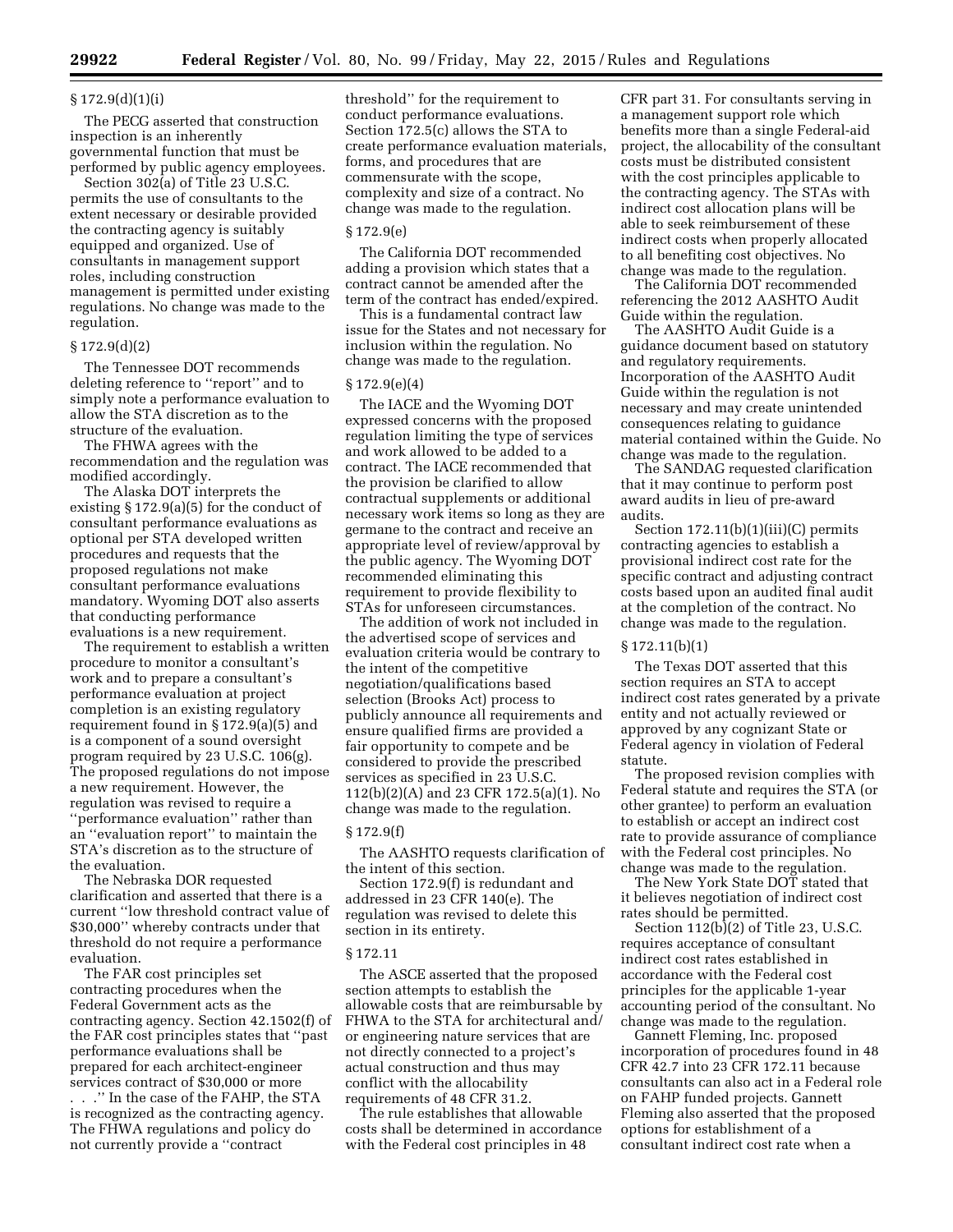cognizant audit is not available conflicts with the single cognizant agency concept discussed in 48 CFR 72.703.

The recommended Federal statutory provisions apply to direct Federal contracting and have not been incorporated for application to the FAHP. No change was made to the regulation.

# § 172.11(b)(1)(i)

The Wyoming DOT stated that it does not believe an annual update of indirect cost rates is necessary, especially in instances where a consultant is not being considered for a new contract.

Section 112(b)(2)(C) of Title 23, U.S.C. requires establishment of consultant indirect cost rates in accordance with the Federal cost principles for the applicable 1-year accounting period of the consultant. As such, establishment on an annual basis is required. However, if it is mutually agreed to utilize the established indirect cost rate for the duration of a contract and a consultant is not being considered for work in subsequent years, the establishment of a new rate in subsequent years would not be necessary. No change was made to the regulation.

#### § 172.11(b)(1)(ii)

The California DOT requested the regulation address circumstances where an established indirect cost rate is above an independent analysis of what is fair and reasonable and when negotiations can then proceed with the second highest ranked firm.

Reasonableness of the indirect cost rate is determined during the audit or other evaluation of the indirect cost rate. Under 23 U.S.C. 112(b)(2)(C), a rate developed in accordance with the Federal cost principles is not subject to negotiation. No change was made to the regulation.

The AASHTO asserted that requiring subconsultants to have an audited indirect cost rate puts an additional burden on both the subconsultant and the STA.

An audit is not required, but the contracting agency must perform an evaluation of a subconsultant's indirect cost rate when that cost rate has not been established by a cognizant agency. The evaluation provides assurance of consultant compliance with the Federal cost principles under part 31 of the FAR cost principles as required by 23 U.S.C. 112(b)(2)(B). No change was made to the regulation.

# § 172.11(b)(1)(iii)

The Ohio DOT recommended providing an exemption on establishing a FAR cost principles compliant indirect cost rate for firms providing non-engineering related support services or for small firms (*e.g.,* less than 20 employees).

Under 23 U.S.C. 112(b)(2)(B), use of the FAR cost principles for determination of allowable costs of ''forprofit'' entities is required. A cost analysis of individual elements of costs is still necessary for non-engineering services when price competition is lacking and the firm submits the cost breakdown of proposed services. No change was made to the regulation.

The North Dakota DOT and Montana DOT expressed concerns with the indirect cost rate requirements extending to subconsultants. The North Dakota DOT asserted that including subconsultants within the indirect cost rate requirements would require additional STA resources (time and staff) to evaluate subconsultant rates. The Montana DOT has established a minimum contract amount for requiring subconsultant audited rates. Montana DOT asserts that reviewing all subconsultant rates would require additional staff and may be difficult for small firms to pay for an audit.

While cognizant audit requirements were not previously prescribed for subconsultants, subconsultant costs must still comply with the Federal cost principles and reasonable assurance of compliance must be provided via some level of evaluation. The level of evaluation may be subject to a STAs risk based analysis in accordance with 23 CFR 172.11(c)(2). Additionally, subconsultants can perform a significant percentage of the work on a contract and may have a cognizant approved or otherwise accepted indirect cost rate. As such, it would not be prudent to limit or otherwise not apply the accepted rate based solely on the role as a subconsultant. No change was made to the regulation.

# $§ 172.11(b)(1)(iii)(A)$

The Montana DOT recommended that generally accepted auditing standards other than generally accepted government auditing standards (GAGAS) be permitted for use in conducting audits of consultants. Montana DOT asserted that some STAs internal audit staff conduct audits of consultants and follow International Professional Practices Fieldwork Standards of Internal Auditing Standards.

Per accepted practice in the AASHTO Uniform Audit and Accounting Guide, AASHTO and ACEC agree that for an audit to be cognizant, it must be performed to test compliance with the

Federal cost principle in accordance with GAGAS (Yellow Book). Additionally, 23 CFR 140.803 requires that project related audits must be performed in accordance with GAGAS for the agency audit related costs to be reimbursable under the FAHP. An audit performed by an STA not following GAGAS may still provide reasonable assurance of consultant compliance with the Federal cost principles in accordance with an STAs risk-based oversight process as specified in § 172.11(b)(1)(iii)(D) and (c)(2), but the audit could not be considered as cognizant and the associated agency audit costs would not be eligible for Federal reimbursement. No change was made to the regulation.

#### § 172.11(b)(1)(iii)(B)

The ACEC requested that paragraph (b)(1)(iii)(B) be moved to precede paragraph (b)(1)(iii)(A) to provide some deference to FAR cost principles compliant CPA audits to encourage firms to obtain CPA audits and to discourage agencies from performing additional and unnecessary work. If paragraph  $(b)(1)(iii)(A)$  is then listed second, provide the following introductory clause, ''If another audit has not already been performed . . .''

Section  $172.11(b)(1)(iii)(A)$ –(D) are not a hierarchy; they do not have to be taken in order. Subpart A through subpart D are options for the STA to consider when evaluating an indirect cost rate that has not been established by a cognizant agency. Using any single or combination of options would satisfy the provision. No change was made to the regulation.

#### $§ 172.11(b)(1)(iii)(C)$

The AASHTO asserted that this paragraph is too restrictive and recommended removal.

Use of a provisional indirect cost rate with adjusted final audit is an option for STA use. The STA is able to follow other evaluations in accordance with paragraph  $(b)(1)(iii)(D)$ . No change was made to the regulation.

The California DOT suggested adding a clarification that the contract can be executed and work may commence with adjustment of the indirect cost rates at a later date as necessary.

Subject to a successful negotiation and acceptance of an indirect cost rate (including a provisional rate) any contract may be executed. No change was made to the regulation.

The California DOT requested clarification of the definition of ''final'' indirect cost rate and questioned whether the rate be ''reviewed'' rather than ''audited.''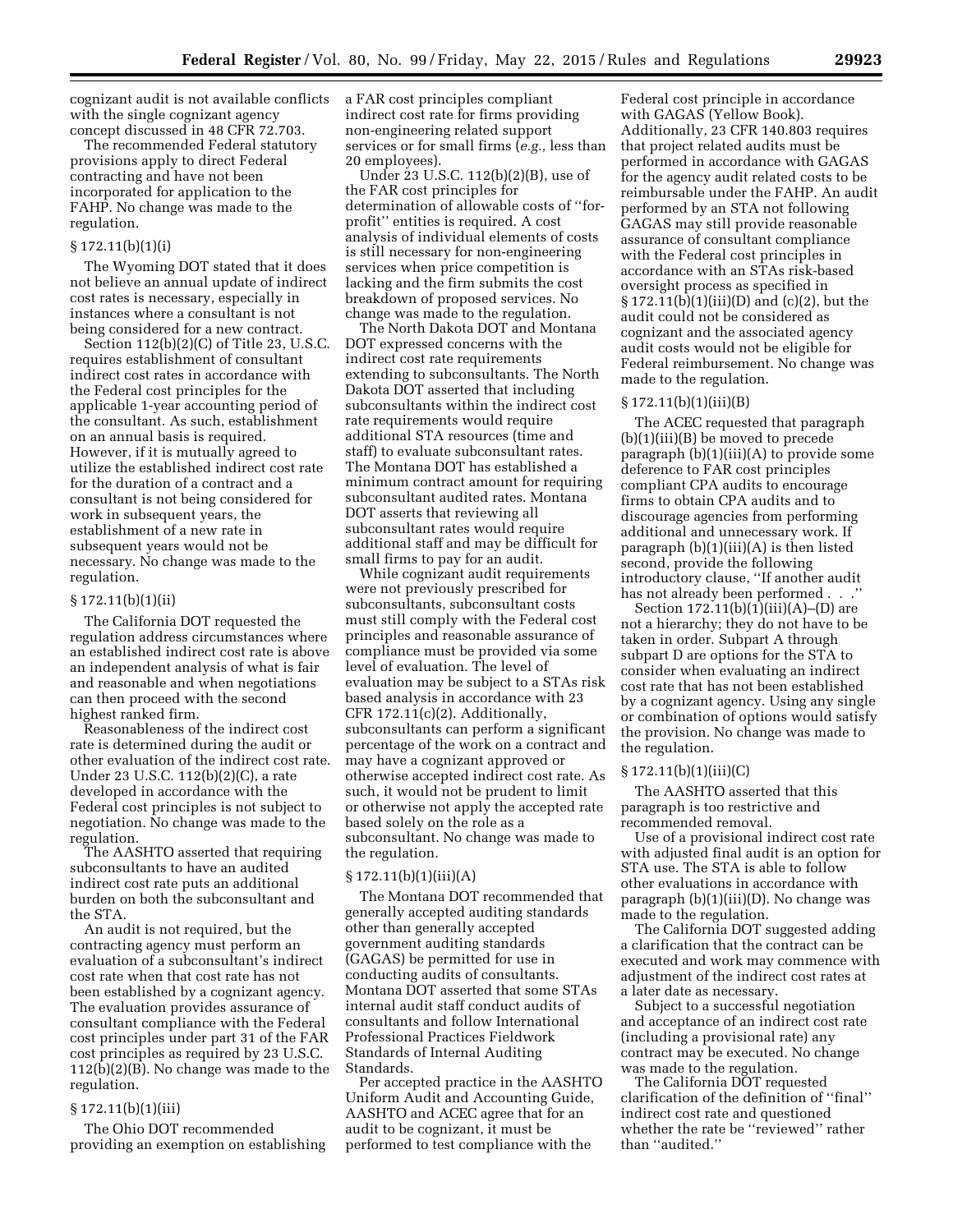The regulation states an audited final rate, but adding ''at the completion of the contract'' will clarify that this means an audit of the incurred indirect cost at the completion of the contract. The regulation was modified accordingly.

#### $§ 172.11(b)(1)(iv)$

The ACEC requested that the provision for acceptance of an indirect cost rate offered ''voluntarily'' by a consultant be deleted, as ACEC believes the existing provision is used by STAs and LPAs to pressure firms to negotiate lower overhead rates.

This is a provision in existing regulations that was substantiated in the 2002 Final Rule. The 2002 Final Rule noted there are many reasons an indirect cost rate of a firm may be unusually high for a short period of time and that a firm should be permitted to offer a lower rate. No change was made to the regulation.

#### $§ 172.11(b)(1)(v)$

The AASHTO asserted that requiring use of the actual indirect cost rate in negotiations and contract estimations makes the independent estimate less independent and assumes the rate is reasonable.

This is an existing statutory and regulatory requirement. Reasonableness of the indirect cost rate is determined by the evaluation of the rate in accordance with the Federal cost principles. No change was made to the regulation.

The ACEC requests clarification as to whether a rate ''accepted'' by an agency requires acceptance by all other agencies whether a cognizant audit or letter of concurrence is provided or not. The ACEC supports the interpretation that once accepted by an agency, the rate must also be accepted by other agencies.

The provision in question requires agencies to apply the rate free of an administrative or de facto ceiling. Subparagraphs (b)(1)(ii)–(iv) establish the process for acceptance of a consultant's indirect cost rate. Only rates established by a cognizant agency must be accepted for use and application by other agencies. No change was made to the regulation.

#### § 172.11(b)(1)(vii)

The Oregon DOT asserted that STAs do not have staff to support disputes on cognizant rates and request clarification as to what level within the STA should a dispute resolution process be located.

The ''disputed rates'' section is an existing section to permit agencies the ability to not accept a cognizant rate if in dispute among the parties involved in performing the indirect cost rate audit.

Procedures under § 172.5(c) require an agency to provide a general dispute resolution process for resolving disputes among the STA and consultants within the procurement, management, and administration process. There is no requirement for a full-time independent employee to handle disputes, and STAs are free to develop a process that fits with their organizational structure, as appropriate. No change was made to the regulation.

# § 172.11(b)(2)(ii)

The Virginia DOT, Idaho Transportation Department, and AASHTO requested clarification and details of what is acceptable and expected to establish salary benchmarks.

The reasonableness provisions of the FAR cost principles (as specified in 48 CFR 31.201–3 and 31.205–6(b)(2)) establish the expectations. No change was made to the regulation.

The Wyoming DOT asserted that while this would allow STAs the ability to negotiate direct salary rates based on an assessment of reasonableness, the process is likely too cumbersome for agency programs.

The STAs may limit or benchmark consulting firm direct salaries and wages if an assessment of reasonableness is performed in accordance with FAR cost principles (as specified in 48 CFR 31.201–3 and  $31.205-6(b)(2)$ . If an assessment of reasonableness has not been performed, contracting agencies must use and apply the consulting firm's actual direct salary rates when negotiating or administering contracts or contract amendments. No change was made to the regulation.

#### § 172.11(b)(2)(iii)

The Montana DOT and AASHTO opposed this provision and asserted that STAs would lose the ability to evaluate the reasonableness of the total cost of the proposed work since a consultant's actual indirect cost rate and actual direct salary rates would be utilized for estimation and negotiation.

In accordance with  $\S 172.11(b)(2)(i)$ (ii), the STA is to evaluate the reasonableness of the consultant's proposed direct salary rates in accordance with the reasonableness provisions of the FAR cost principles. In the absence of a reasonableness assessment to benchmark or limit rates, a consultant's actual rates must be used. Limitations or benchmarks on direct salary rates which do not consider the factors prescribed in the FAR cost principles are contrary to qualifications based selection procedures as specified in 23 U.S.C. 112(b)(2)(A) and 40 U.S.C.

1104(a), which require fair and reasonable compensation considering the scope, complexity, professional nature, and value of the services to be rendered. Additionally, if limitations or benchmarks on direct salary rates are too low, their use is likely to limit the number of consulting firms and the qualifications of the firms which submit proposals to perform work on projects. Furthermore, as a consulting firm's indirect cost rate is applied to direct labor costs, any direct labor limitations or benchmarks not supported by the FAR cost principles have the effect of creating an administrative or de facto ceiling on the indirect cost rate, contrary to FAHP requirements [as specified in 23 U.S.C. 112(b)(2)(D)]. No change was made to the regulation.

# § 172.11(b)(3)

The California DOT recommends specifying a range for fixed fee and incorporating the following Federal statutory provisions: 10 U.S.C. 2306(d) and 41 U.S.C. 254(b).

The recommended Federal statutory provisions apply to direct Federal contracting and have not been incorporated for application to the FAHP. No change was made to the regulation.

# § 172.11(b)(3)(ii)

The SANDAG requests clarification as to whether a grantee (recipient) may establish a fixed fee at the contract level in addition to the project or task order level.

A fixed fee may be established at the contract level. The regulation was modified to include clarification language.

#### § 172.11(c)(2)

The Virginia DOT, Idaho Transportation Department, Wyoming DOT, and AASHTO expressed concerns with the requirements of this section. Virginia DOT asserted that the provisions for risk-based analysis are too prescriptive and burdensome. Idaho Transportation Department recommended using the phrase ''To the extent applicable, a risk-based oversight process shall . . . '' rather than ''A riskbased oversight process shall . . .'' which would require all of the listed items be included in a risk-based approach. Wyoming DOT asserted that requiring specific factors removes flexibility for STAs. The AASHTO asserted that the term ''shall'' is very prescriptive and does not allow the contracting agency any flexibility in developing the risk-based analysis.

Each of the factors proposed address a different area of risk and are consistent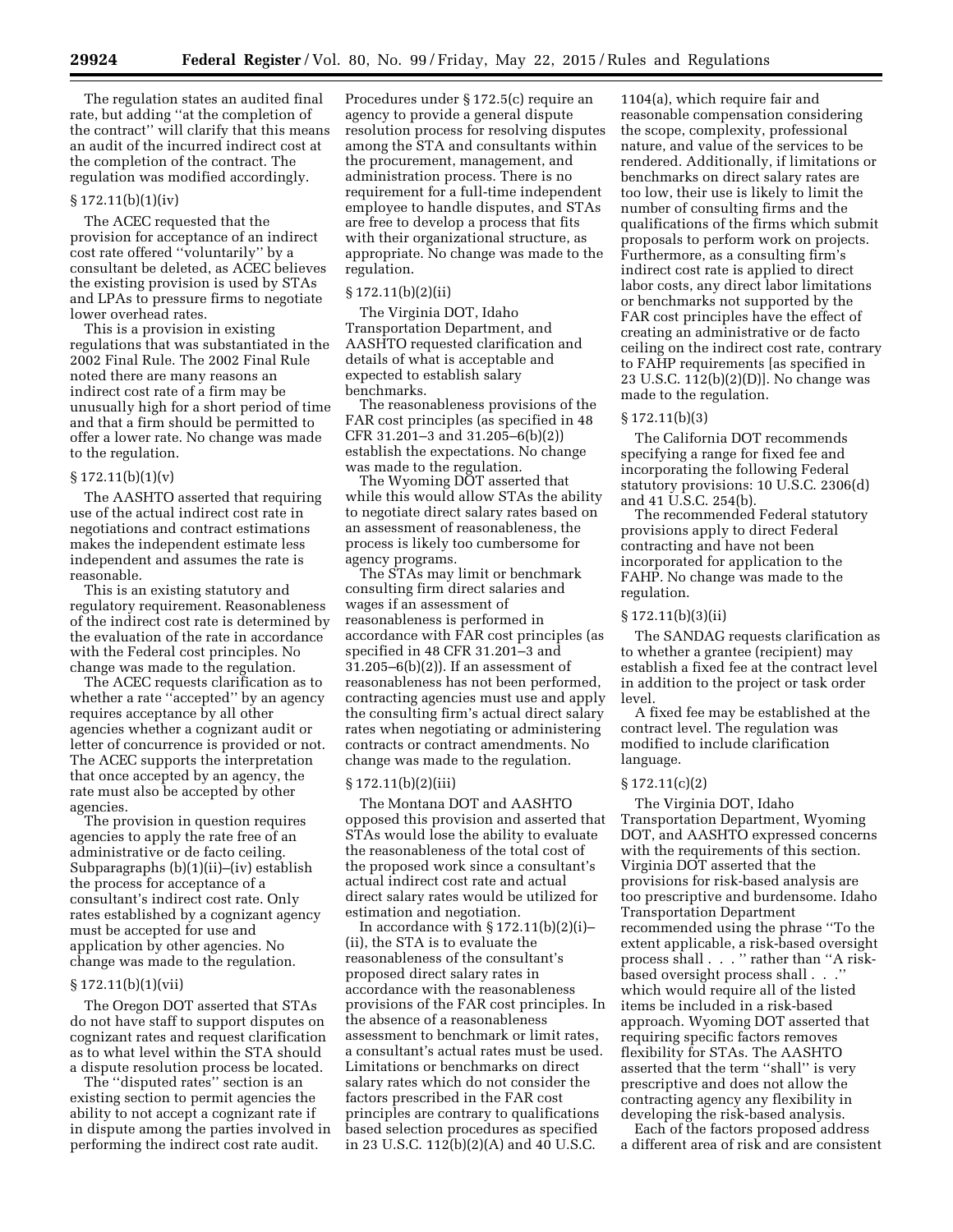with the AASHTO Uniform Audit & Accounting Guide and state of the practice. A STA's use of a risk-based oversight process is optional, but shall address the factors specified at a minimum. No change was made to the regulation.

# § 172.11(c)(2)(i)

The Indiana DOT, Idaho Transportation Department, and AASHTO expressed concerns about this section. Indiana DOT recommended that risk assessment factors (A)–(K) are listed for consideration and not be required for every consultant, every year. Idaho Transportation Department and AASHTO asserted that conducting an ''annual'' risk assessment of all consultants (and subconsultants) is burdensome and not reasonable.

Each of the factors proposed address a different area of risk and are consistent with the AASHTO Uniform Audit & Accounting Guide and state of the practice. An STA's use of a risk-based oversight process is optional, but shall address the factors specified at a minimum. Indirect costs are established for consultants on an annual basis and thus an annual assessment of risk is warranted. Only the consultants doing business with the STA (contracting) would need to have a risk assessment performed. No change was made to the regulation.

The Idaho Transportation Department and AASHTO asserted that the riskbased analysis process would not produce favorable responses for small and/or new firms and thus not allow the STAs to gain any efficiency.

Consultant contract volume is one of the identified factors for consideration. Small and/or new firms typically have a smaller volume of contracts and are generally lower dollar contracts. Additionally, the risk-based process will allow the STA to reduce time spent on larger, more established consultants with which the STA has familiarity in order to focus on other firms of higher risk. No change was made to the regulation.

# § 172.11(c)(2)(i)(B)

The AASHTO and Idaho Transportation Department asserted that a specific STA will not be concerned with the volume of work a consultant has in another State.

This factor is consistent with the AASHTO Uniform Audit & Accounting Guide. To reduce the duplication of effort in reviewing a consultant's compliance with the Federal cost principles, STAs should be aware of a consultant's workload in other States and can accept the review or evaluation performed by the other STAs. No change was made to the regulation.

#### § 172.11(c)(2)(ii)(C)

The Oregon DOT requests clarification and examples of ''desk reviews'' or ''other analytical procedures.''

The level of analysis and evaluation performed by STAs under a ''desk review'' varies and has not been defined within the AASHTO Uniform Audit & Accounting Guide. As such, ''(C) Desk reviews;'' was removed from the provision. The evaluation and analysis performed by STAs under the label of ''desk review'' could be captured under ''Other analytical procedures.'' Additional information for ''other analytical procedures'' will be provided with implementing guidance, but an STA may define these procedures within its written policies and procedures for FHWA review and approval. The regulation was modified accordingly.

# § 172.11(c)(2)(ii)(F) [Re-Designated  $\S 172.11(c)(2)(ii)(E)]$

The Indiana DOT requested clarification on whether the ''Training on the Federal cost principles'' is directed to STA staff or consultant staff.

To provide reasonable assurance of consultant compliance with the Federal cost principles, a risk mitigation strategy could be to provide additional training to consultants and CPAs. The regulation was modified accordingly.

#### § 172.11(c)(3)

The Wyoming DOT supported the addition of the Consultant Cost Certification requirement.

The Wyoming DOT's position is noted. No change was made to the regulation.

The Connecticut DOT is concerned that indirect cost rate certification is required with each response to an RFP or with each negotiation. The Connecticut DOT recommended that STAs be given the option of requiring consultant certification of final indirect costs either during the proposal preparation phase or once yearly through an audit.

The ''proposal'' referred to in the certification language is referring to the consultant's indirect cost rate proposal which is assumed to be provided to the STA once yearly as a part of an audit process and not necessarily with each response to a RFP or with each negotiation. No change was made to the regulation.

The Virginia DOT, Idaho Transportation Department, and AASHTO recommended that STAs be provided the flexibility to incorporate items important to that State within the Contractor Cost Certification.

In an effort to promote consistency and STA acceptance of audits conducted or reviewed by other STAs, it is essential a standard contractor cost certification be utilized. The STAs are free to require an additional STA specific certification to address areas of concern to the STA. No change was made to the regulation.

#### § 172.11(c)(3)(i)

Gannett Fleming, Inc. asserted that the requirement is redundant for consultants that are Federal contractors. Gannett Fleming, Inc. proposed that the provision note inclusion of the cost certification with the indirect cost rate proposal submitted to the consultant's cognizant agency and reference 48 CFR 42.703–2, 10 U.S.C. 2324(h), and 41 U.S.C. 256(a).

The recommended Federal statutory provisions apply to direct Federal contracting and have not been incorporated for application to the FAHP. Additionally, a consultant cost certification is warranted even when a consultant's indirect cost rate proposal is not being audited or reviewed for cognizant approval or acceptance. No change was made to the regulation.

The ACEC requested that the certification be required on an annual basis rather than submit a certification for every project submission.

The FHWA agrees that only one certification submittal is necessary at the time the consultant's indirect cost rate proposal for its applicable 1-year accounting period is submitted for acceptance. Subparagraph (i) indicates that the certification requirement applies to all indirect cost rate proposals submitted for acceptance. Assuming the rate is submitted on an annual basis to the STA for acceptance, only one certification for that rate is necessary. No change was made to the regulation.

# § 172.11(c)(3)(i) and (ii)

The ACEC requested that an additional provision be added to clarify that a firm can only certify their own rate and is not responsible for or required to certify the rate of another firm (subconsultant).

The FHWA agrees with the comment. The regulation was modified to include clarification language.

#### § 172.11(c)(4)

The Indiana DOT requested clarification on requirements for sanctions and penalties to include within written policies and contract documents.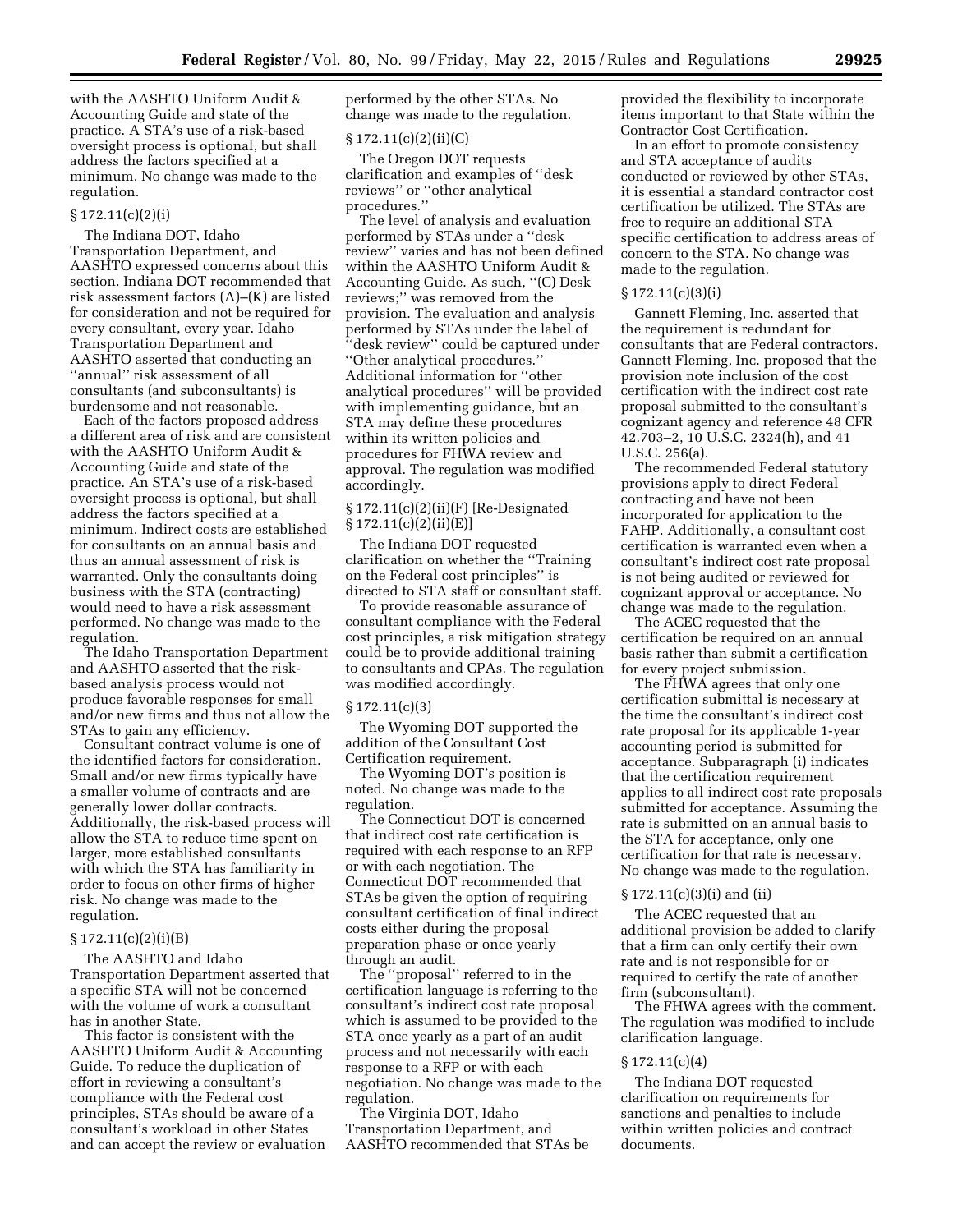The extent of sanctions and penalties are a matter of State laws, regulations, policies, and procedures. Although false claims, false statement, and suspension and debarment actions may be imposed at the Federal level, FHWA is not a party to the contract with the consultant and as such, any contract sanctions and penalties, except for those prosecutions brought under the False Claims Act are a matter for the STA. These provisions address incorporation of any sanctions and penalties within policies and contract documents, as appropriate. No change was made to the regulation.

The Wyoming DOT asserted that these requirements are very specific and entail additional work with limited benefit to the contracting agency.

Sanctions and penalties are fundamental contract administration functions and address recommendations from national audits/reviews. These regulations do not prescribe how sanctions and penalties are assessed and thus allow STAs flexibility in addressing these elements within their written policies and procedures. No change was made to the regulation.

One individual interpreted  $\S 172.11(c)(4)(i)$  as a requirement for STAs to pursue sanctions and penalties against consultants who knowingly charge unallowable costs and asserts this would be a hardship on STA resources. The language ''as may be appropriate'' is of concern and needs clarification.

"As may be appropriate" is a determination of the contracting agency and the range of sanction or penalties are a function of State law, regulation, policies, and procedures. The actions pursued by a contracting agency will be defined in agency written procedures as noted in §§ 172.11(c)(4), 172.5(c), and 172.9(c). No change was made to the regulation.

#### **General Comments**

The ACEC requested that current FHWA question and answer guidance regarding field indirect cost rates be incorporated into the regulation update.

Provisions regarding FHWA guidance on field indirect cost rates were not included within the NPRM, as the guidance is based on the Federal cost principles. The FHWA's guidance and interpretation of the Federal cost principles as it relates to home and field based indirect cost rates is still valid, but was not included as the Federal cost principles are subject to change. No change was made to the regulation.

The Nebraska DOR asked if ''testing services'' are considered engineering and design related services.

The FHWA question and answer guidance addresses this, but the answer depends on the specifics of the services in question and definition of engineering services in State law and regulation and their relationship to highway construction. No change was made to the regulation.

#### **Rulemaking Analyses and Notices**

# **Executive Order 12866 (Regulatory Planning and Review), Executive Order 13563 (Improving Regulation and Regulatory Review), and DOT Regulatory Policies and Procedures**

The FHWA determined that this rule does not constitute a significant regulatory action within the meaning of Executive Order 12866 or within the meaning of DOT regulatory policies and procedures. The amendments clarify and revise requirements for the procurement, management, and administration of engineering and design related services using FAHP funding and directly related to a construction project. Additionally, this action complies with the principles of Executive Order 13563. The changes to part 172 provide additional clarification, guidance, and flexibility to stakeholders implementing these regulations. This rule is not anticipated to adversely affect, in any material way, any sector of the economy. In addition, these changes will not create a serious inconsistency with any other agency's action or materially alter the budgetary impact of any entitlements, grants, user fees, or loan programs. After evaluating the costs and benefits of these amendments, FHWA anticipates that the economic impact of this rule will be minimal; therefore, a full regulatory evaluation is not necessary.

#### **Regulatory Flexibility Act**

In compliance with the Regulatory Flexibility Act (Public Law 96–354, 5 U.S.C. 601–612), FHWA evaluated the effects of this rule on small entities, such as local governments and businesses. The FHWA determined that this action would not have a significant economic impact on a substantial number of small entities. The amendments clarify and revise requirements for the procurement, management, and administration of engineering and design related services using FAHP funding and directly related to a construction project. After evaluating the cost of these proposed amendments, as required by changes in authorizing legislation, other applicable regulations, and industry practices, FHWA has determined the projected impact upon small entities which utilize FAHP funding for consultant engineering and design related services would be negligible. Therefore, FHWA certifies that the rule would not have a significant economic impact on a substantial number of small entities.

# **Unfunded Mandates Reform Act of 1995**

This final rule does not impose unfunded mandates as defined by the Unfunded Mandates Reform Act of 1995 (Public Law 104–4, March 22, 1995, 109 Stat. 48). Furthermore, in compliance with the Unfunded Mandates Reform Act of 1995, FHWA evaluated this rule to assess the effects on State, local, and tribal governments and the private sector. This rule does not result in the expenditure by State, local, and tribal governments, in the aggregate, or by the private sector, of \$143.1 million or more in any one year (2 U.S.C. 1532). Additionally, the definition of ''Federal Mandate'' in the Unfunded Mandates Reform Act excludes financial assistance of the type in which State, local, or tribal governments have authority to adjust their participation in the program in accordance with changes made in the program by the Federal Government. The FAHP permits this type of flexibility.

# **Executive Order 13132 (Federalism Assessment)**

This rule was analyzed in accordance with the principles and criteria contained in Executive Order 13132, dated August 4, 1999, and it was determined that this rule does not have a substantial direct effect or sufficient federalism implications on States that would limit the policymaking discretion of the States. Nothing in this rule directly preempts any State law or regulation or affects the States' ability to discharge traditional State governmental functions.

#### **Paperwork Reduction Act**

Federal agencies must obtain approval from the Office of Management and Budget for each collection of information they conduct, sponsor, or require through regulations. This rule does not contain a collection of information requirement for the purpose of the Paperwork Reduction Act of 1995 (44 U.S.C. 3501, *et seq.*).

# **National Environmental Policy Act**

The FHWA analyzed this rule for the purpose of the National Environmental Policy Act (42 U.S.C. 4321 *et seq.*) and determined that this action would not have any effect on the quality of the human and natural environment. This rule establishes the requirements for the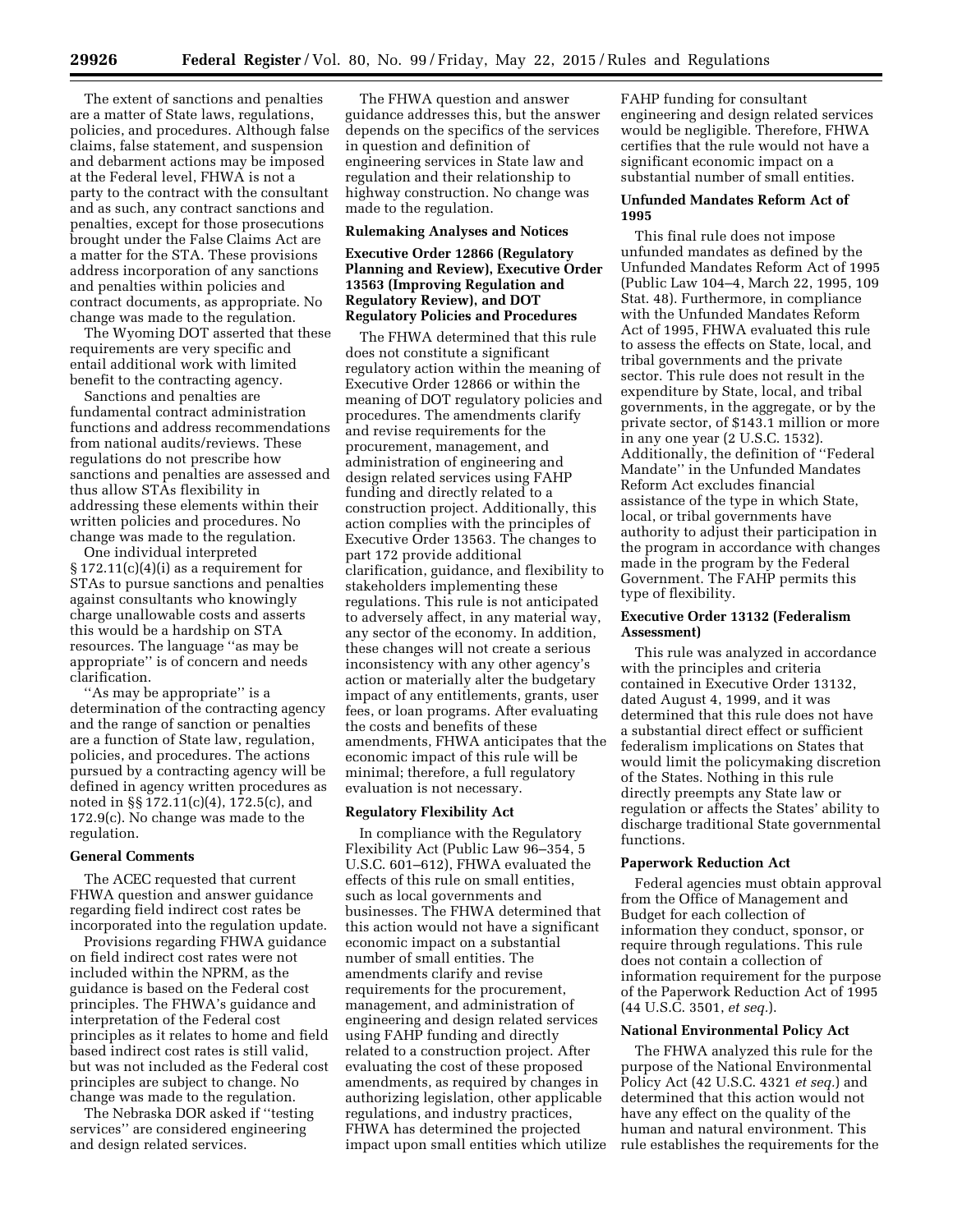procurement, management, and administration of engineering and design related services using FAHP funding and directly related to a construction project.

# **Executive Order 13175 (Tribal Consultation)**

The FHWA analyzed this rule under Executive Order 13175, dated November 6, 2000, and believes that this proposed action would not have substantial direct effects on one or more Indian tribes, would not impose substantial direct compliance costs on Indian tribal governments, and would not preempt tribal law. This rule establishes the requirements for the procurement, management, and administration of engineering and design related services using FAHP funding and directly related to a construction project. As such, this rule would not impose any direct compliance requirements on Indian tribal governments nor would it have any economic or other impacts on the viability of Indian tribes. Therefore, a tribal summary impact statement is not required.

# **Executive Order 13211 (Energy Effects)**

The FHWA analyzed this rule under Executive Order 13211, Actions Concerning Regulations that Significantly Affect Energy Supply, Distribution, or Use. We determined that this proposed action would not be a significant energy action under that order because any action contemplated would not be likely to have a significant adverse effect on the supply, distribution, or use of energy. Therefore, FHWA certifies that a Statement of Energy Effects under Executive Order 13211 is not required.

# **Executive Order 12630 (Taking of Private Property)**

The FHWA analyzed this rule and determined that this proposed action would not affect a taking of private property or otherwise have taking implications under Executive Order 12630, Governmental Actions and Interference with Constitutionally Protected Property Rights.

# **Executive Order 12988 (Civil Justice Reform)**

This action meets applicable standards in sections 3(a) and 3(b)(2) of Executive Order 12988, Civil Justice Reform, to minimize litigation, eliminate ambiguity, and reduce burden.

# **Executive Order 13045 (Protection of Children)**

The FHWA analyzed this rule under Executive Order 13045, Protection of Children from Environmental Health Risks and Safety Risks, and certifies that this proposed action would not cause an environmental risk to health or safety that may disproportionately affect children.

# **Regulation Identifier Number**

A regulation identifier number (RIN) is assigned to each regulatory action listed in the Unified Agenda of Federal Regulations. The Regulatory Information Service Center publishes the Unified Agenda in April and October of each year. The RIN number contained in the heading of this document can be used to cross-reference this action with the Unified Agenda.

# **List of Subjects in 23 CFR Part 172**

Government procurement, Grant programs-transportation, Highways and roads.

Issued On: May 13, 2015.

# **Gregory G. Nadeau,**

*Deputy Administrator.* 

In consideration of the foregoing, FHWA revises part 172 of title 23, Code of Federal Regulations, to read as follows:

# **PART 172—PROCUREMENT, MANAGEMENT, AND ADMINISTRATION OF ENGINEERING AND DESIGN RELATED SERVICES**

Sec.

172.1 Purpose and applicability.<br>172.3 Definitions.

#### Definitions.

- 172.5 Program management and oversight. 172.7 Procurement methods and
- procedures.

172.9 Contracts and administration. 172.11 Allowable costs and oversight.

**Authority:** 23 U.S.C. 106, 112, 114(a), 302, 315, and 402; 40 U.S.C. 1101 *et seq.;* 48 CFR part 31; 49 CFR 1.48(b); and 2 CFR part 200.

#### **§ 172.1 Purpose and applicability.**

This part prescribes the requirements for the procurement, management, and administration of engineering and design related services under 23 U.S.C. 112 and as supplemented by the Uniform Administrative Requirements For Federal Awards rule. The Uniform Administrative Requirements, Cost Principles and Audit Requirements For Federal Awards rule (2 CFR part 200) shall apply except where inconsistent with the requirements of this part and other laws and regulations applicable to the Federal-aid highway program (FAHP). The requirements herein apply to federally funded contracts for

engineering and design related services for projects subject to the provisions of 23 U.S.C. 112(a) (related to construction) and are issued to ensure that a qualified consultant is obtained through an equitable qualificationsbased selection procurement process, that prescribed work is properly accomplished in a timely manner, and at fair and reasonable cost. State transportation agencies (STA) (or other recipients) shall ensure that subrecipients comply with the requirements of this part and the Uniform Administrative Requirements, Cost Principles and Audit Requirements For Federal Awards rule. Federally funded contracts for services not defined as engineering and design related, or for services not in furtherance of a highway construction project or activity subject to the provisions of 23 U.S.C. 112(a), are not subject to the requirements of this part and shall be procured and administered under the requirements of the Uniform Administrative Requirements, Cost Principles and Audit Requirements For Federal Awards rule and procedures applicable to such activities.

# **§ 172.3 Definitions.**

As used in this part:

*Audit* means a formal examination, in accordance with professional standards, of a consultant's accounting systems, incurred cost records, and other cost presentations to test the reasonableness, allowability, and allocability of costs in accordance with the Federal cost principles (as specified in 48 CFR part 31).

*Cognizant agency* means any governmental agency that has performed an audit in accordance with generally accepted government auditing standards to test compliance with the requirements of the Federal cost principles (as specified in 48 CFR part 31) and issued an audit report of the consultant's indirect cost rate, or any described agency that has conducted a review of an audit report and related workpapers prepared by a certified public accountant and issued a letter of concurrence with the audited indirect cost rate(s). A cognizant agency may be any of the following:

(1) A Federal agency;

(2) A State transportation agency of the State where the consultant's accounting and financial records are located; or

(3) A State transportation agency to which cognizance for the particular indirect cost rate(s) of a consulting firm has been delegated or transferred in writing by the State transportation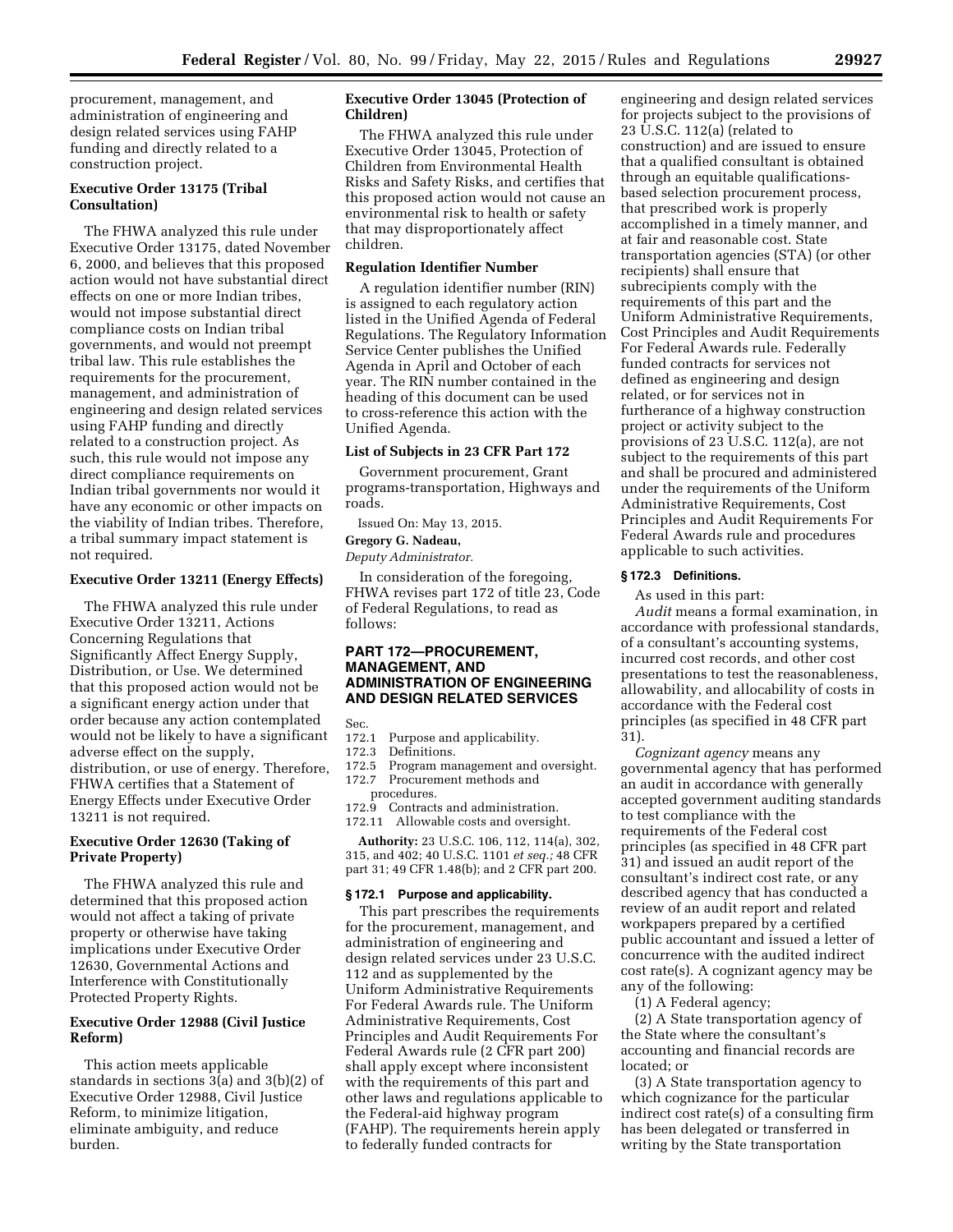agency identified in paragraph (2) of this definition.

*Competitive negotiation* means qualifications-based selection procurement procedures complying with 40 U.S.C. 1101–1104, commonly referred to as the Brooks Act.

*Consultant* means the individual or firm providing engineering and design related services as a party to a contract with a recipient or subrecipient of Federal assistance (as defined in 2 CFR 200.86 or 2 CFR 200.93, respectively).

*Contract* means a written procurement contract or agreement between a contracting agency and consultant reimbursed under a FAHP grant or subgrant and includes any procurement subcontract under a contract.

*Contracting agencies* means a State transportation agency or a procuring agency of the State acting in conjunction with and at the direction of the State transportation agency, other recipients, and all subrecipients that are responsible for the procurement, management, and administration of engineering and design related services.

*Contract modification* means an agreement modifying the terms or conditions of an original or existing contract.

*Engineering and design related services* means:

(1) Program management, construction management, feasibility studies, preliminary engineering, design engineering, surveying, mapping, or architectural related services with respect to a highway construction project subject to 23 U.S.C. 112(a) as defined in 23 U.S.C. 112(b)(2)(A); and

(2) Professional services of an architectural or engineering nature, as defined by State law, which are required to or may logically or justifiably be performed or approved by a person licensed, registered, or certified to provide the services with respect to a highway construction project subject to 23 U.S.C. 112(a) and as defined in 40 U.S.C. 1102(2).

*Federal cost principles* means the cost principles contained in 48 CFR part 31 of the Federal Acquisition Regulation for determination of allowable costs of commercial, for-profit entities.

*Fixed fee* means a sum expressed in U.S. dollars established to cover the consultant's profit and other business expenses not allowable or otherwise included as a direct or indirect cost.

*Management support role* means performing engineering management services or other services acting on the contracting agency's behalf, which are subject to review and oversight by agency officials, such as a program or

project administration role typically performed by the contracting agency and necessary to fulfill the duties imposed by title 23 of the United States Code, other Federal and State laws, and applicable regulations.

*Noncompetitive* means the method of procurement of engineering and design related services when it is not feasible to award the contract using competitive negotiation or small purchase procurement methods.

*One-year applicable accounting period* means the annual accounting period for which financial statements are regularly prepared by the consultant.

*Scope of work* means all services, work activities, and actions required of the consultant by the obligations of the contract.

*Small purchases* means the method of procurement of engineering and design related services where an adequate number of qualified sources are reviewed and the total contract costs do not exceed an established simplified acquisition threshold.

*State transportation agency (STA)*  means that department or agency maintained in conformity with 23 U.S.C. 302 and charged under State law with the responsibility for highway construction (as defined in 23 U.S.C. 101); and that is authorized by the laws of the State to make final decisions in all matters relating to, and to enter into, all contracts and agreements for projects and activities to fulfill the duties imposed by title 23 United States Code, title 23 Code of Federal Regulations, and other applicable Federal laws and regulations.

*Subconsultant* means the individual or firm contracted by a consultant to provide engineering and design related or other types of services that are part of the services which the consultant is under contract to provide to a recipient (as defined in 23 CFR 200.86) or subrecipient (as defined in 2 CFR 200.93) of Federal assistance.

# **§ 172.5 Program management and oversight.**

(a) *STA responsibilities.* STAs or other recipients shall develop and sustain organizational capacity and provide the resources necessary for the procurement, management, and administration of engineering and design related consultant services, reimbursed in whole or in part with FAHP funding, as specified in 23 U.S.C. 302(a). Responsibilities shall include the following:

(1) Preparing and maintaining written policies and procedures for the procurement, management, and administration of engineering and

design related consultant services in accordance with paragraph (c) of this section;

(2) Establishing a procedure for estimating the level of effort, schedule, and costs of needed consultant services and associated agency staffing and resources for management and oversight in support of project authorization requests submitted to FHWA for approval, as specified in 23 CFR 630.106;

(3) Procuring, managing, and administering engineering and design related consultant services in accordance with applicable Federal and State laws, regulations, and approved policies and procedures, as specified in 23 CFR 1.9(a); and

(4) Administering subawards in accordance with State laws and procedures as specified in 2 CFR part 1201, and the requirements of 23 U.S.C. 106(g)(4), and 2 CFR 200.331. Administering subawards includes providing oversight of the procurement, management, and administration of engineering and design related consultant services by subrecipients to ensure compliance with applicable Federal and State laws and regulations. Nothing in this part shall be taken as relieving the STA (or other recipient) of its responsibility under laws and regulations applicable to the FAHP for the work performed under any consultant agreement or contract entered into by a subrecipient.

(b) *Subrecipient responsibilities.*  Subrecipients shall develop and sustain organizational capacity and provide the resources necessary for the procurement, management, and administration of engineering and design related consultant services, reimbursed in whole or in part with FAHP funding as specified in 23 U.S.C. 106(g)(4)(A). Responsibilities shall include the following:

(1) Adopting written policies and procedures prescribed by the awarding STA or other recipient for the procurement, management, and administration of engineering and design related consultant services in accordance with applicable Federal and State laws and regulations; or when not prescribed, shall include:

(i) Preparing and maintaining its own written policies and procedures in accordance with paragraph (c) of this section; or

(ii) Submitting documentation associated with each procurement and subsequent contract to the awarding STA or other grantee for review to assess compliance with applicable Federal and State laws, regulations, and the requirements of this part;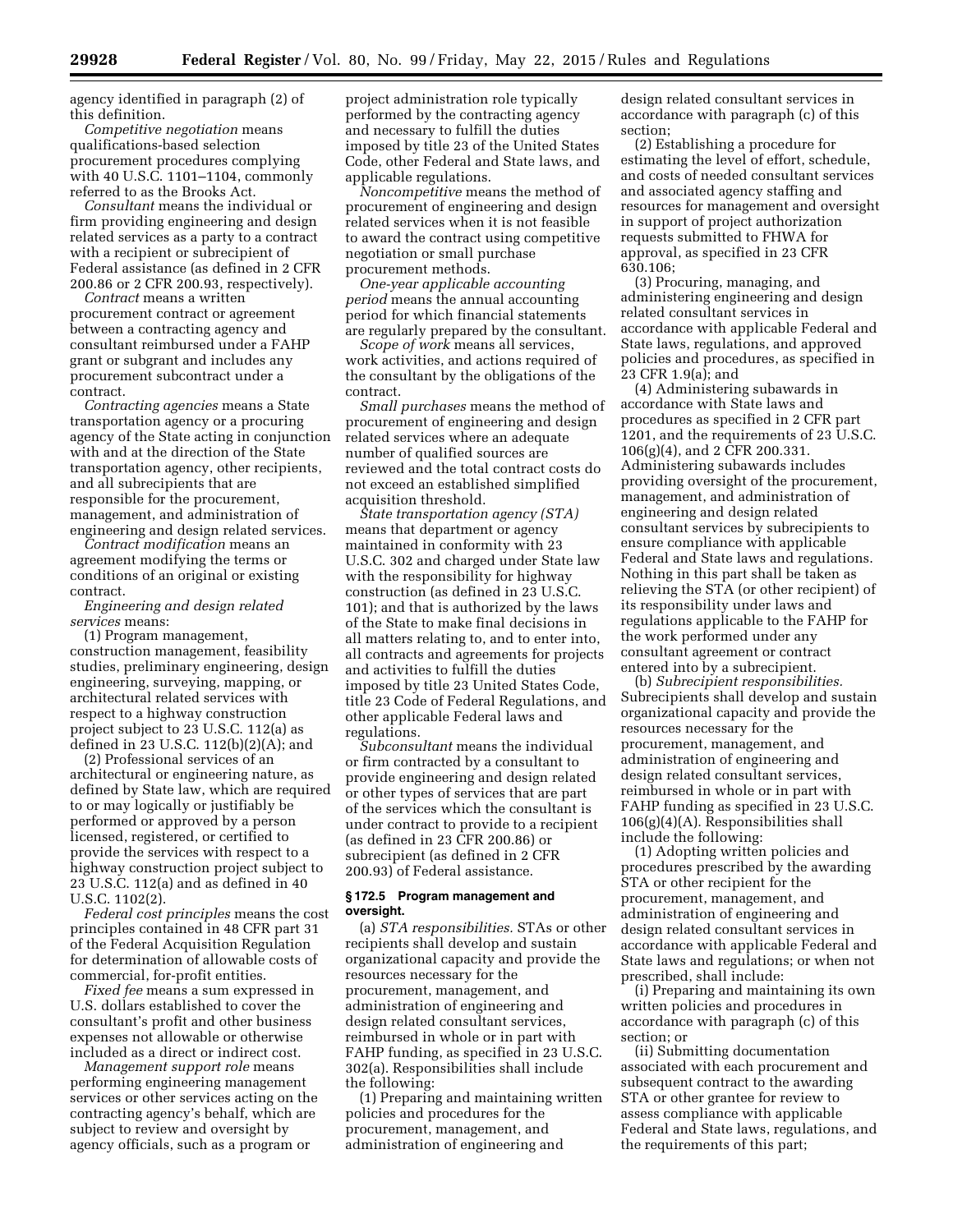(2) Procuring, managing, and administering engineering and design related consultant services in accordance with applicable Federal and State laws, regulations, and approved policies and procedures, as specified in 23 CFR 1.9(a).

(c) *Written policies and procedures.*  The contracting agency shall prepare and maintain written policies and procedures for the procurement, management, and administration of engineering and design related consultant services. The FHWA shall approve the written policies and procedures, including all revisions to such policies and procedures, of the STA or recipient to assess compliance with applicable requirements. The STA or other recipient shall approve the written policies and procedures, including all revisions to such policies and procedures, of a subrecipient to assess compliance with applicable requirements. These policies and procedures shall address, as appropriate for each method of procurement a contracting agency proposes to use, the following items to ensure compliance with Federal and State laws, regulations, and the requirements of this part:

(1) Preparing a scope of work and evaluation factors for the ranking/ selection of a consultant;

(2) Soliciting interests, qualifications, or proposals from prospective consultants;

(3) Preventing, identifying, and mitigating conflicts of interest for employees of both the contracting agency and consultants and promptly disclosing in writing any potential conflict to the STA and FHWA, as specified in 2 CFR 200.112 and 23 CFR 1.33, and the requirements of this part.

(4) Verifying suspension and debarment actions and eligibility of consultants, as specified in 2 CFR part 1200 and 2 CFR part 180;

(5) Evaluating interests, qualifications, or proposals and the ranking/selection of a consultant;

(6) Determining, based upon State procedures and the size and complexity of a project, the need for additional discussions following RFP submission and evaluation;

(7) Preparing an independent agency estimate for use in negotiation with the selected consultant;

(8) Selecting appropriate contract type, payment method, and terms and incorporating required contract provisions, assurances, and certifications in accordance with § 172.9;

(9) Negotiating a contract with the selected consultant including

instructions for proper disposal of concealed cost proposals of unsuccessful bidders;

(10) Establishing elements of contract costs, accepting indirect cost rate(s) for application to contracts, and assuring consultant compliance with the Federal cost principles in accordance with § 172.11;

(11) Ensuring consultant costs billed are allowable in accordance with the Federal cost principles and consistent with the contract terms as well as the acceptability and progress of the consultant's work;

(12) Monitoring the consultant's work and compliance with the terms, conditions, and specifications of the contract;

(13) Preparing a consultant's performance evaluation when services are completed and using such performance data in future evaluation and ranking of consultant to provide similar services;

(14) Closing-out a contract; (15) Retaining supporting programmatic and contract records, as specified in 2 CFR 200.333 and the requirements of this part;

(16) Determining the extent to which the consultant, which is responsible for the professional quality, technical accuracy, and coordination of services, may be reasonably liable for costs resulting from errors and omissions in the work furnished under its contract;

(17) Assessing administrative, contractual, or legal remedies in instances where consultants violate or breach contract terms and conditions, and providing for such sanctions and penalties as may be appropriate; and

(18) Resolving disputes in the procurement, management, and administration of engineering and design related consultant services.

(d) A contracting agency may formally adopt, by statute or within approved written policies and procedures as specified in paragraph (c) of this section, any direct Federal Government or other contracting regulation, standard, or procedure provided its application does not conflict with the provisions of 23 U.S.C. 112, the requirements of this part, and other laws and regulations applicable to the FAHP.

(e) Notwithstanding paragraph (d) of this section, a contracting agency shall have a reasonable period of time, not to exceed 12 months from the effective date of this rule unless an extension is granted for unique or extenuating circumstances, to issue or update current written policies and procedures for review and approval in accordance with paragraph (c) of this section and

consistent with the requirements of this part.

#### **§ 172.7 Procurement methods and procedures.**

(a) *Procurement methods.* The procurement of engineering and design related services funded by FAHP funds and related to a highway construction project subject to the provisions of 23 U.S.C. 112(a) shall be conducted in accordance with one of three methods: Competitive negotiation (qualificationsbased selection) procurement, small purchases procurement for small dollar value contracts, and noncompetitive procurement where specific conditions exist allowing solicitation and negotiation to take place with a single consultant.

(1) *Competitive negotiation (qualifications-based selection).* Except as provided in paragraphs (a)(2) and (3) of this section, contracting agencies shall use the competitive negotiation method for the procurement of engineering and design related services when FAHP funds are involved in the contract, as specified in 23 U.S.C. 112(b)(2)(A). The solicitation, evaluation, ranking, selection, and negotiation shall comply with the qualifications-based selection procurement procedures for architectural and engineering services codified under 40 U.S.C. 1101–1104, commonly referred to as the Brooks Act. In accordance with the requirements of the Brooks Act, the following procedures shall apply to the competitive negotiation procurement method:

(i) *Solicitation.* The solicitation process shall be by public announcement, public advertisement, or any other public forum or method that assures qualified in-State and out-of-State consultants are given a fair opportunity to be considered for award of the contract. Procurement procedures may involve a single step process with issuance of a request for proposal (RFP) to all interested consultants or a multiphase process with issuance of a request for statements or letters of interest or qualifications (RFQ) whereby responding consultants are ranked based on qualifications and a RFP is then provided to three or more of the most highly qualified consultants. Minimum qualifications of consultants to perform services under general work categories or areas of expertise may also be assessed through a prequalification process whereby annual statements of qualifications and performance data are encouraged. Regardless of any process utilized for prequalification of consultants or for an initial assessment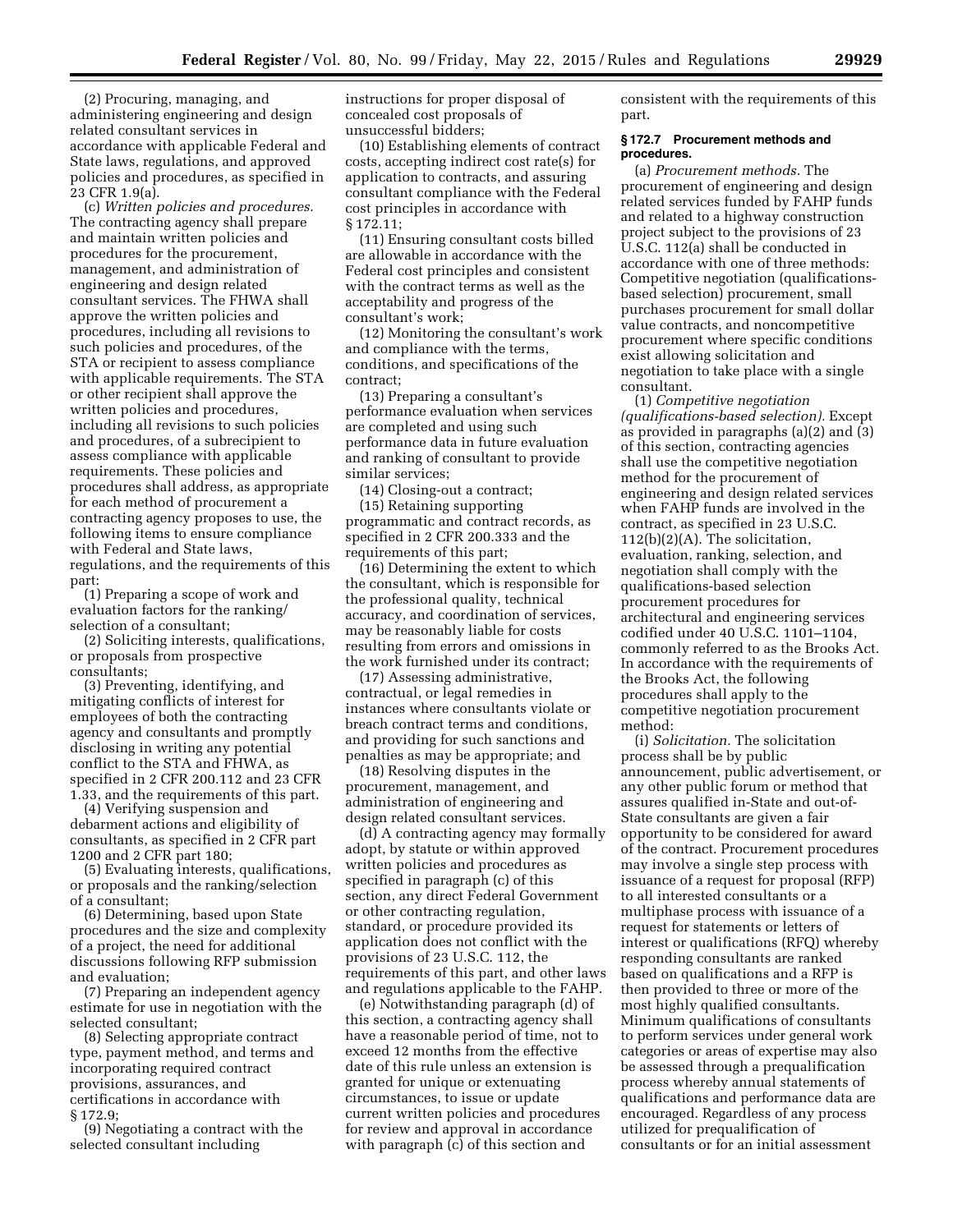of a consultant's qualifications under a RFQ, a RFP specific to the project, task, or service is required for evaluation of a consultant's specific technical approach and qualifications.

(ii) *Request for proposal (RFP).* The RFP shall provide all information and requirements necessary for interested consultants to provide a response to the RFP and compete for the solicited services. The RFP shall:

(A) Provide a clear, accurate, and detailed description of the scope of work, technical requirements, and qualifications of consultants necessary for the services to be rendered. To the extent practicable, the scope of work should detail the purpose and description of the project, services to be performed, deliverables to be provided, estimated schedule for performance of the work, and applicable standards, specifications, and policies;

(B) Identify the requirements for any discussions that may be conducted with three or more of the most highly qualified consultants following submission and evaluation of proposals;

(C) Identify evaluation factors including their relative weight of importance in accordance with paragraph (a)(1)(iii) of this section;

(D) Specify the contract type and method(s) of payment anticipated to contract for the solicited services in accordance with § 172.9;

(E) Identify any special provisions or contract requirements associated with the solicited services;

(F) Require that submission of any requested cost proposals or elements of cost be in a concealed format and separate from technical/qualifications proposals, since these shall not be considered in the evaluation, ranking, and selection phase; and

(G) Provide an estimated schedule for the procurement process and establish a submittal deadline for responses to the RFP that provides sufficient time for interested consultants to receive notice, prepare, and submit a proposal, which except in unusual circumstances shall be not less than 14 calendar days from the date of issuance of the RFP.

(iii) *Evaluation factors.* (A) Criteria used for evaluation, ranking, and selection of consultants to perform engineering and design related services must assess the demonstrated competence and qualifications for the type of professional services solicited. These qualifications-based factors may include, but are not limited to, technical approach (*e.g.,* project understanding, innovative concepts or alternatives, quality control procedures), work experience, specialized expertise, professional licensure, staff capabilities,

workload capacity, and past performance.

(B) Price shall not be used as a factor in the evaluation, ranking, and selection phase. All price or cost related items which include, but are not limited to, cost proposals, direct salaries/wage rates, indirect cost rates, and other direct costs are prohibited from being used as evaluation criteria.

(C) In-State or local preference shall not be used as a factor in the evaluation, ranking, and selection phase. State licensing laws are not preempted by this provision and professional licensure within a jurisdiction may be established as a requirement for the minimum qualifications and competence of a consultant to perform the solicited services.

(D) The following nonqualificationsbased evaluation criteria are permitted under the specified conditions and provided the combined total of these criteria do not exceed a nominal value of 10 percent of the total evaluation criteria to maintain the integrity of a qualifications-based selection:

(*1*) A local presence may be used as a nominal evaluation factor where appropriate. This criteria shall not be based on political or jurisdictional boundaries and may be applied on a project-by-project basis for contracts where a need has been established for a consultant to provide a local presence, a local presence will add value to the quality and efficiency of the project, and application of this criteria leaves an appropriate number of qualified consultants, given the nature and size of the project. If a consultant from outside of the locality area indicates as part of a proposal that it will satisfy the criteria in some manner, such as establishing a local project office, that commitment shall be considered to have satisfied the local presence criteria.

(*2*) The participation of qualified and certified Disadvantaged Business Enterprise (DBE) subconsultants may be used as a nominal evaluation criterion where appropriate in accordance with 49 CFR part 26 and a contracting agency's FHWA-approved DBE program.

(iv) *Evaluation, ranking, and selection.* (A) The contracting agency shall evaluate consultant proposals based on the criteria established and published within the public solicitation.

(B) Although the contract will be with the consultant, proposal evaluations shall consider the qualifications of the consultant and any subconsultants identified within the proposal with respect to the scope of work and established criteria.

(C) The contracting agency shall specify in the RFP discussion

requirements that shall follow submission and evaluation of proposals and based on the size and complexity of the project or as defined in contracting agency written policies and procedures, as specified in § 172.5(c). Discussions, as required by the RFP, may be written, by telephone, video conference, or by oral presentation/interview and shall be with at least three of the most highly qualified consultants to clarify the technical approach, qualifications, and capabilities provided in response to the RFP.

(D) From the proposal evaluation and any subsequent discussions which may have been conducted, the contracting agency shall rank, in order of preference, at least three consultants determined most highly qualified to perform the solicited services based on the established and published criteria. In instances where only two qualified consultants respond to the solicitation, the contracting agency may proceed with evaluation and selection if it is determined that the solicitation did not contain conditions or requirements that arbitrarily limited competition. Alternatively, a contracting agency may pursue procurement following the noncompetitive method when competition is determined to be inadequate and it is determined to not be feasible or practical to re-compete under a new solicitation as specified in paragraph (a)(3)(iii)(C) of this section.

(E) Notification must be provided to responding consultants of the final ranking of the three most highly qualified consultants.

(F) The contracting agency shall retain supporting documentation of the solicitation, proposal, evaluation, and selection of the consultant in accordance with this section and the provisions of 2 CFR 200.333.

(v) *Negotiation.* (A) The process for negotiation of the contract shall comply with the requirements codified in 40 U.S.C. 1104(b) for the order of negotiation.

(B) *Independent estimate.* Prior to receipt or review of the most highly qualified consultant's cost proposal, the contracting agency shall prepare a detailed independent estimate with an appropriate breakdown of the work or labor hours, types or classifications of labor required, other direct costs, and consultant's fixed fee for the defined scope of work. The independent estimate shall serve as the basis for negotiation.

(C) The contracting agency shall establish elements of contract costs (*e.g.,*  indirect cost rates, direct salary or wage rates, fixed fee, and other direct costs) separately in accordance with § 172.11.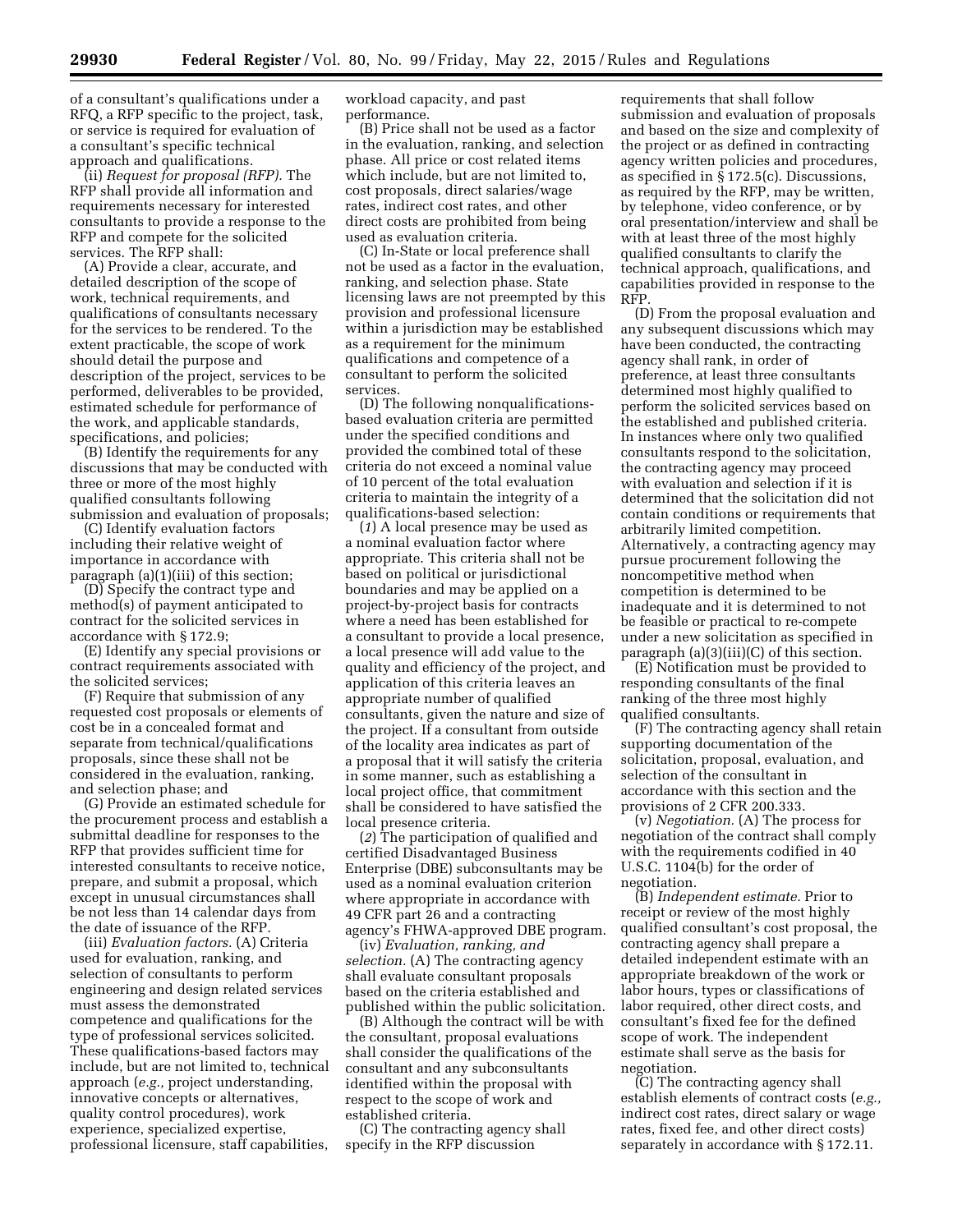The use of the independent estimate and determination of cost allowance in accordance with § 172.11 shall ensure contracts for the consultant services are obtained at a fair and reasonable cost, as specified in 40 U.S.C. 1104(a).

(D) If concealed cost proposals were submitted in conjunction with technical/qualifications proposals, the contracting agency may consider only the cost proposal of the consultant with which negotiations are initiated. Due to the confidential nature of this data, as specified in 23 U.S.C. 112(b)(2)(E), concealed cost proposals of unsuccessful consultants may be disposed of in accordance with written policies and procedures established under § 172.5(c).

(E) The contracting agency shall retain documentation of negotiation activities and resources used in the analysis of costs to establish elements of the contract in accordance with the provisions of 2 CFR 200.333. This documentation shall include the consultant cost certification and documentation supporting the acceptance of the indirect cost rate to be applied to the contract, as specified in § 172.11(c).

(2) *Small purchases.* The contracting agency may use the State's small purchase procedures that reflect applicable State laws and regulations for the procurement of engineering and design related services provided the total contract costs do not exceed the Federal simplified acquisition threshold (as defined in 48 CFR 2.101). When a lower threshold for use of small purchase procedures is established in State law, regulation, or policy, the lower threshold shall apply to the use of FAHP funds. The following additional requirements shall apply to the small purchase procurement method:

(i) The scope of work, project phases, and contract requirements shall not be broken down into smaller components merely to permit the use of small purchase procedures.

(ii) A minimum of three consultants are required to satisfy the adequate number of qualified sources reviewed. In instances where only two qualified consultants respond to the solicitation, the contracting agency may proceed with evaluation and selection if it is determined that the solicitation did not contain conditions or requirements which arbitrarily limited competition. Alternatively, a contracting agency may pursue procurement following the noncompetitive method when competition is determined to be inadequate and it is determined to not be feasible or practical to re compete

under a new solicitation as specified in  $§ 172.7(a)(3)(iii)(C).$ 

(iii) Contract costs may be negotiated in accordance with State small purchase procedures; however, the allowability of costs shall be determined in accordance with the Federal cost principles.

(iv) The full amount of any contract modification or amendment that would cause the total contract amount to exceed the established simplified acquisition threshold is ineligible for Federal-aid funding. The FHWA may withdraw all Federal-aid from a contract if it is modified or amended above the applicable established simplified acquisition threshold.

(3) *Noncompetitive.* The following requirements shall apply to the noncompetitive procurement method:

(i) A contracting agency may use its own noncompetitive procedures that reflect applicable State and local laws and regulations and conform to applicable Federal requirements.

(ii) A contracting agency shall establish a process to determine when noncompetitive procedures will be used and shall submit justification to, and receive approval from FHWA before using this form of contracting.

(iii) A contracting agency may award a contract by noncompetitive procedures under the following limited circumstances:

(A) The service is available only from a single source;

(B) There is an emergency which will not permit the time necessary to conduct competitive negotiations; or

(C) After solicitation of a number of sources, competition is determined to be inadequate.

(iv) Contract costs may be negotiated in accordance with contracting agency noncompetitive procedures; however, the allowability of costs shall be determined in accordance with the Federal cost principles.

(b) *Additional procurement requirements*—(1) *Uniform administrative requirements, cost principles and audit requirements for Federal awards.* (i) STAs or other recipients and their subrecipients shall comply with procurement requirements established in State and local laws, regulations, policies, and procedures that are not addressed by or are not in conflict with applicable Federal laws and regulations, as specified in 2 CFR part 1201.

(ii) When State and local procurement laws, regulations, policies, or procedures are in conflict with applicable Federal laws and regulations, a contracting agency shall comply with Federal requirements to be eligible for Federal-aid reimbursement of the

associated costs of the services incurred following FHWA authorization, as specified in 2 CFR 200.102(c).

(2) *Disadvantaged Business Enterprise (DBE) program.* (i) A contracting agency shall give consideration to DBE consultants in the procurement of engineering and design related service contracts subject to 23 U.S.C. 112(b)(2) in accordance with 49 CFR part 26. When DBE program participation goals cannot be met through race-neutral measures, additional DBE participation on engineering and design related services contracts may be achieved in accordance with a contracting agency's FHWA approved DBE program through either:

(A) Use of an evaluation criterion in the qualifications-based selection of consultants, as specified in  $§ 172.7(a)(1)(iii)(D);$  or

(B) Establishment of a contract participation goal.

(ii) The use of quotas or exclusive setasides for DBE consultants is prohibited, as specified in 49 CFR 26.43.

(3) *Suspension and debarment.* A contracting agency shall verify suspension and debarment actions and eligibility status of consultants and subconsultants prior to entering into an agreement or contract in accordance with 2 CFR part 1200 and 2 CFR part 180.

(4) *Conflicts of interest.* (i) A contracting agency shall maintain a written code of standards of conduct governing the performance of their employees engaged in the award and administration of engineering and design related services contracts under this part and governing the conduct and roles of consultants in the performance of services under such contracts to prevent, identify, and mitigate conflicts of interest in accordance with 2 CFR 200.112, 23 CFR 1.33 and the provisions of this paragraph (b)(4).

(ii) No employee, officer, or agent of the contracting agency shall participate in selection, or in the award or administration of a contract supported by Federal-aid funds if a conflict of interest, real or apparent, would be involved. Such a conflict arises when there is a financial or other interest in the consultant selected for award by:

(A) The employee, officer, or agent; (B) Any member of his or her immediate family;

(C) His or her partner; or

(D) An organization that employs or is about to employ any of the above.

(iii) The contracting agency's officers, employees, or agents shall neither solicit nor accept gratuities, favors, or anything of monetary value from consultants, potential consultants, or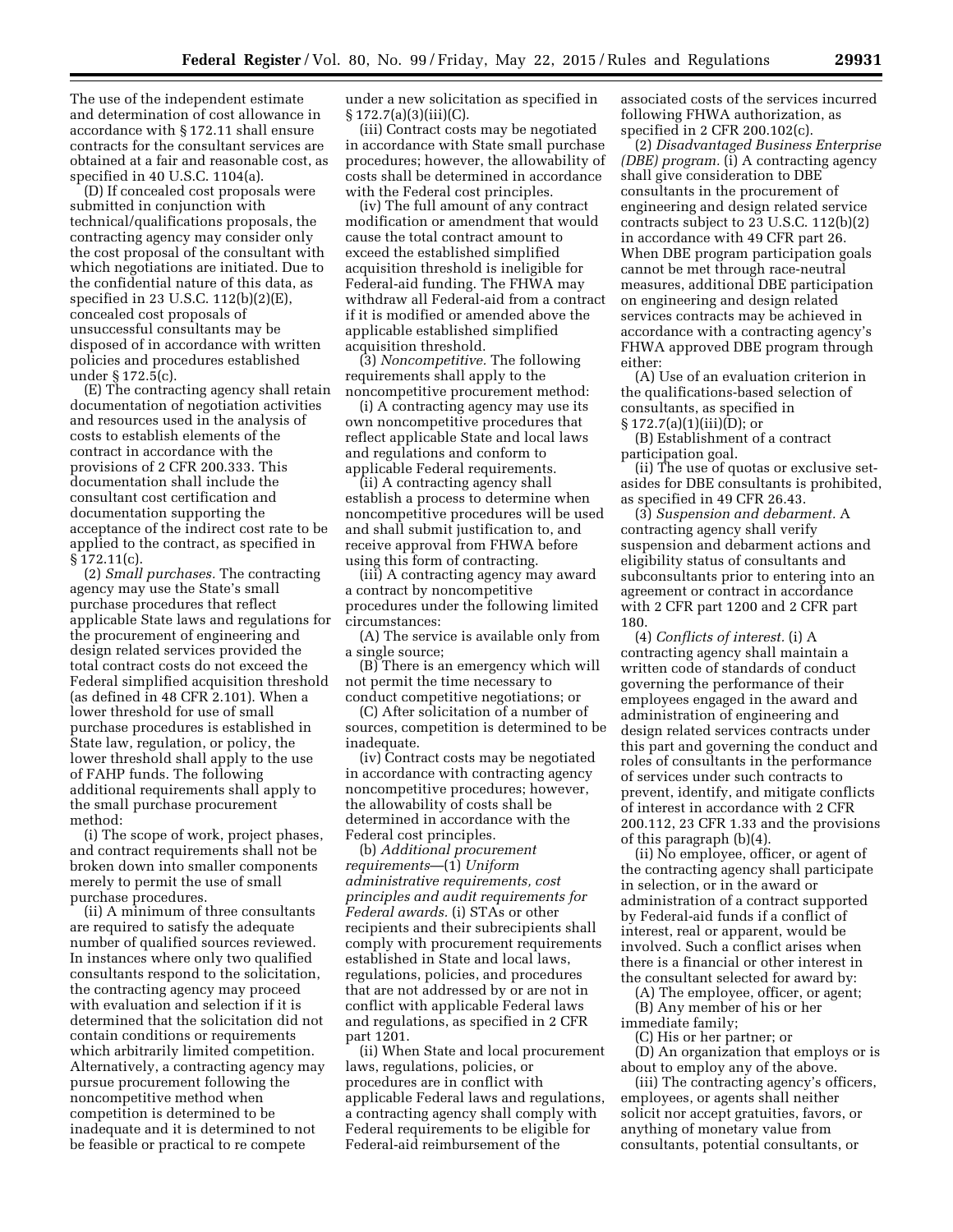parties to subagreements. A contracting agency may establish dollar thresholds where the financial interest is not substantial or the gift is an unsolicited item of nominal value.

(iv) A contracting agency may provide additional prohibitions relative to real, apparent, or potential conflicts of interest.

(v) To the extent permitted by State or local law or regulations, the standards of conduct required by this paragraph shall provide for penalties, sanctions, or other disciplinary actions for violations of such standards by the contracting agency's officers, employees, or agents, or by consultants or their agents.

(vi) A contracting agency shall promptly disclose in writing any potential conflict of interest to FHWA.

(5) *Consultant services in management support roles.* (i) When FAHP funds participate in a consultant services contract, the contracting agency shall receive approval from FHWA, or the recipient as appropriate, before utilizing a consultant to act in a management support role for the contracting agency; unless an alternate approval procedure has been approved. Use of consultants in management support roles does not relieve the contracting agency of responsibilities associated with the use of FAHP funds, as specified in 23 U.S.C. 302(a) and 23 U.S.C. 106(g)(4) and should be limited to large projects or circumstances where unusual cost or time constraints exist, unique technical or managerial expertise is required, and/or an increase in contracting agency staff is not a viable option.

(ii) Management support roles may include, but are not limited to, providing oversight of an element of a highway program, function, or service on behalf of the contracting agency or may involve managing or providing oversight of a project, series of projects, or the work of other consultants and contractors on behalf of the contracting agency. Contracting agency written policies and procedures as specified in § 172.5(c) may further define allowable management roles and services a consultant may provide, specific approval responsibilities, and associated controls necessary to ensure compliance with Federal requirements.

(iii) Use of consultants or subconsultants in management support roles requires appropriate conflicts of interest standards as specified in paragraph (b)(4) of this section and adequate contracting agency staffing to administer and monitor the management consultant contract, as specified in § 172.9(d). A consultant serving in a management support role

may be precluded from providing additional services on projects, activities, or contracts under its oversight due to potential conflicts of interest.

(iv) FAHP funds shall not participate in the costs of a consultant serving in a management support role where the consultant was not procured in accordance with Federal and State requirements, as specified in 23 CFR 1.9(a).

(v) Where benefiting more than a single Federal-aid project, allocability of consultant contract costs for services related to a management support role shall be distributed consistent with the cost principles applicable to the contracting agency, as specified in 2 CFR part 200, subpart E—Cost Principles.

#### **§ 172.9 Contracts and administration.**

(a) *Contract types.* The contracting agency shall use the following types of contracts:

(1) *Project-specific.* A contract between the contracting agency and consultant for the performance of services and defined scope of work related to a specific project or projects.

(2) *Multiphase.* A project-specific contract where the solicited services are divided into phases whereby the specific scope of work and associated costs may be negotiated and authorized by phase as the project progresses.

(3) *On-call or indefinite delivery/ indefinite quantity (IDIQ).* A contract for the performance of services for a number of projects, under task or work orders issued on an as-needed or on-call basis, for an established contract period. The procurement of services to be performed under on-call or IDIQ contracts shall follow either competitive negotiation or small purchase procurement procedures, as specified in § 172.7. The solicitation and contract provisions shall address the following requirements:

(i) Specify a reasonable maximum length of contract period, including the number and period of any allowable contract extensions, which shall not exceed 5 years;

(ii) Specify a maximum total contract dollar amount that may be awarded under a contract;

(iii) Include a statement of work, requirements, specifications, or other description to define the general scope, complexity, and professional nature of the services; and

(iv) If multiple consultants are to be selected and multiple on-call or IDIQ contracts awarded through a single solicitation for specific services:

(A) Identify the number of consultants that may be selected or contracts that may be awarded from the solicitation; and

(B) Specify the procedures the contracting agency will use in competing and awarding task or work orders among the selected, qualified consultants. Task or work orders shall not be competed and awarded among the selected, qualified consultants on the basis of costs under on-call or IDIQ contracts for services procured with competitive negotiation procedures. Under competitive negotiation procurement, each specific task or work order shall be awarded to the selected, qualified consultants:

(*1*) Through an additional qualifications-based selection procedure, which may include, but does not require, a formal RFP in accordance with § 172.5(a)(1)(ii); or

(*2*) On a regional basis whereby the State is divided into regions and consultants are selected to provide oncall or IDIQ services for an assigned region(s) identified within the solicitation.

(b) *Payment methods.* (1) The method of payment to the consultant shall be set forth in the original solicitation, contract, and in any contract modification thereto. The methods of payment shall be: Lump sum, cost plus fixed fee, cost per unit of work, or specific rates of compensation. A single contract may contain different payment methods as appropriate for compensation of different elements of work.

(2) The cost plus a percentage of cost and percentage of construction cost methods of payment shall not be used.

(3) The lump sum payment method shall only be used when the contracting agency has established the extent, scope, complexity, character, and duration of the work to be required to a degree that fair and reasonable compensation, including a fixed fee, can be determined at the time of negotiation.

(4) When the method of payment is other than lump sum, the contract shall specify a maximum amount payable which shall not be exceeded unless adjusted by a contract modification.

(5) The specific rates of compensation payment method provides for reimbursement on the basis of direct labor hours at specified fixed hourly rates, including direct labor costs, indirect costs, and fee or profit, plus any other direct expenses or costs, subject to an agreement maximum amount. This payment method shall only be used when it is not possible at the time of procurement to estimate the extent or duration of the work or to estimate costs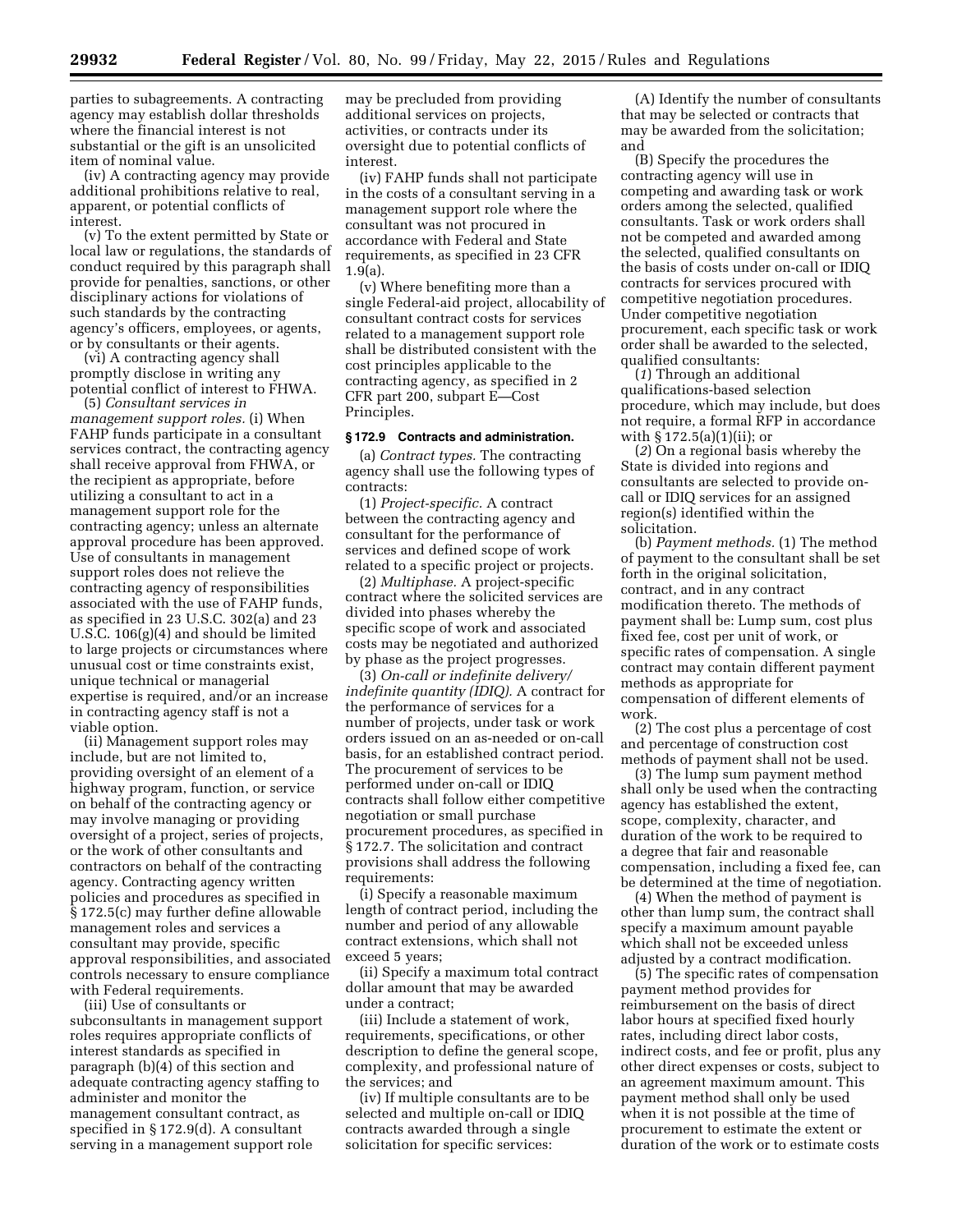with any reasonable degree of accuracy. This specific rates of compensation payment method should be limited to contracts or components of contracts for specialized or support type services where the consultant is not in direct control of the number of hours worked, such as construction engineering and inspection. When using this payment method, the contracting agency shall manage and monitor the consultant's level of effort and classification of employees used to perform the contracted services.

(6) A contracting agency may withhold retainage from payments in accordance with prompt pay requirements, as specified in 49 CFR 26.29. When retainage is used, the terms and conditions of the contract shall clearly define agency requirements, including periodic reduction in retention and the conditions for release of retention.

(c) *Contract provisions.* (1) All contracts and subcontracts shall include the following provisions, either by reference or by physical incorporation into the language of each contract or subcontract, as applicable:

(i) Administrative, contractual, or legal remedies in instances where consultants violate or breach contract terms and conditions, and provide for such sanctions and penalties as may be appropriate;

(ii) Notice of contracting agency requirements and regulations pertaining to reporting;

(iii) Contracting agency requirements and regulations pertaining to copyrights and rights in data;

(iv) Access by recipient, the subrecipient, FHWA, the U.S. Department of Transportation's Inspector General, the Comptroller General of the United States, or any of their duly authorized representatives to any books, documents, papers, and records of the consultant which are directly pertinent to that specific contract for the purpose of making audit, examination, excerpts, and transcriptions;

(v) Retention of all required records for not less than 3 years after the contracting agency makes final payment and all other pending matters are closed;

(vi) Standard DOT Title VI Assurances (DOT Order 1050.2);

(vii) Disadvantaged Business Enterprise (DBE) assurance, as specified in 49 CFR 26.13(b);

(viii) Prompt pay requirements, as specified in 49 CFR 26.29;

(ix) Determination of allowable costs in accordance with the Federal cost principles;

(x) Contracting agency requirements pertaining to consultant errors and omissions;

(xi) Contracting agency requirements pertaining to conflicts of interest, as specified in 23 CFR 1.33 and the requirements of this part; and

(xii) A provision for termination for cause and termination for convenience by the contracting agency including the manner by which it will be effected and the basis for settlement.

(2) All contracts and subcontracts exceeding \$100,000 shall contain, either by reference or by physical incorporation into the language of each contract, a provision for lobbying certification and disclosure, as specified in 49 CFR part 20.

(d) *Contract administration and monitoring*—(1) *Responsible charge.* A full-time, public employee of the contracting agency qualified to ensure that the work delivered under contract is complete, accurate, and consistent with the terms, conditions, and specifications of the contract shall be in responsible charge of each contract or project. While an independent consultant may be procured to serve in a program or project management support role, as specified in § 172.7(b)(5), or to provide technical assistance in review and acceptance of engineering and design related services performed and products developed by other consultants, the contracting agency shall designate a public employee as being in responsible charge. A public employee may serve in responsible charge of multiple projects and contracting agencies may use multiple public employees to fulfill monitoring responsibilities. The term responsible charge is intended to be applied only in the context defined within this regulation. It may or may not correspond to its usage in State laws regulating the licensure and/or conduct of professional engineers. The public employee's responsibilities shall include:

(i) Administering inherently governmental activities including, but not limited to, contract negotiation, contract payment, and evaluation of compliance, performance, and quality of services provided by consultant;

(ii) Being familiar with the contract requirements, scope of services to be performed, and products to be produced by the consultant;

(iii) Being familiar with the qualifications and responsibilities of the consultant's staff and evaluating any requested changes in key personnel;

(iv) Scheduling and attending progress and project review meetings, commensurate with the magnitude,

complexity, and type of work, to ensure the work is progressing in accordance with established scope of work and schedule milestones;

(v) Ensuring consultant costs billed are allowable in accordance with the Federal cost principles and consistent with the contract terms as well as the acceptability and progress of the consultant's work;

(vi) Evaluating and participating in decisions for contract modifications; and

(vii) Documenting contract monitoring activities and maintaining supporting contract records, as specified in 2 CFR 200.333.

(2) *Performance evaluation.* The contracting agency shall prepare an evaluation summarizing the consultant's performance on a contract. The performance evaluation should include, but not be limited to, an assessment of the timely completion of work, adherence to contract scope and budget, and quality of the work conducted. The contracting agency shall provide the consultant a copy of the performance evaluation and an opportunity to provide written comments to be attached to the evaluation. The contracting agency should prepare additional interim performance evaluations based on the scope, complexity, and size of the contract as a means to provide feedback, foster communication, and achieve desired changes or improvements. Completed performance evaluations should be archived for consideration as an element of past performance in the future evaluation of the consultant to provide similar services.

(e) *Contract modification.* (1) Contract modifications are required for any amendments to the terms of the existing contract that change the cost of the contract; significantly change the character, scope, complexity, or duration of the work; or significantly change the conditions under which the work is required to be performed.

(2) A contract modification shall clearly define and document the changes made to the contract, establish the method of payment for any adjustments in contract costs, and be in compliance with the terms and conditions of the contract and original procurement.

(3) A contracting agency shall negotiate contract modifications following the same procedures as the negotiation of the original contract.

(4) A contracting agency may add to a contract only the type of services and work included within the scope of services of the original solicitation from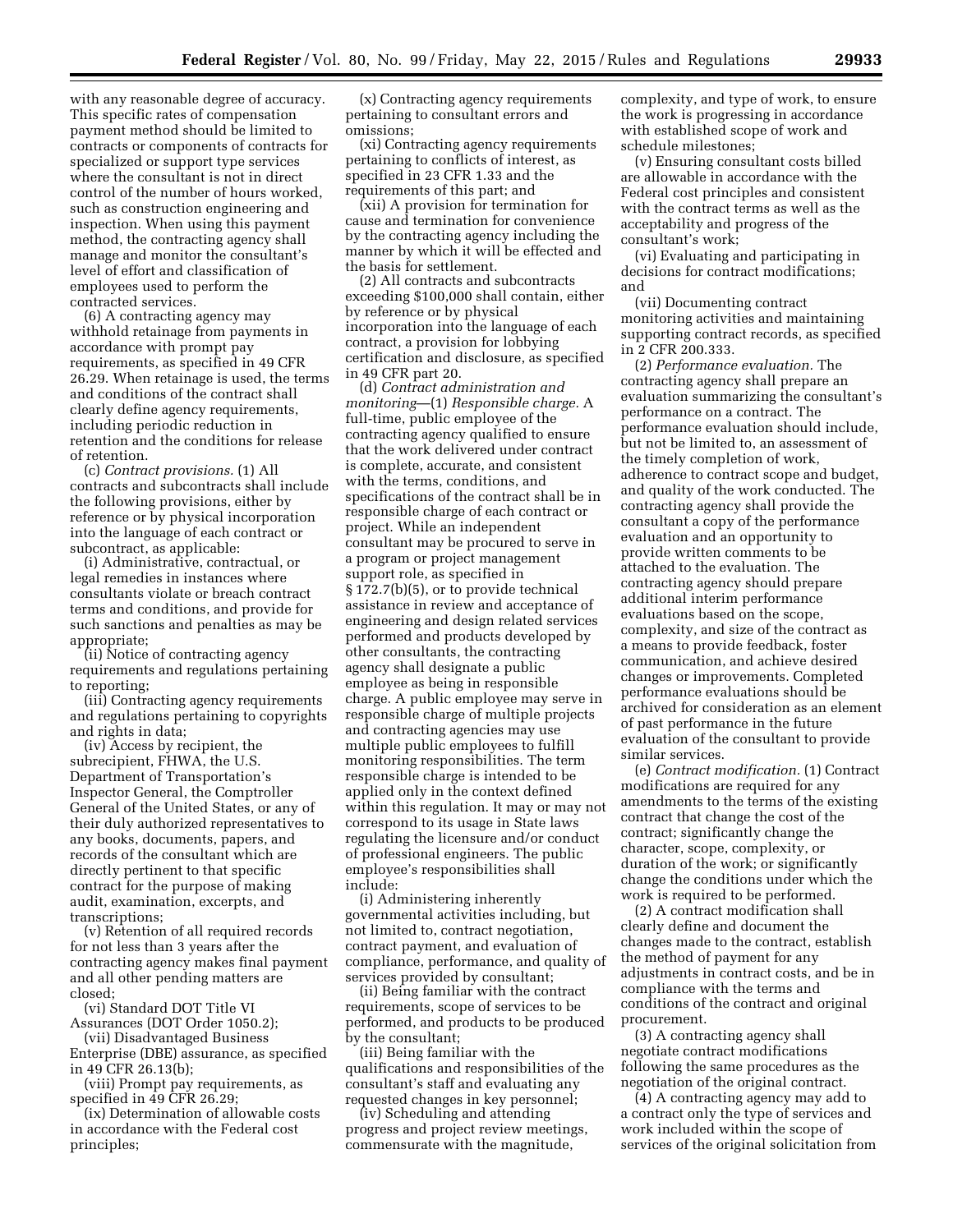which a qualifications-based selection was made.

(5) For any additional engineering and design related services outside of the scope of work established in the original request for proposal, a contracting agency shall:

(i) Procure the services under a new solicitation;

(ii) Perform the work itself using contracting agency staff; or

(iii) Use a different, existing contract under which the services would be within the scope of work.

(6) Overruns in the costs of the work shall not automatically warrant an increase in the fixed fee portion of a cost plus fixed fee reimbursed contract. Permitted changes to the scope of work or duration may warrant consideration for adjustment of the fixed fee portion of cost plus fixed fee or lump sum reimbursed contracts.

#### **§ 172.11 Allowable costs and oversight.**

(a) *Allowable costs.* (1) Costs or prices based on estimated costs for contracts shall be eligible for Federal-aid reimbursement only to the extent that costs incurred or cost estimates included in negotiated prices are allowable in accordance with the Federal cost principles.

(2) Consultants shall be responsible for accounting for costs appropriately and for maintaining records, including supporting documentation, adequate to demonstrate that costs claimed have been incurred, are allocable to the contract, and comply with Federal cost principles.

(b) *Elements of contract costs.* The following requirements shall apply to the establishment of the specified elements of contract costs:

(1) *Indirect cost rates.* (i) Indirect cost rates shall be updated on an annual basis in accordance with the consultant's annual accounting period and in compliance with the Federal cost principles.

(ii) Contracting agencies shall accept a consultant's or subconsultant's indirect cost rate(s) established for a 1 year applicable accounting period by a cognizant agency that has:

(A) Performed an audit in accordance with generally accepted government auditing standards to test compliance with the requirements of the Federal cost principles and issued an audit report of the consultant's indirect cost rate(s); or

(B) Conducted a review of an audit report and related workpapers prepared by a certified public accountant and issued a letter of concurrence with the related audited indirect cost rate(s).

(iii) When the indirect cost rate has not been established by a cognizant

agency in accordance with paragraph (b)(1)(ii) of this section, a STA or other recipient shall perform an evaluation of a consultant's or subconsultant's indirect cost rate prior to acceptance and application of the rate to contracts administered by the recipient or its subrecipients. The evaluation performed by STAs or other recipients to establish or accept an indirect cost rate shall provide assurance of compliance with the Federal cost principles and may consist of one or more of the following:

(A) Performing an audit in accordance with generally accepted government auditing standards and issuing an audit report;

(B) Reviewing and accepting an audit report and related workpapers prepared by a certified public accountant or another STA;

(C) Establishing a provisional indirect cost rate for the specific contract and adjusting contract costs based upon an audited final rate at the completion of the contract; or

(D) Conducting other evaluations in accordance with a risk-based oversight process as specified in paragraph (c)(2) of this section and within the agency's approved written policies and procedures, as specified in § 172.5(c).

(iv) A lower indirect cost rate may be accepted for use on a contract if submitted voluntarily by a consultant; however, the consultant's offer of a lower indirect cost rate shall not be a condition or qualification to be considered for the work or contract award.

(v) Once accepted in accordance with paragraphs (b)(1)(ii) through (iv) of this section, contracting agencies shall apply such indirect cost rate for the purposes of contract estimation, negotiation, administration, reporting, and contract payment and the indirect cost rate shall not be limited by administrative or de facto ceilings of any kind.

(vi) A consultant's accepted indirect cost rate for its 1-year applicable accounting period shall be applied to contracts; however, once an indirect cost rate is established for a contract, it may be extended beyond the 1-year applicable period, through the duration of the specific contract, provided all concerned parties agree. Agreement to the extension of the 1-year applicable period shall not be a condition or qualification to be considered for the work or contract award.

(vii) *Disputed rates.* If an indirect cost rate established by a cognizant agency in paragraph (b)(1)(ii) of this section is in dispute, the contracting agency does not have to accept the rate. A contracting agency may perform its own audit or other evaluation of the

consultant's indirect cost rate for application to the specific contract, until or unless the dispute is resolved. A contracting agency may alternatively negotiate a provisional indirect cost rate for the specific contract and adjust contract costs based upon an audited final rate. Only the consultant and the parties involved in performing the indirect cost audit may dispute the established indirect cost rate. If an error is discovered in the established indirect cost rate, the rate may be disputed by any prospective contracting agency.

(2) *Direct salary or wage rates.* (i) Compensation for each employee or classification of employee must be reasonable for the work performed in accordance with the Federal cost principles.

(ii) To provide for fair and reasonable compensation, considering the classification, experience, and responsibility of employees necessary to provide the desired engineering and design related services, contracting agencies may establish consultant direct salary or wage rate limitations or ''benchmarks'' based upon an objective assessment of the reasonableness of proposed rates performed in accordance with the reasonableness provisions of the Federal cost principles.

(iii) When an assessment of reasonableness in accordance with the Federal cost principles has not been performed, contracting agencies shall use and apply the consultant's actual direct salary or wage rates for estimation, negotiation, administration, and payment of contracts and contract modifications.

(3) *Fixed fee.* (i) The determination of the amount of fixed fee shall consider the scope, complexity, contract duration, degree of risk borne by the consultant, amount of subcontracting, and professional nature of the services as well as the size and type of contract.

(ii) The establishment of fixed fee shall be contract or task order specific.

(iii) Fixed fees in excess of 15 percent of the total direct labor and indirect costs of the contract may be justified only when exceptional circumstances exist.

(4) *Other direct costs.* A contracting agency shall use the Federal cost principles in determining the reasonableness, allowability, and allocability of other direct contract costs.

(c) *Oversight*—(1) *Agency controls.*  Contracting agencies shall provide reasonable assurance that consultant costs on contracts reimbursed in whole or in part with FAHP funding are allowable in accordance with the Federal cost principles and consistent